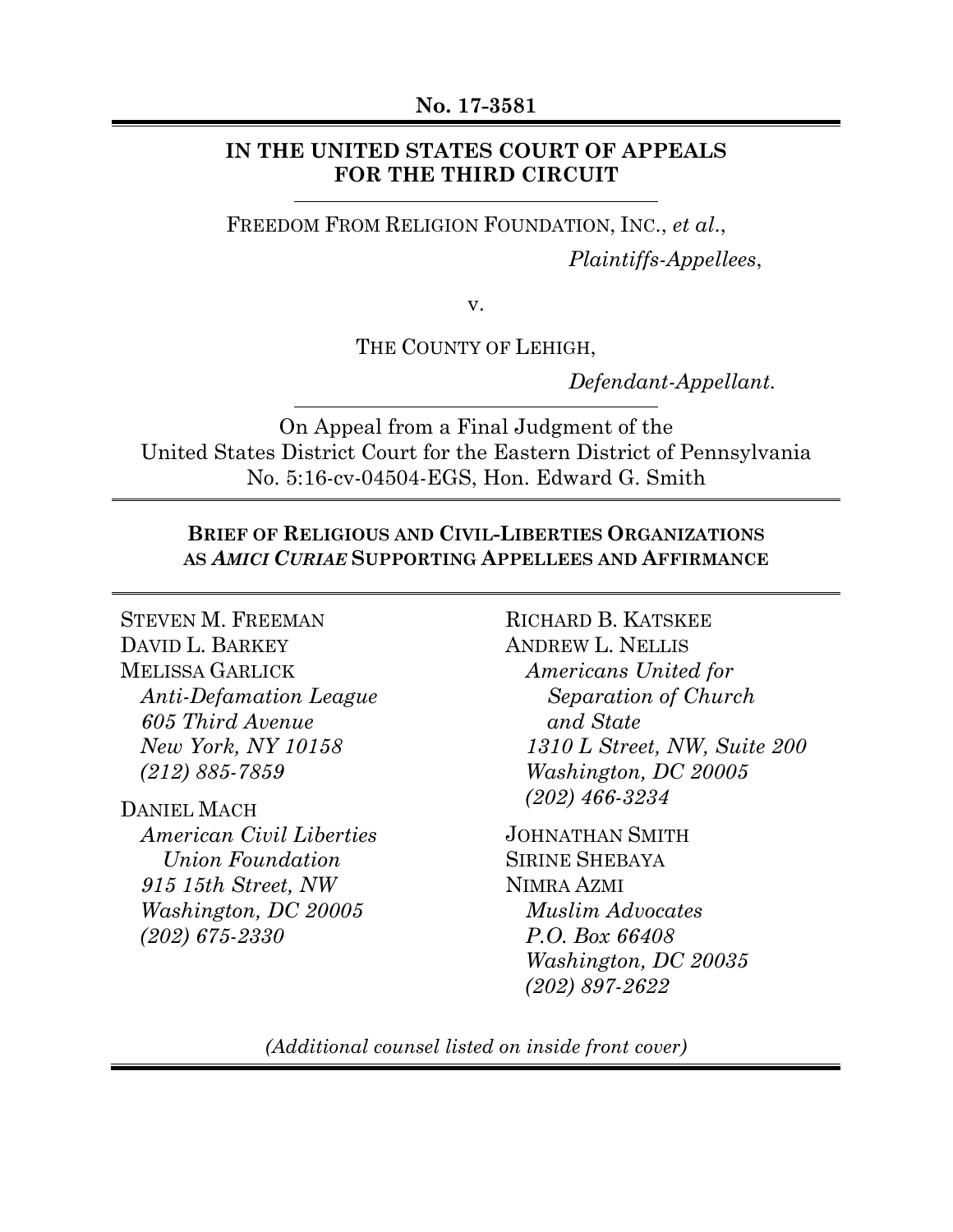WITOLD J. WALCZAK *ACLU of Pennsylvania 247 Fort Pitt Boulevard, 2d Floor Pittsburgh, PA 15222 (412) 681-7864* 

AMRITH KAUR JULIAN DARWALL *Sikh Coalition 50 Broad Street, Suite 504 New York, NY 10004 (212) 655-3095* 

ALISON M. GILL *American Atheists, Inc. 718 7th Street, NW Washington, DC 20001 (908) 276-7300* 

NICHOLAS J. LITTLE *Center for Inquiry 1012 14th Street, NW, Suite 205 Washington, DC 20005 (202) 733-5279* 

MONICA L. MILLER DAVID A. NIOSE *American Humanist Association 1821 Jefferson Place, NW Washington, DC 20036 (202) 238-9088* 

*Counsel for* Amici Curiae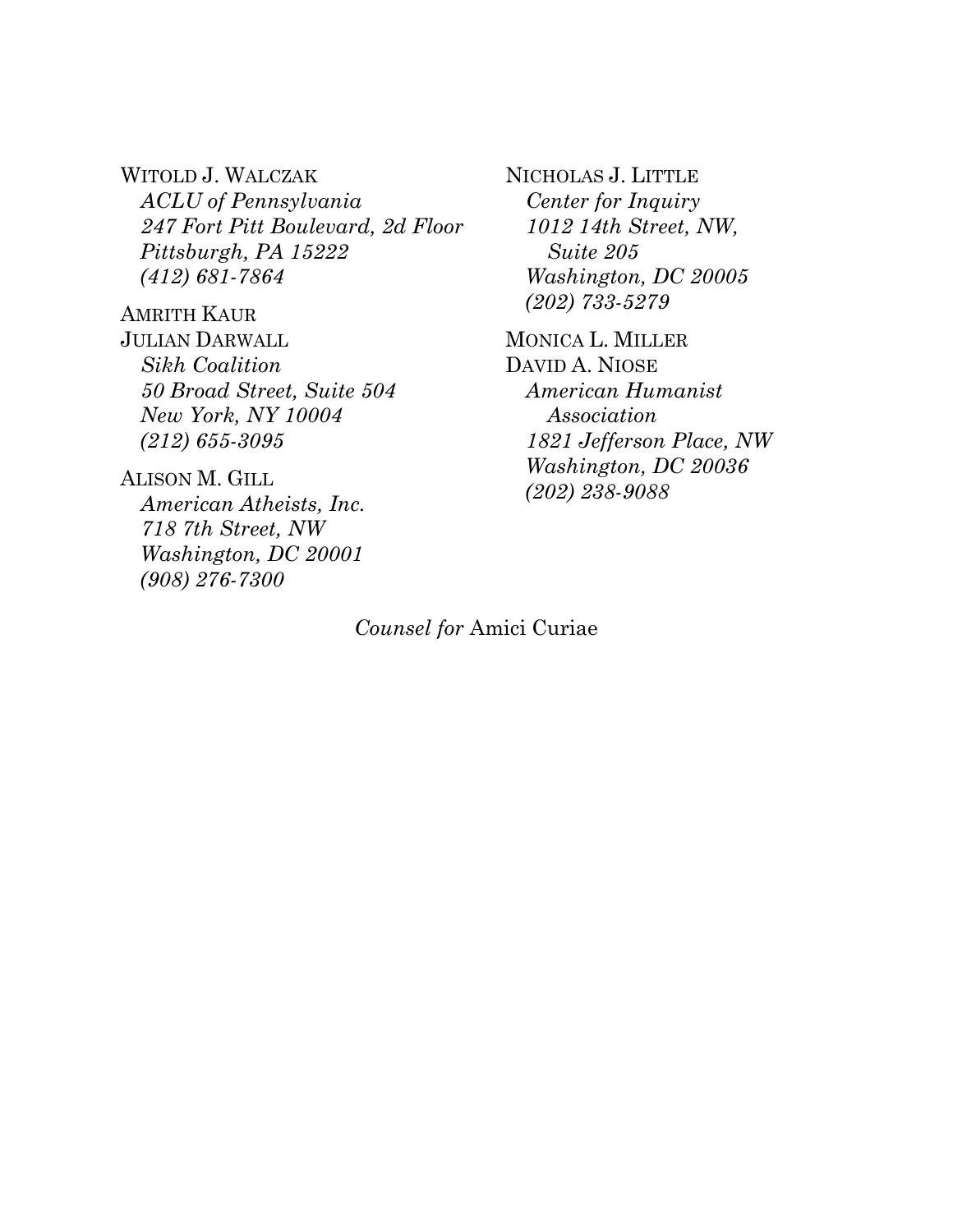## **CORPORATE DISCLOSURE STATEMENT**

*Amici* are nonprofit entities. They have no parent corporations, and no publicly held corporation owns any portion of any of them.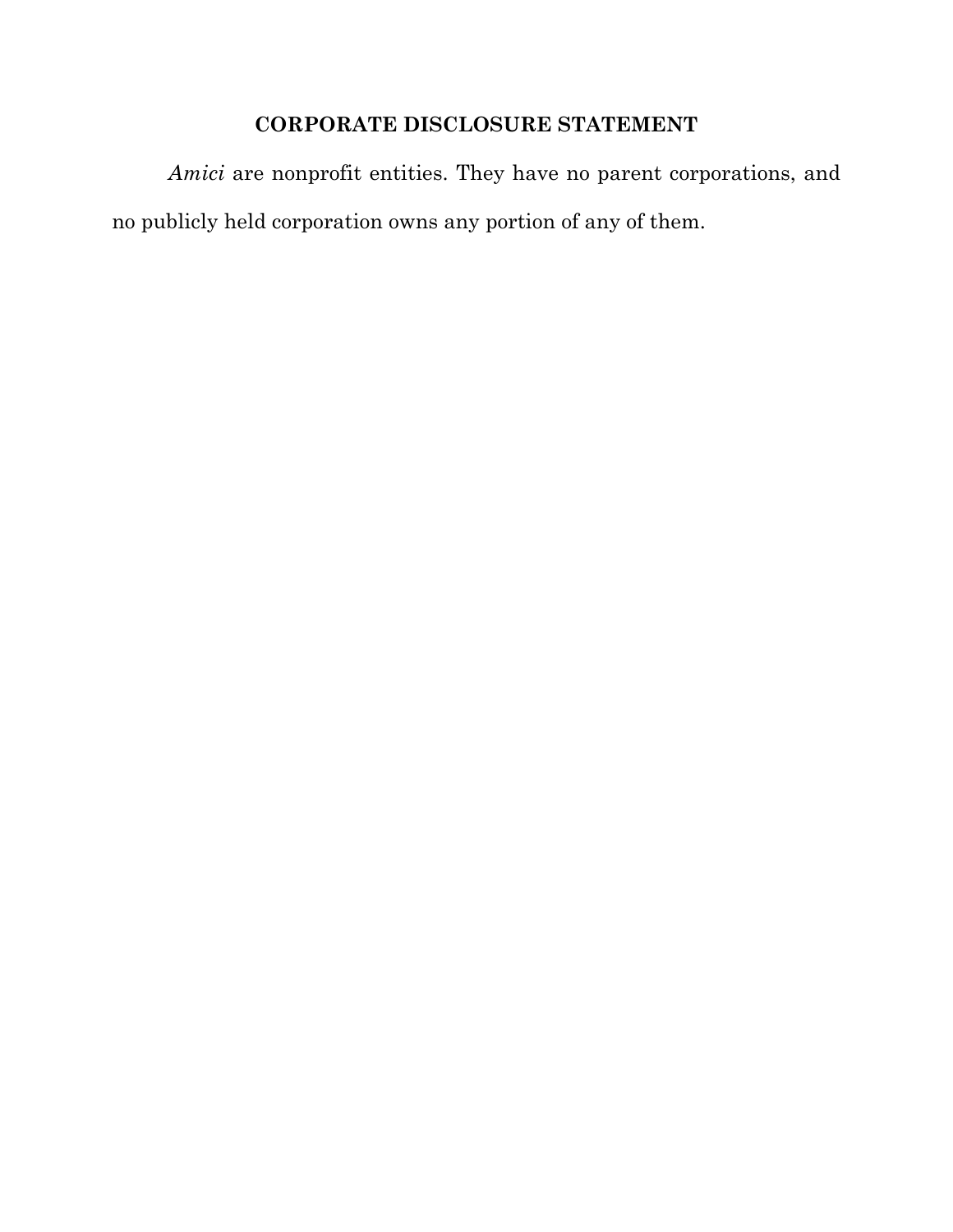## **TABLE OF CONTENTS**

| А.             |                                                                                                                                      |                                                                                                                      |  |  |  |  |
|----------------|--------------------------------------------------------------------------------------------------------------------------------------|----------------------------------------------------------------------------------------------------------------------|--|--|--|--|
| <b>B.</b>      | The Controlling Jurisprudence Is Consistent With The<br>History, Purpose, And Original Understanding Of The<br>Establishment Clause. |                                                                                                                      |  |  |  |  |
|                | 1.                                                                                                                                   | Our Nation is built on the recognition that governmental<br>involvement with religion is a grave threat to religious |  |  |  |  |
|                | 2.                                                                                                                                   | The Religion Clauses were designed to prevent even<br>seemingly benign governmental involvement with religion 11     |  |  |  |  |
| $\mathbf{C}$ . |                                                                                                                                      | Enjoining Lehigh County's Use Of The Latin Cross Advances                                                            |  |  |  |  |
|                | 1.                                                                                                                                   |                                                                                                                      |  |  |  |  |
|                | 2.                                                                                                                                   | The Latin cross is an unmistakable and powerful religious                                                            |  |  |  |  |
|                | 3.                                                                                                                                   | Removing the Latin cross from the seal and flag respects                                                             |  |  |  |  |
|                |                                                                                                                                      |                                                                                                                      |  |  |  |  |
|                |                                                                                                                                      |                                                                                                                      |  |  |  |  |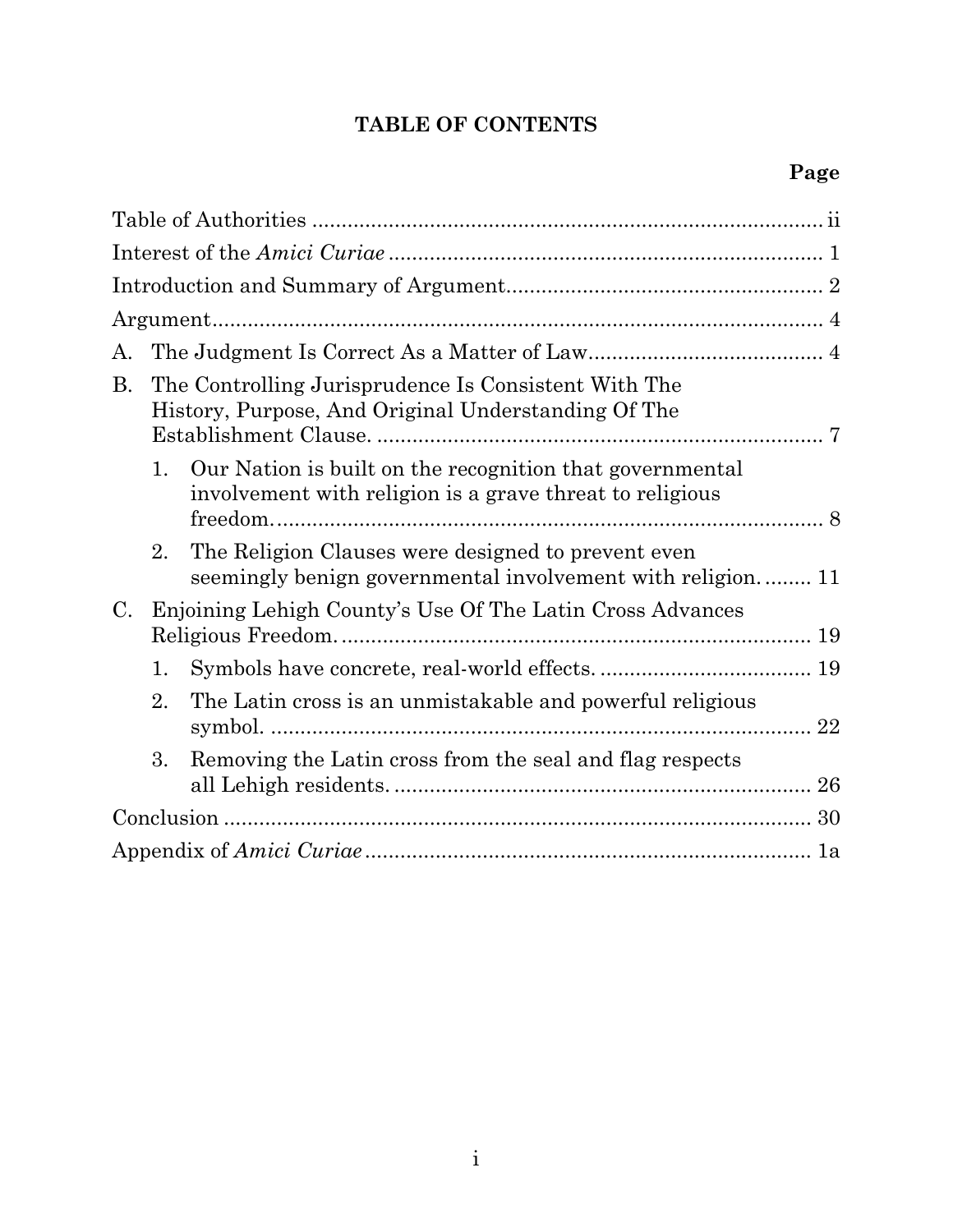## **TABLE OF AUTHORITIES**

## **Cases**

| Am. Humanist Ass'n v. Md.–Nat'l Capital<br>Park & Planning Comm'n, |
|--------------------------------------------------------------------|
| Ariz. Christian Sch. Tuition Org. v. Winn,                         |
| Borden v. Sch. Dist.,                                              |
| Busch v. Marple Newtown Sch. Dist.,                                |
| Capitol Square Review & Advisory Bd. v. Pinette,                   |
| Colo. Christian Univ. v. Weaver,                                   |
| Columbia Broad. Sys., Inc. v. Democratic Nat'l Comm.,              |
| County of Allegheny v. ACLU Greater Pittsburgh Chapter,            |
| Davis v. Beason,                                                   |
| Doe v. Indian River Sch. Dist.,                                    |
| Edwards v. Aguillard,<br>482 U.S. 578 (1987)<br>$\overline{4}$     |
| Ellis v. City of La Mesa,<br>25                                    |
| Engel v. Vitale,                                                   |
| <i>Epperson v. Arkansas,</i>                                       |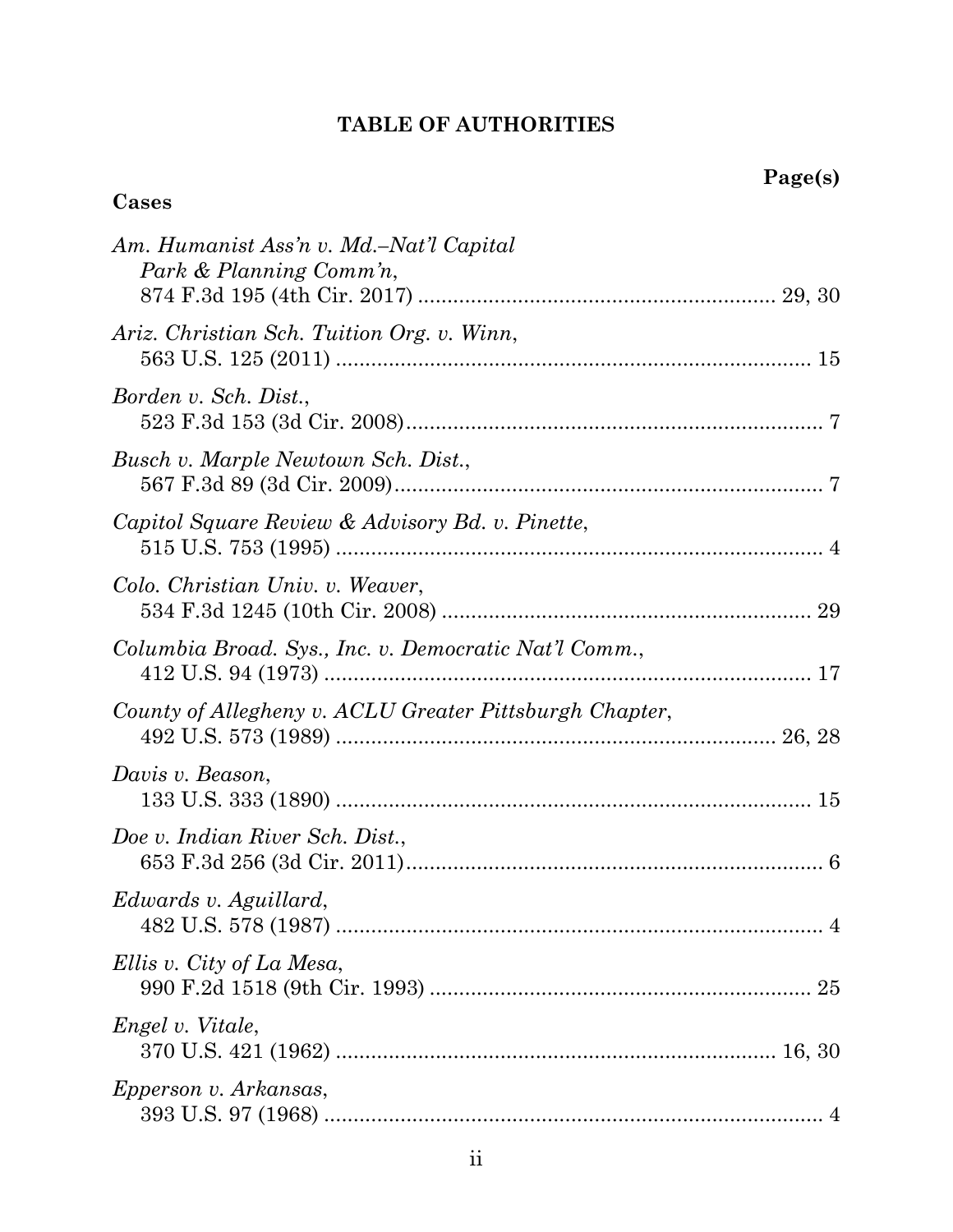| <i>Estiverne v. La. State Bar Ass'n.</i>                  |  |
|-----------------------------------------------------------|--|
| Everson v. Bd. of Educ.,                                  |  |
| Flast v. Cohen,                                           |  |
| Friedman v. Bd. of Cty. Comm'rs,                          |  |
| Harris v. City of Zion,                                   |  |
| Hosanna-Tabor Evangelical Lutheran Church & Sch. v. EEOC, |  |
| Illinois ex rel. McCollum v. Bd. of Educ.,                |  |
| Larson v. Valente,                                        |  |
| Lemon v. Kurtzman,                                        |  |
| Lynch v. Donnelly,                                        |  |
| McCreary County v. ACLU of Ky.,                           |  |
| Modrovich v. Allegheny County,                            |  |
| NAACP v. Hunt,                                            |  |
| Okrand v. City of Los Angeles,                            |  |
| Petruska v. Gannon Univ.,                                 |  |
| Regan v. Time, Inc.,                                      |  |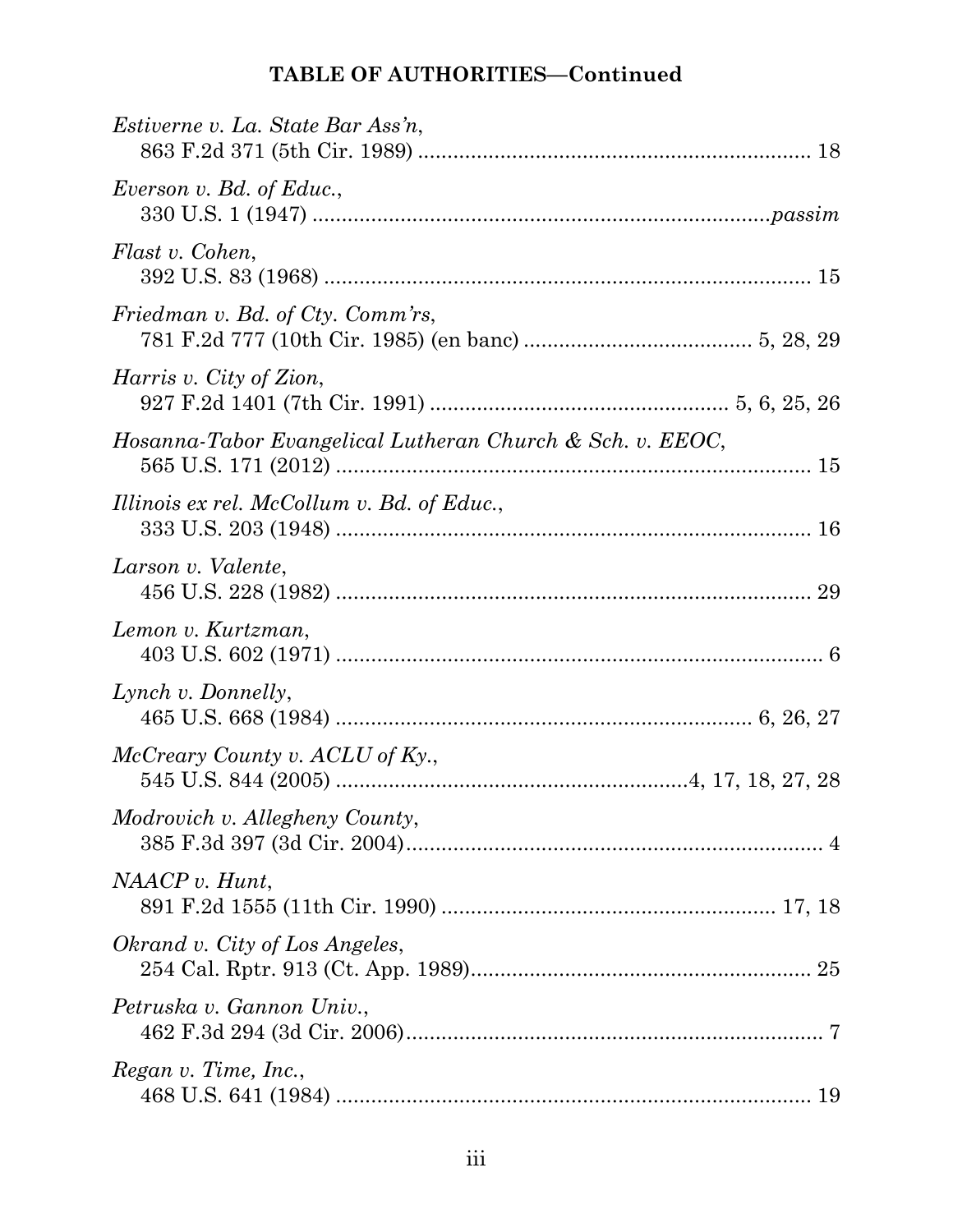| Reynolds v. United States,                                |
|-----------------------------------------------------------|
| Robinson v. City of Edmond,                               |
| Salazar v. Buono,                                         |
| Santa Fe Indep. Sch. Dist. v. Doe,                        |
| Sch. Dist. v. Schempp,                                    |
| Stratechuk v. Bd. of Educ.,                               |
| Student Gov't Ass'n v. Bd. of Trs. of the Univ. of Mass., |
| Texas v. Johnson,                                         |
| Van Orden v. Perry,                                       |
| <i>Wallace v. Jaffree,</i>                                |
| Walz v. Tax Comm'n,                                       |
| Watson v. Jones,                                          |
| Weinbaum v. City of Las Cruces,                           |
| W. Va. State Bd. of Educ. v. Barnette,                    |
| Constitution                                              |

|--|--|--|--|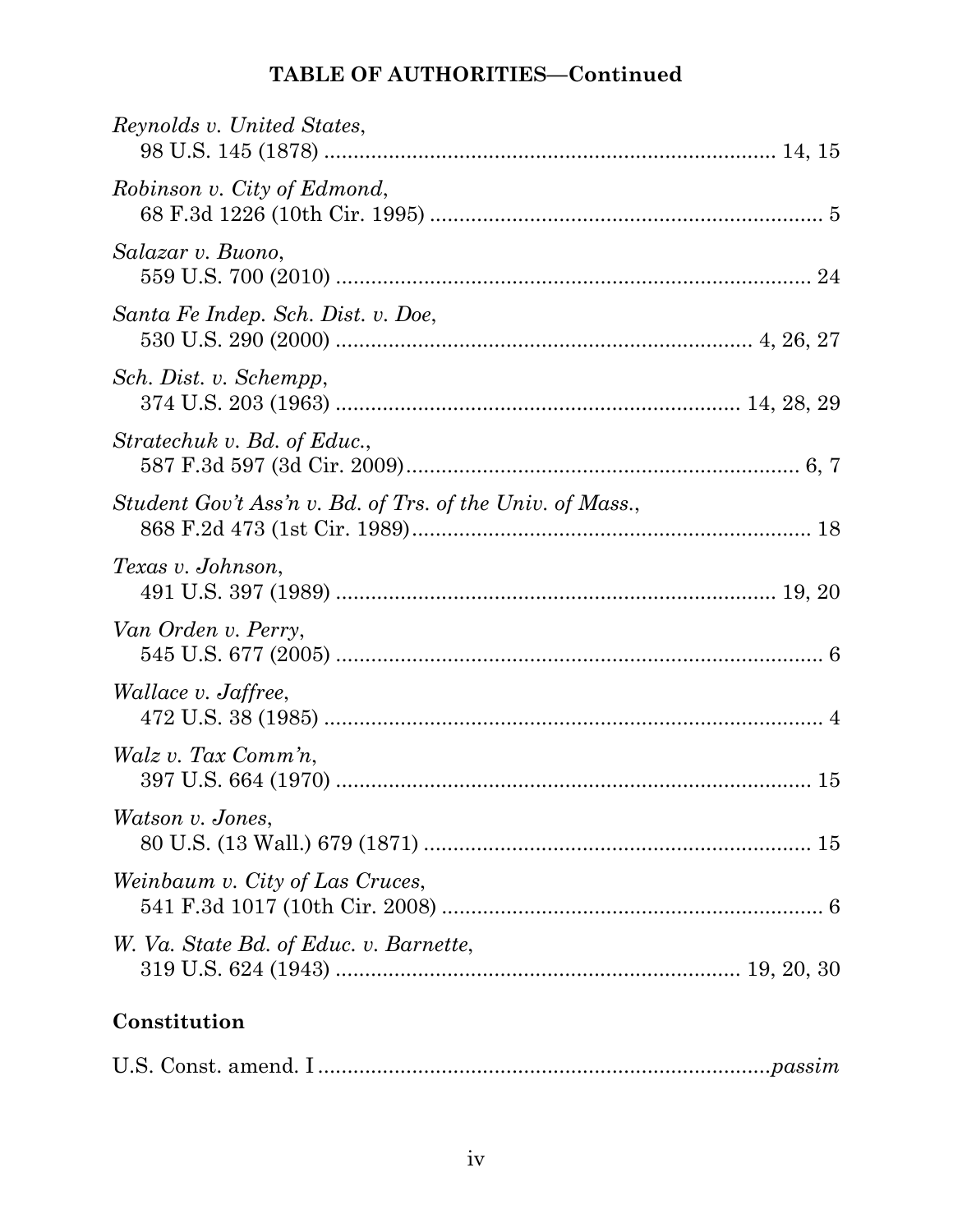# **Miscellaneous**

| AKHIL REED AMAR, THE BILL OF RIGHTS:                                                                                |
|---------------------------------------------------------------------------------------------------------------------|
| Association of Religion Data Archives,<br>County Membership Report: Lehigh County, Pennsylvania                     |
| GEORGE WILLARD BENSON, THE CROSS:                                                                                   |
| Vincent Blasi, Essay, School Vouchers and Religious Liberty:<br>Seven Questions from Madison's Memorial and         |
| JOHN CORRIGAN & WINTHROP S. HUDSON,                                                                                 |
| ALEXIS DE TOCQUEVILLE, DEMOCRACY IN AMERICA (Harvey C.<br>Mansfield & Delba Winthrop eds. & trans. 2000) (1835)  16 |
| EUSEBIUS, LIFE OF CONSTANTINE                                                                                       |
|                                                                                                                     |
| Noah Feldman, The Intellectual Origins of the Establishment                                                         |
| FOUNDING THE REPUBLIC: A DOCUMENTARY HISTORY                                                                        |
| Letter from Benjamin Franklin to Richard Price                                                                      |
|                                                                                                                     |
| Letter from Thomas Jefferson to Charles Clay                                                                        |
| Letter from Thomas Jefferson to Jeremiah Moore                                                                      |
| Thomas Jefferson, The Virginia Statute for Religious Freedom                                                        |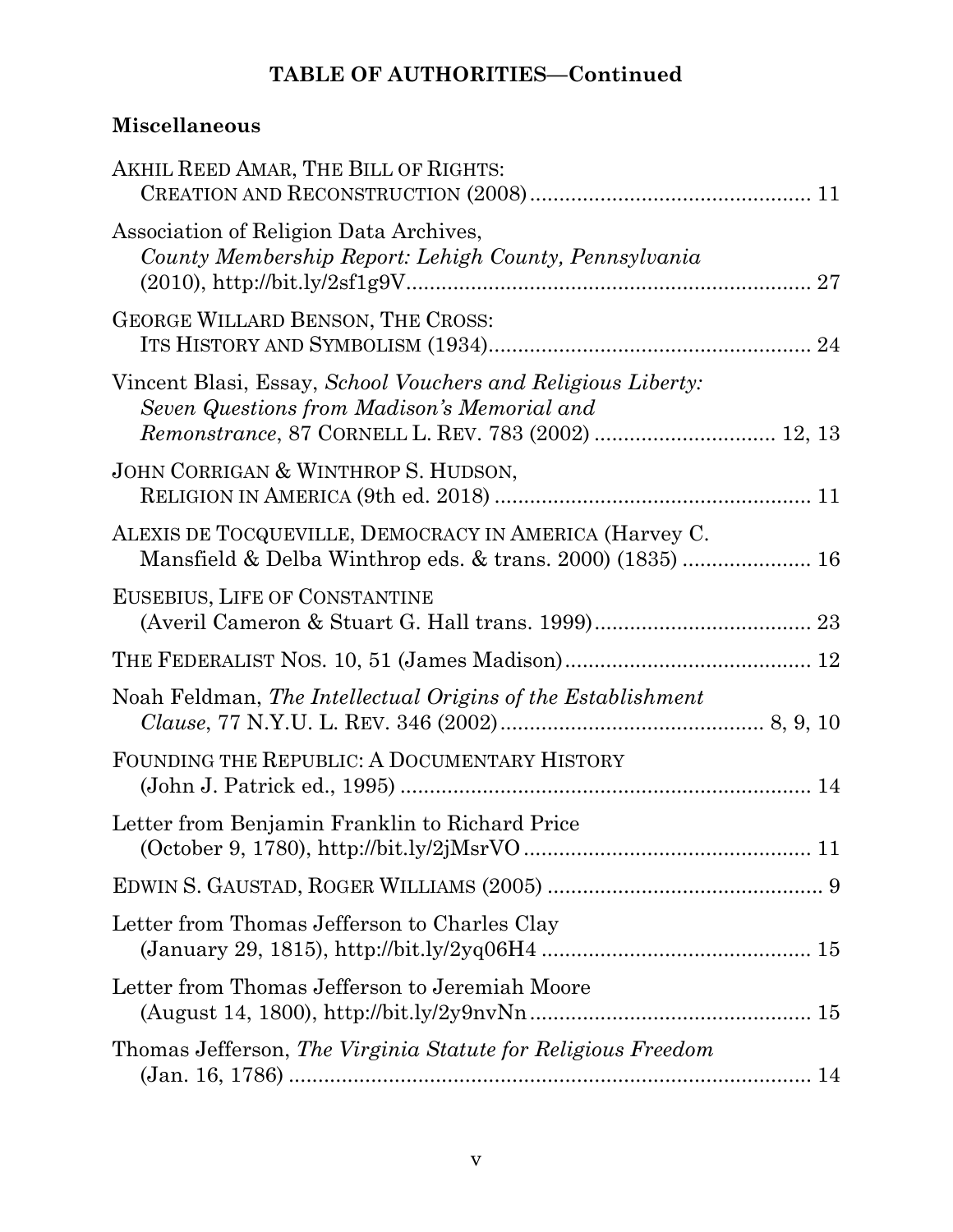| Kyle D. Johnson et al., <i>Pilot Study of the Effect of Religious</i><br>Symbols on Brain Function: Association with Measures of<br><i>Religiosity</i> , 1 SPIRITUALITY IN CLINICAL PRACTICE 82 (2014), |
|---------------------------------------------------------------------------------------------------------------------------------------------------------------------------------------------------------|
| DOUGLAS KEISTER, STORIES IN STONE: A FIELD GUIDE TO<br>CEMETERY SYMBOLISM AND ICONOGRAPHY (2004)  23, 24                                                                                                |
| JOHN LOCKE, A LETTER CONCERNING TOLERATION                                                                                                                                                              |
| BRUCE W. LONGENECKER, THE CROSS BEFORE CONSTANTINE:                                                                                                                                                     |
| Letter from James Madison to William Bradford                                                                                                                                                           |
| Letter from James Madison to Edward Livingston                                                                                                                                                          |
| James Madison, Memorial and Remonstrance                                                                                                                                                                |
| RICHARD P. MCBRIEN, CAESAR'S COIN:                                                                                                                                                                      |
| ALISTER E. MCGRATH, CHRISTIANITY: AN INTRODUCTION                                                                                                                                                       |
| JON MEACHAM, AMERICAN GOSPEL: GOD, THE FOUNDING                                                                                                                                                         |
| Andy G. Olree, "Pride Ignorance and Knavery":<br>James Madison's Formative Experiences with Religious                                                                                                   |
| JOHN O'SHAUGHNESSY & NICHOLAS JACKSON O'SHAUGHNESSY,                                                                                                                                                    |
| NICHOLAS JACKSON O'SHAUGHNESSY,                                                                                                                                                                         |
| Merrill D. Peterson, <i>Jefferson and Religious Freedom</i> ,<br>ATLANTIC MONTHLY (Dec. 1994), http://theatln.tc/2idj7Xo  13, 14                                                                        |
| Pope Francis: The Cross Is the Gate of Salvation,                                                                                                                                                       |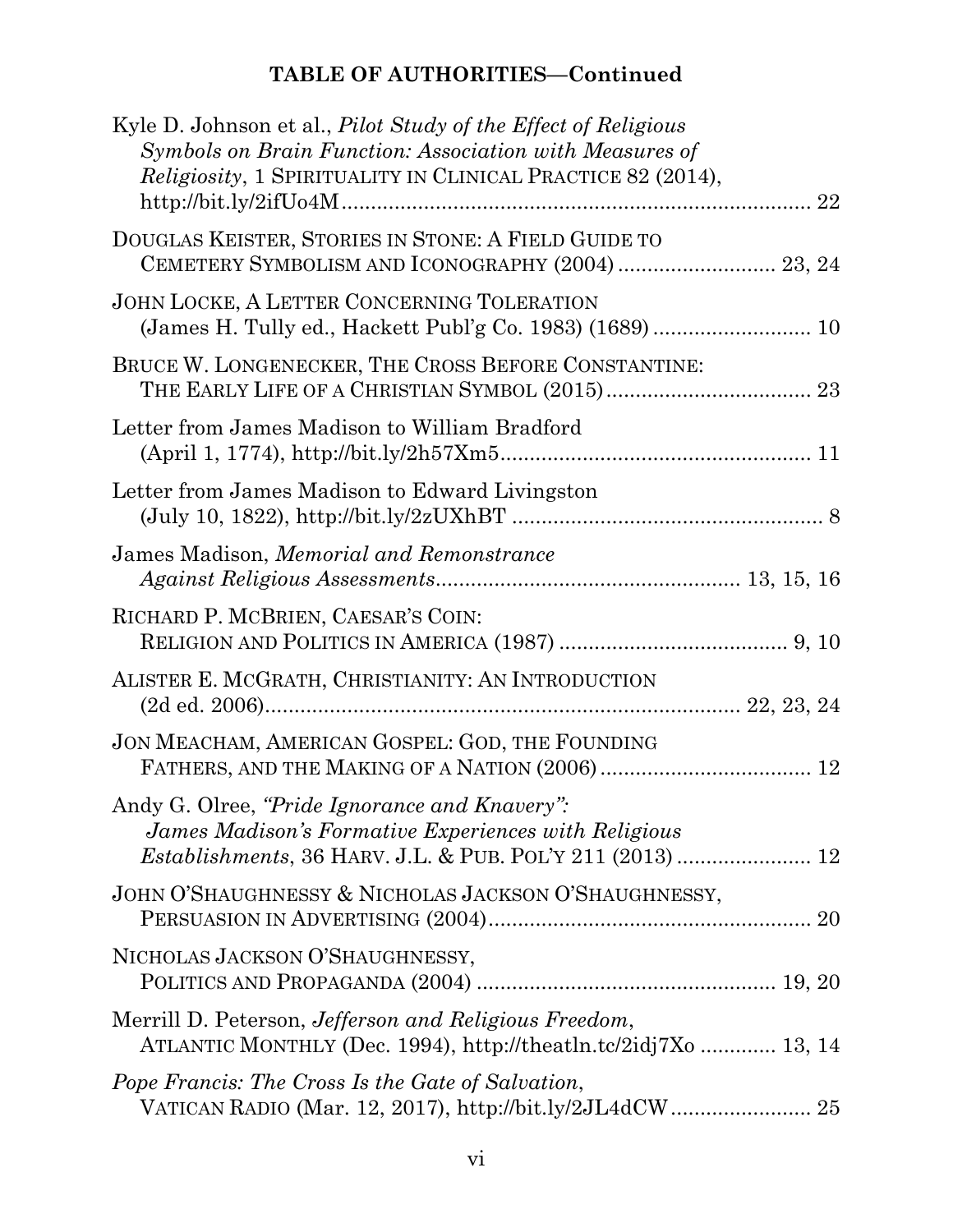| Public Religion Research Institute, <i>America's Changing</i>                                                        |
|----------------------------------------------------------------------------------------------------------------------|
| Frank S. Ravitch, Religious Objects as Legal Subjects,                                                               |
| JONATHAN RILEY-SMITH, THE CRUSADES: A HISTORY                                                                        |
| Philip A. Saigh, The Effect of Perceived Examiner Religion<br>on the Digit Span Performance of Lebanese Elementary   |
| Philip A. Saigh, <i>Religious Symbols and the WISC-R</i><br>Performance of Roman Catholic Junior High School         |
| Philip A. Saigh et al., Religious Symbols and the WISC-R<br>Performance of Roman Catholic Parochial School Students, |
| RICHARD TAYLOR, HOW TO READ A CHURCH:<br>A GUIDE TO SYMBOLS AND IMAGES IN CHURCHES AND                               |
| Roger Williams, The Bloudy Tenent, of Persecution for                                                                |
| <b>COMPLETE WRITINGS OF ROGER WILLIAMS</b>                                                                           |
| JOHN WITTE JR. & JOEL A. NICHOLS, RELIGION AND THE<br>AMERICAN CONSTITUTIONAL EXPERIMENT (4th ed. 2016) 12           |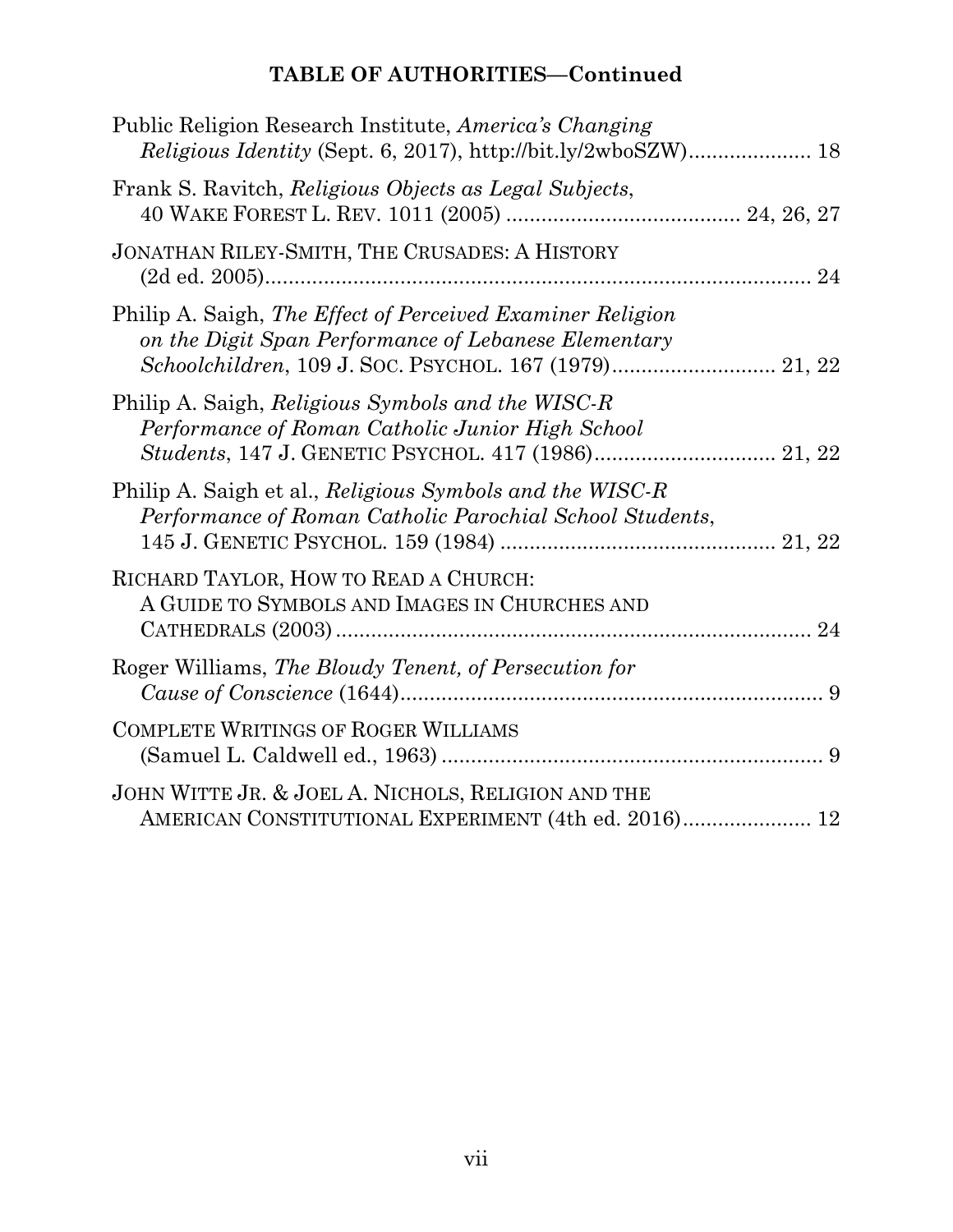#### **INTEREST OF THE** *AMICI CURIAE***<sup>1</sup>**

*Amici* are religious and civil-liberties organizations that represent diverse faiths and beliefs but are united in respecting the important but distinct roles of religion and government in the life of the Nation. From the time of the founding, the Establishment Clause and the religious and philosophical ideals that motivated it have protected religious freedom for all Americans by ensuring that government does not interfere in private matters of conscience. Although the court below decided this case correctly, it cast doubt on these essential constitutional safeguards. *Amici* write to dispel any resulting confusion so that these protections are not undermined. The *amici*, described more fully in the Appendix, are:

- Americans United for Separation of Church and State.
- American Atheists.
- American Civil Liberties Union.
- ACLU of Pennsylvania.
- American Humanist Association.
- Anti-Defamation League.
- Center for Inquiry.

 $\overline{a}$ 

• Central Conference of American Rabbis.

<sup>1</sup> No counsel for a party authored this brief in whole or in part, and no person other than *amici*, their members, or their counsel made a monetary contribution intended to fund the brief's preparation or submission. The parties have consented to this filing.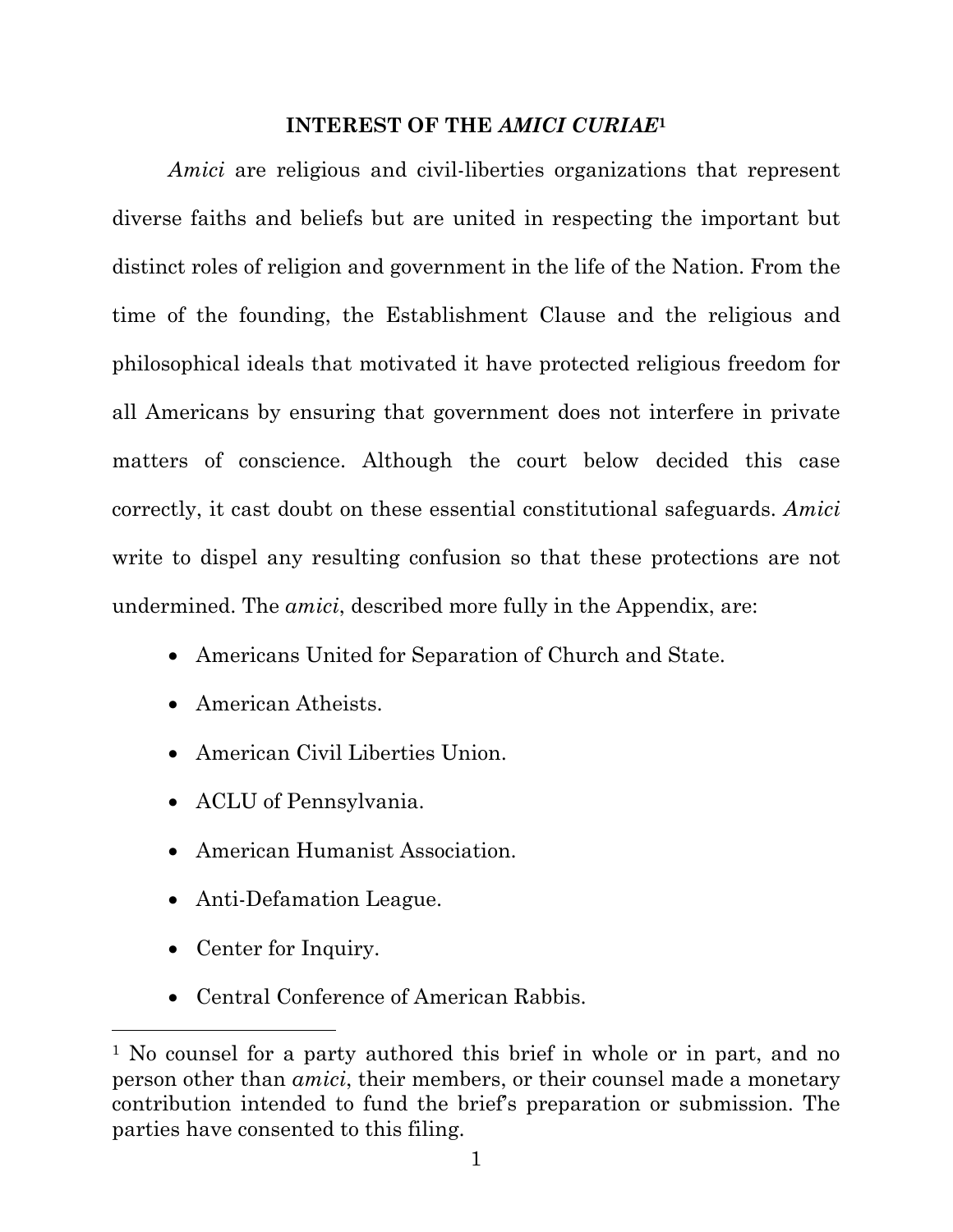- Disciples Center for Public Witness.
- Disciples Justice Action Network.
- Hadassah, the Women's Zionist Organization of America, Inc.
- Hindu American Foundation.
- Interfaith Alliance Foundation.
- Men of Reform Judaism.
- Muslim Advocates.
- National Council of Churches.
- National Council of Jewish Women, Inc.
- Sikh Coalition.
- Union for Reform Judaism.
- Women of Reform Judaism.

## **INTRODUCTION AND SUMMARY OF ARGUMENT**

Religious symbols are powerful. Contemplating a symbol of one's own faith can be a profound experience. Encountering a governmentsponsored symbol of a faith to which one does not subscribe can likewise be a profound experience—in a quite different way. When government employs the primary symbol of one religion for its official insignia, it communicates an impermissible message of favoritism and exclusion that stigmatizes nonadherents while also demeaning the faith that it endorses.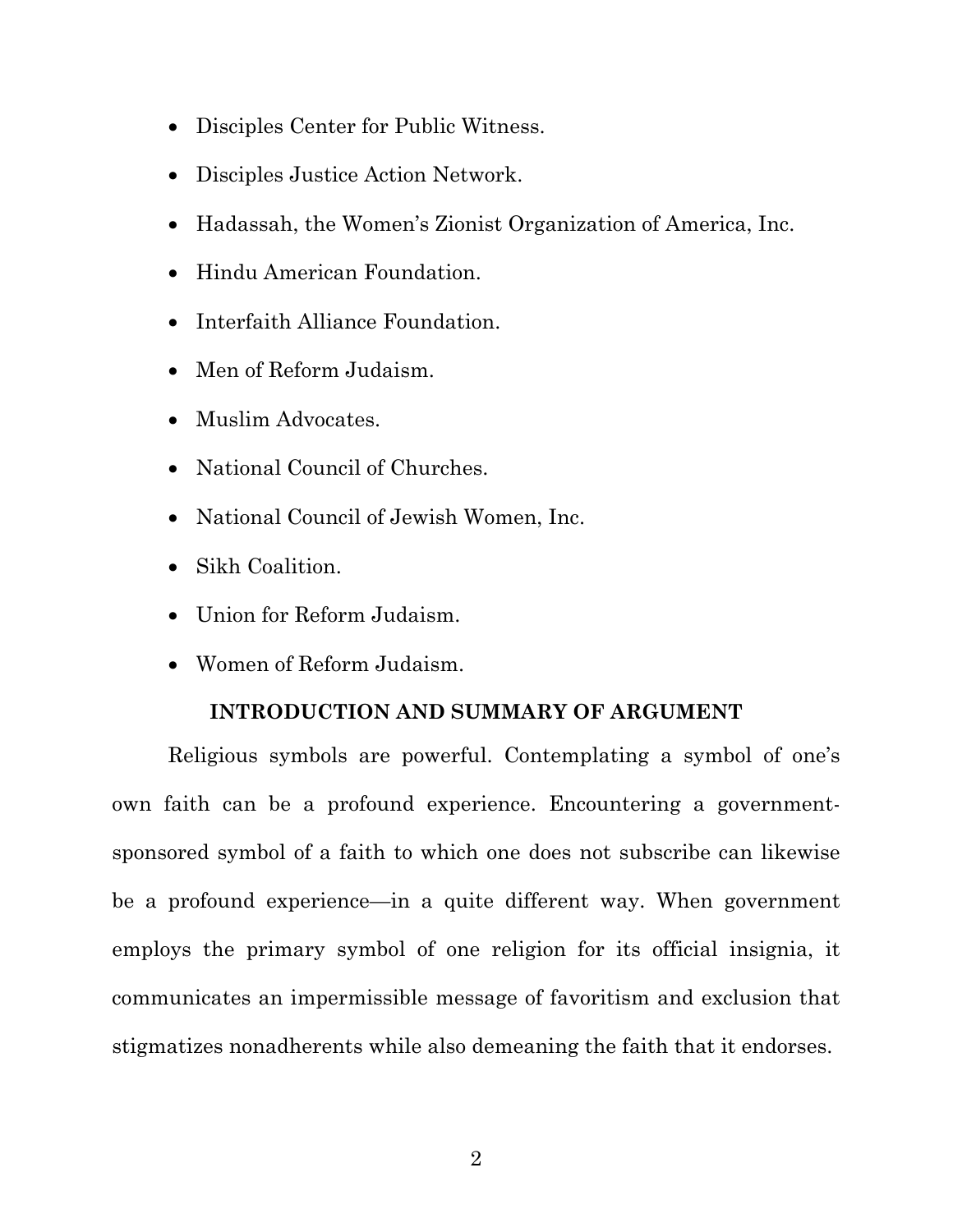The dictates of the Establishment Clause are therefore clear, as the court below recognized: Lehigh County's use of the Latin cross for its seal and flag cannot withstand constitutional scrutiny.

But despite reaching the correct legal result, the court below devoted a substantial portion of its opinion to questioning settled Supreme Court and Circuit precedent, based on inaccurate descriptions of the history, purpose, and fundamental objectives of the First Amendment. The court characterized Establishment Clause jurisprudence as having drifted away from "its drafters' intent" and suggested that this case really ought to come out the other way. App. 17, 21.

In actuality, the drafters of the First Amendment effected a separation of government and religion as the means to ensure enduring religious freedom. And as our Nation becomes increasingly pluralistic, that aim is more crucial than ever. Use of the Latin cross—the preeminent symbol of Christianity—for the official seal of Lehigh County sends divisive and exclusionary messages that are directly contrary to this fundamental objective: It co-opts the cross's spiritual content for governmental purposes, potentially offending Christians. It tells members of other religions, or of no religion, that they are second-class citizens. And it divides communities along religious lines. The judgment here is thus not only doctrinally compelled but also historically justified and critically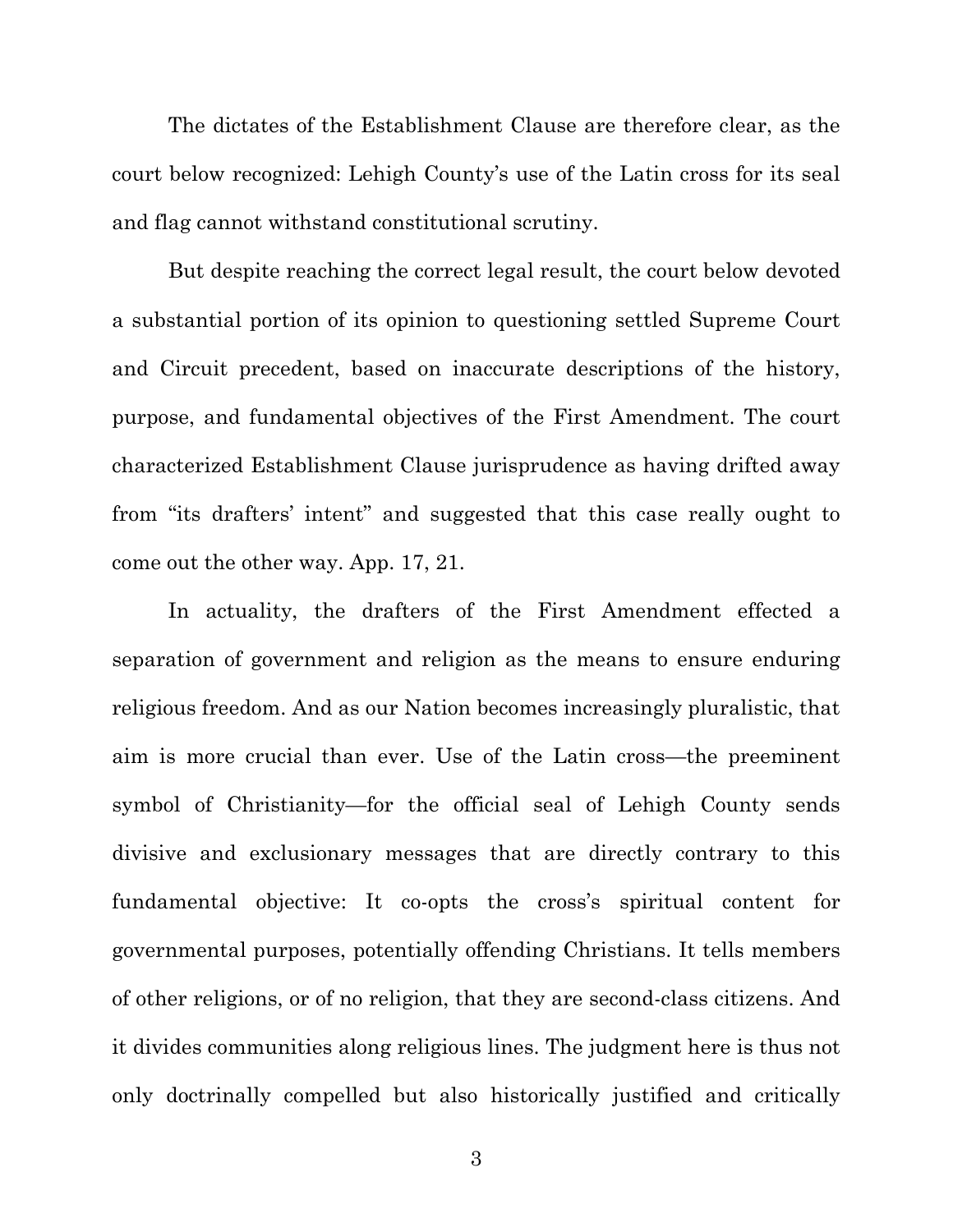important to prevent religiously based civil strife that would intrude on our fundamental commitment to religious freedom for all.

#### **ARGUMENT**

#### **A. The Judgment Is Correct As a Matter of Law.**

To satisfy the Establishment Clause, state action must have a primary purpose and principal effect that are secular. *See Edwards v. Aguillard*, 482 U.S. 578, 583 (1987); *Modrovich v. Allegheny County*, 385 F.3d 397, 401 & n.1 (3d Cir. 2004). Lehigh County is thus required to maintain strict " 'governmental neutrality between religion and religion, and between religion and nonreligion'" (*McCreary County v. ACLU of Ky.*, 545 U.S. 844, 860 (2005) (quoting *Epperson v. Arkansas*, 393 U.S. 97, 104 (1968))) and is forbidden to take action that "an objective observer . . . would perceive . . . as a state endorsement" of religion (*Santa Fe Indep. Sch. Dist. v. Doe*, 530 U.S. 290, 308 (2000) (quoting *Wallace v. Jaffree*, 472 U.S. 38, 76 (1985) (O'Connor, J., concurring in the judgment)); *accord Modrovich*, 385 F.3d at 401).

"The Latin Cross . . . is the principal symbol of Christianity around the world . . . ." *Capitol Square Review & Advisory Bd. v. Pinette*, 515 U.S. 753, 792 (1995) (Souter, J., concurring in part and concurring in the judgment). Hence, the courts of appeals have repeatedly held that depiction of the cross as part of a city or county seal violates the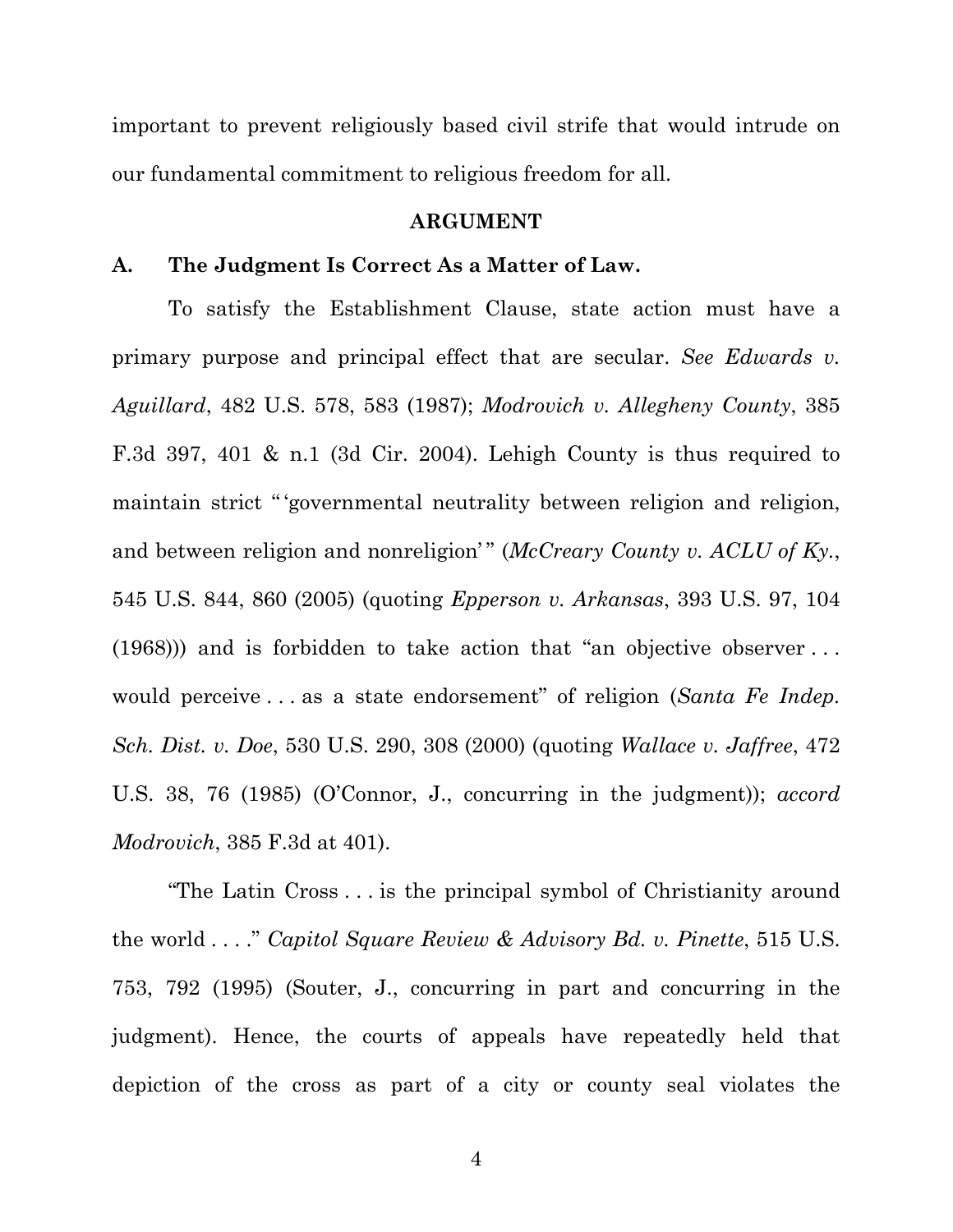Establishment Clause. *See, e.g.*, *Robinson v. City of Edmond*, 68 F.3d 1226, 1232 (10th Cir. 1995) ("The religious significance and meaning of the Latin or Christian cross are unmistakable."); *Friedman v. Bd. of Cty. Comm'rs*, 781 F.2d 777, 782 (10th Cir. 1985) (en banc) ("[T]he seal . . . conveys a strong impression to the average observer that Christianity is being endorsed."). "[A] Latin cross on the corporate seal . . . endorses or promotes a particular religious faith. It expresses an unambiguous choice in favor of Christianity. It presents to any observer a clear endorsement of all those beliefs associated with a Latin cross in violation of the Establishment Clause of the first amendment." *Harris v. City of Zion*, 927 F.2d 1401, 1412 (7th Cir. 1991).

Here, the County's seal was designed with an unambiguously religious purpose (*see* App. 26), and its display has the overwhelmingly religious effect of communicating to observers that the County favors Christianity (*see* App. 28). Notably, the county commissioner who designed the seal publicly stated that the " 'huge cross' . . . signifies 'Christianity and the God-fearing people . . . of [Lehigh] County.'" App. 9 (alteration in original). And in 2015, the commissioners voted to retain the design "to honor [Lehigh County's] original settlers who were Christian." App. 26. Thus, this case is an easy one: The County's seal and flag straightforwardly violate the Establishment Clause. *See, e.g.*, *Harris*, 927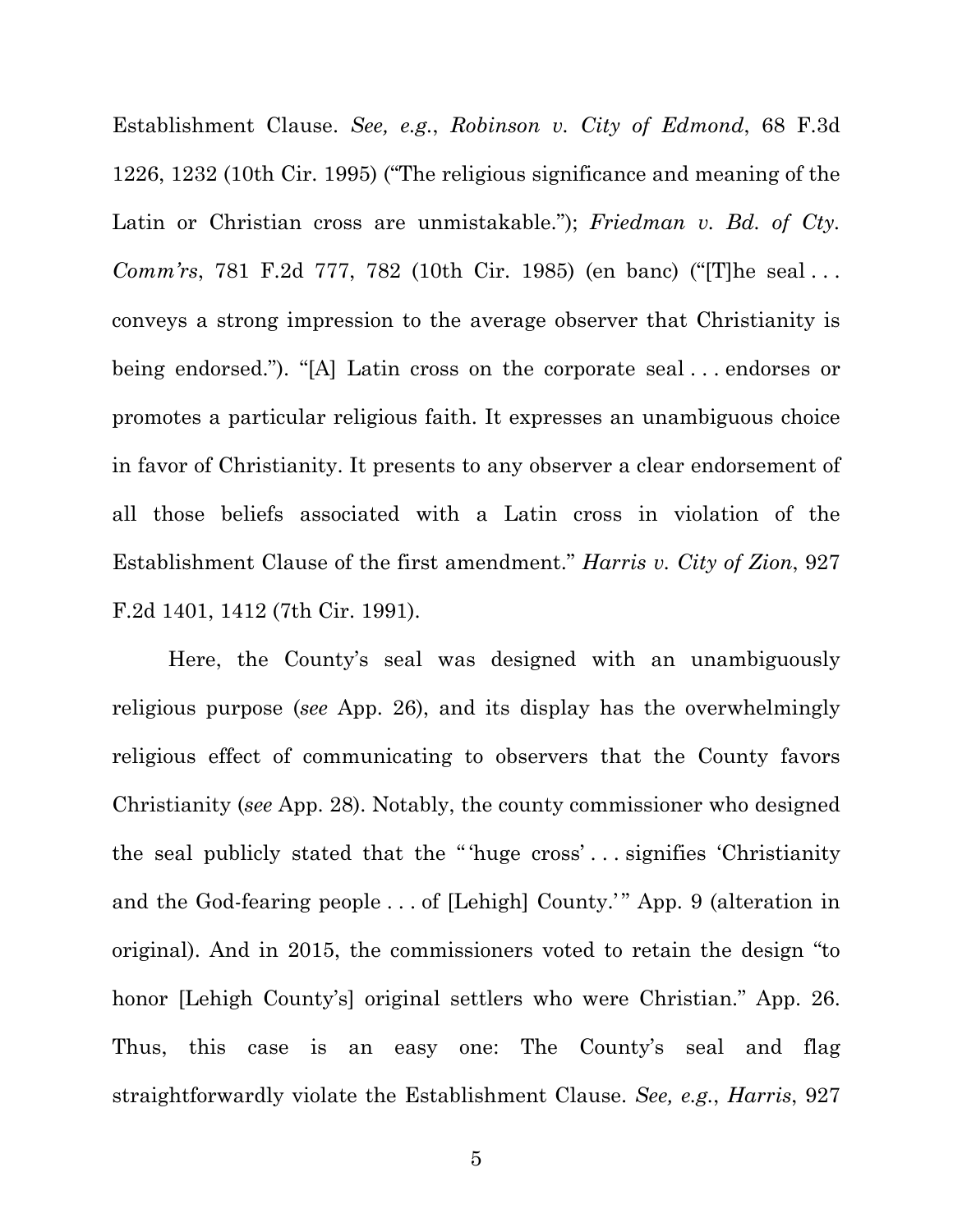F.2d at 1415 ("[T]he City may not honor its history by retaining the blatantly sectarian seal, emblem, and logo. These symbols transcend mere commemoration, and effectively endorse or promote the Christian faith."); *see also Weinbaum v. City of Las Cruces*, 541 F.3d 1017, 1034 (10th Cir. 2008) ("The putative secular explanation of the Christian cross[,] . . . that it reflected the Christian heritage of the area . . . , is not a secular explanation at all.").

The County contends (at Br. 44) that the Supreme Court has "long abandoned" the jurisprudence employed in *Robinson*, *Harris*, *Friedman*, *Modrovich*, and the Supreme Court's own decision in *McCreary*, offering up (at Br. 38) what the County describes as the contrary authority of "[t]he most recent Supreme Court 'religious display' case," *Van Orden v. Perry*, 545 U.S. 677 (2005). But the Supreme Court issued the "recent" decision in *Van Orden* and the supposedly "long abandoned" decision in *McCreary* on the same day. The argument that one supplanted the other is therefore meritless. And since that day, this Court has consistently, and correctly, continued to follow settled Supreme Court precedent by applying the tests described in *Lemon v. Kurtzman*, 403 U.S. 602 (1971), and *Lynch v. Donnelly*, 465 U.S. 668, 688 (1984) (O'Connor, J., concurring). *See, e.g.*, *Doe v. Indian River Sch. Dist.*, 653 F.3d 256, 283 (3d Cir. 2011) (applying *Lemon* and endorsement tests); *Stratechuk v. Bd. of Educ.*, 587 F.3d 597,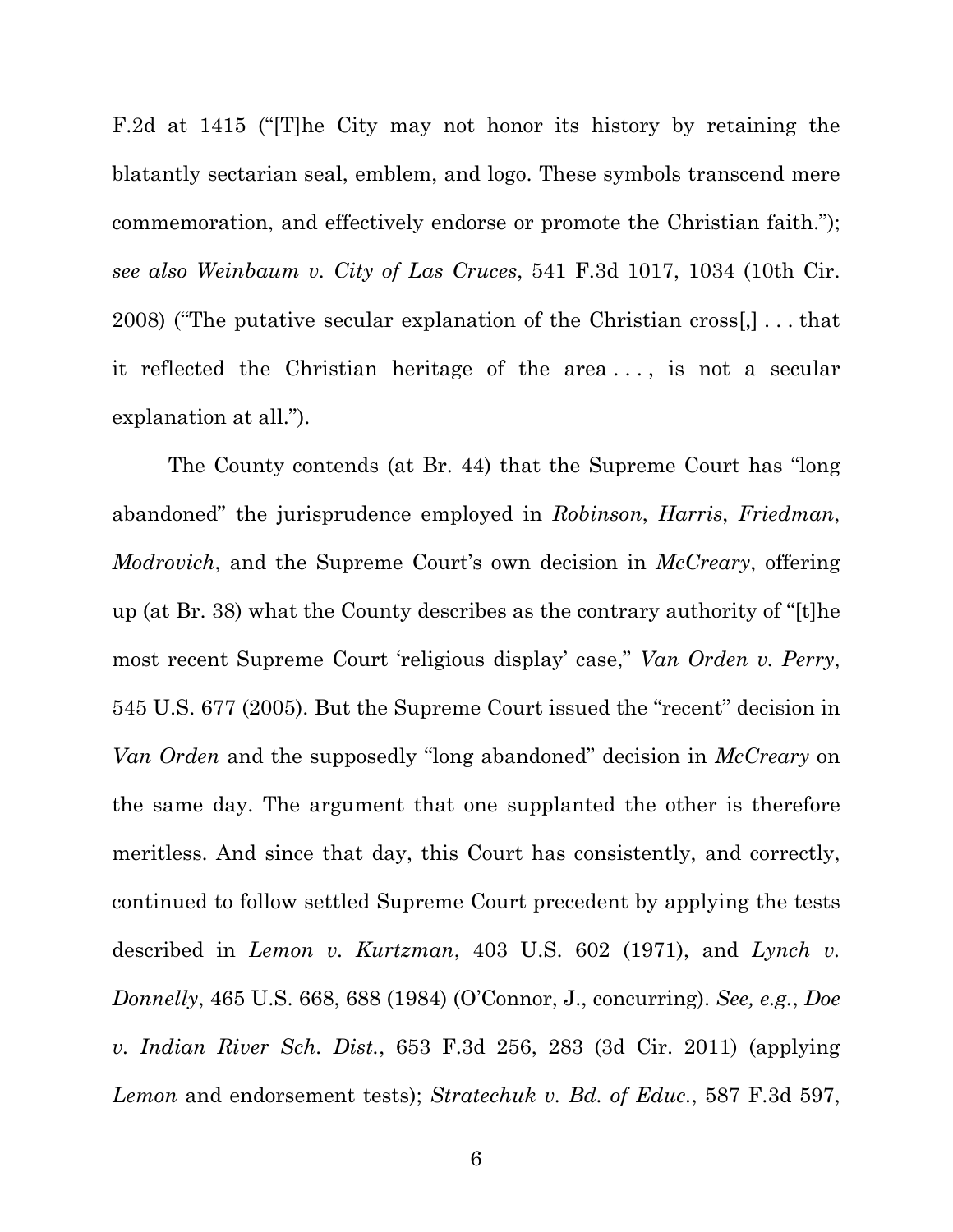604, 608 (3d Cir. 2009) (same); *Busch v. Marple Newtown Sch. Dist.*, 567 F.3d 89, 100 (3d Cir. 2009) (applying *Lemon* test); *Borden v. Sch. Dist.*, 523 F.3d 153, 175 (3d Cir. 2008) (applying endorsement test); *Petruska v. Gannon Univ.*, 462 F.3d 294, 311 (3d Cir. 2006) (applying *Lemon* test). The district court's identification and application of controlling authority (*see* App. 21) were correct as a matter of law.

## **B. The Controlling Jurisprudence Is Consistent With The History, Purpose, And Original Understanding Of The Establishment Clause.**

Yet while correctly recognizing that long-standing, unequivocal, binding precedent compels the conclusion that the County's seal and flag violate the Establishment Clause, the court below expressed disagreement with that precedent, arguing that, beginning with *Everson v. Board of Education*, 330 U.S. 1 (1947), the Supreme Court set the federal courts on a path that "does not accurately reflect the plain text of the Establishment Clause or its drafters' intent" (App. 18, 21). We respectfully submit that the district court's views concerning the First Amendment and its history are mistaken; and the implications of that misunderstanding threaten the Amendment's essential protections for religious freedom.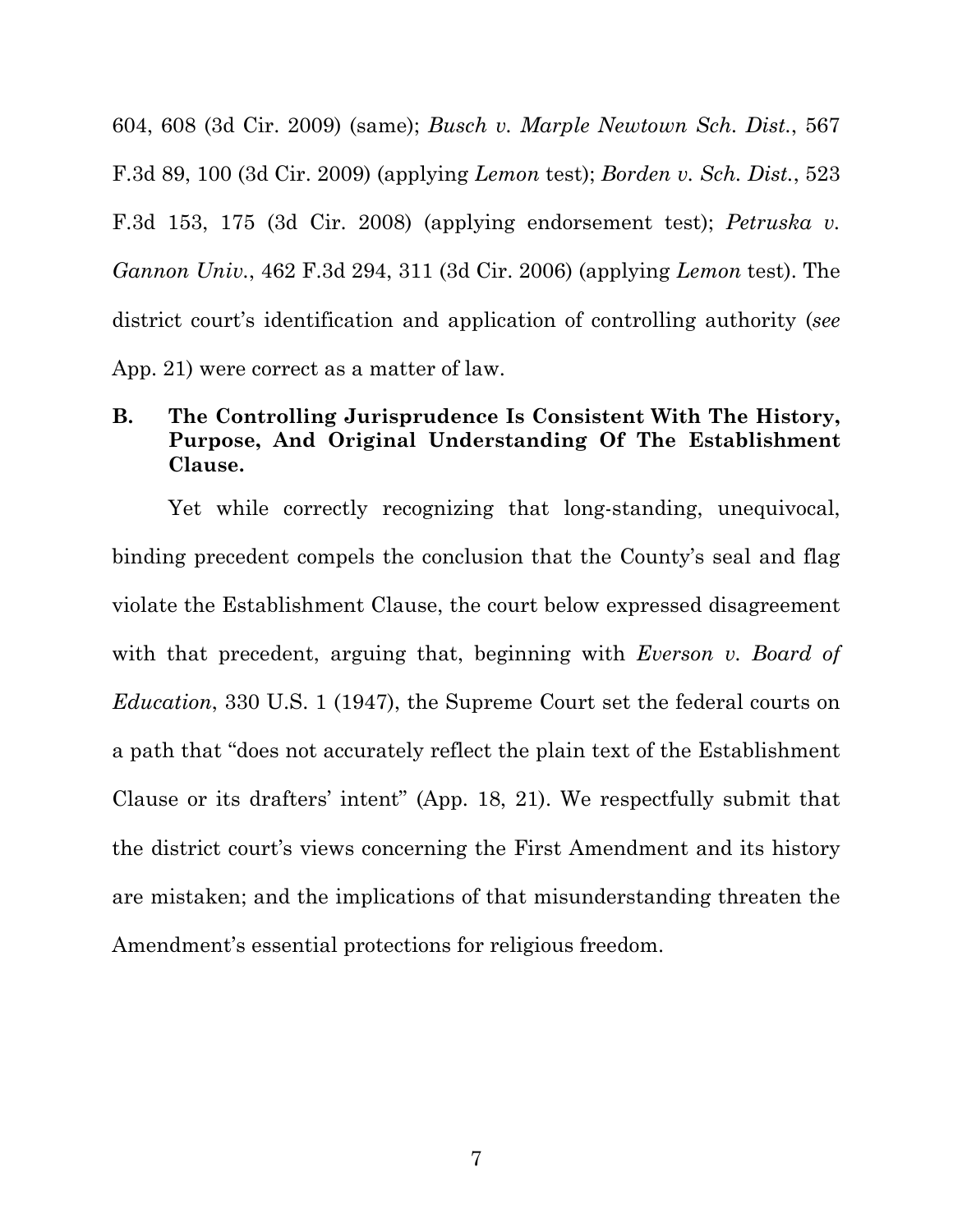## **1. Our Nation is built on the recognition that governmental involvement with religion is a grave threat to religious freedom.**

The architects of the First Amendment recognized that "religion & Govt. will both exist in greater purity, the less they are mixed together." Letter from James Madison to Edward Livingston (July 10, 1822), http://bit.ly/2zUXhBT. This principle, that religion flourishes best when government is least involved, has deep roots in theology and political philosophy going back well before the founding of the Republic. Grounded in the understanding that freedom of conscience is an essential component of faith, as well as the experience of a long, sad history of religiously based strife and oppression, the constitutional principle of separation recognizes that governmental support for religion corrodes true belief, makes religious denominations and houses of worship beholden to the state, and places subtle—or not so subtle—coercive pressure on individuals and groups to conform.

The notion of freedom of conscience as a moral virtue traces back to the thirteenth-century teachings of Thomas Aquinas, who wrote that conscience must be a moral guide and that acting against one's conscience constitutes sin. *See* Noah Feldman, *The Intellectual Origins of the Establishment Clause*, 77 N.Y.U. L. REV. 346, 356–57 (2002). Martin Luther built on these ideas, teaching that the Church lacks authority to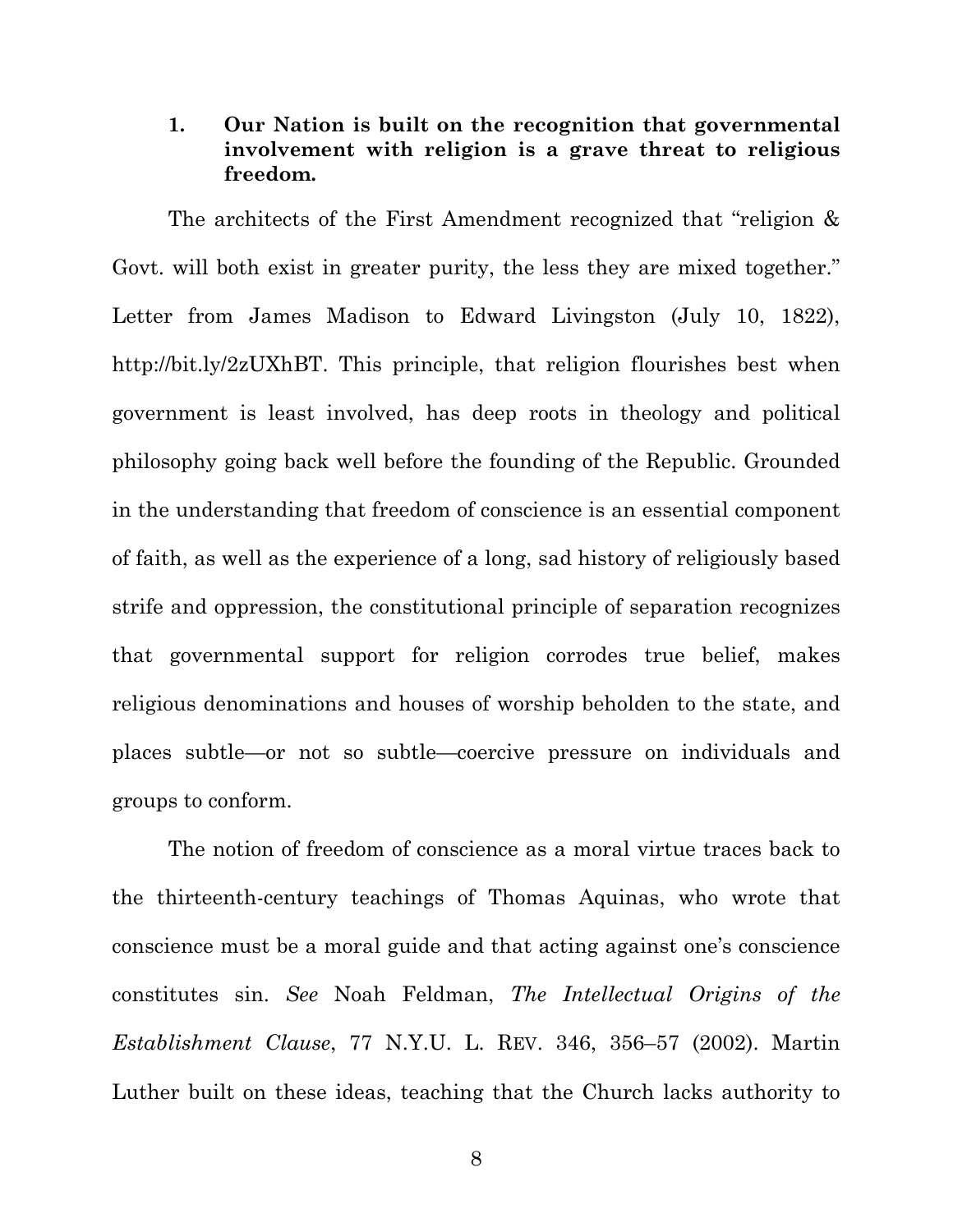bind believers' consciences on spiritual questions: "the individual himself c[an] determine the content of his conscience based on scripture and reason." *Id.* at 358–59. And John Calvin preached that individual conscience absolutely deprives civil government of authority to dictate in matters of faith. *See id.* at 359–61.

These tenets found expression in the New World in the teachings of Roger Williams, the Baptist theologian and founder of Rhode Island. Williams preached that, for religious belief to be genuine, people must come to it of their own free will. Coerced belief and punishment of dissent are anathema to faith; religious practices are sinful unless performed "with  $\lceil$  faith and true persuasion that they are the true institutions of God." Roger Williams, *The Bloudy Tenent, of Persecution for Cause of Conscience* (1644), *reprinted in* 3 COMPLETE WRITINGS OF ROGER WILLIAMS 12 (Samuel L. Caldwell ed., 1963). When government involves itself in matters of religion, even if merely to express support for a particular faith or set of beliefs, Williams warned, the coercive authority of the state impedes the exercise of free will, while also causing bloody civil strife. Thus, Williams taught, keeping religion and government separate is crucial both to protect religious dissenters against persecution and to safeguard religion itself against impurity and dilution. *See id.*; EDWIN S. GAUSTAD, ROGER WILLIAMS 13, 59, 70 (2005); RICHARD P. MCBRIEN,

9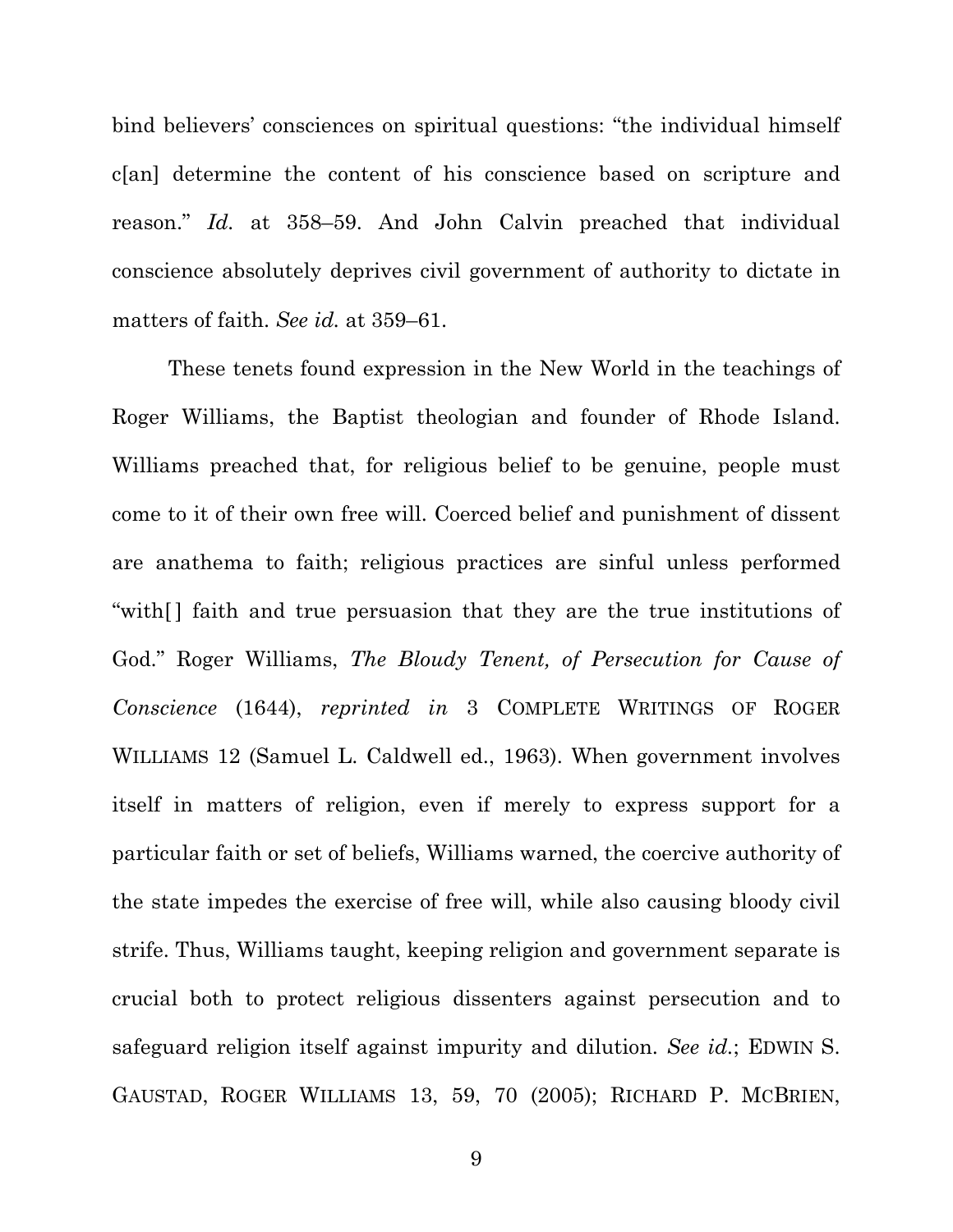CAESAR'S COIN: RELIGION AND POLITICS IN AMERICA 248 n.37 (1987) ("[T]he Jews of the Old Testament and the Christians of the New Testament 'opened a gap in the hedge or wall of separation between the garden of the church and the wilderness of the world. . . . [I]f He will ever please to restore His garden and paradise again, it must of necessity be walled in peculiarly unto Himself from the world.'" (quoting Williams)).

Not only did this theology shape the development of religion in America, but it became the foundation for the political thought on which our Nation was built. Notably, for example, John Locke incorporated the view into his argument for religious toleration:

Whatsoever may be doubtful in Religion, yet this at least is certain, that no Religion, which I believe not to be true, can be either true, or profitable unto me. In vain therefore do Princes compel their Subjects to come into their Church-communion, under pretence of saving their Souls. . . . [W]hen all is done, they must be left to their own Consciences.

JOHN LOCKE, A LETTER CONCERNING TOLERATION 38 (James H. Tully ed., Hackett Publ'g Co. 1983) (1689). Based on this understanding, and the related concern that bloodshed follows when government intrudes into matters of faith, Locke reasoned that "civil government" should not "interfere with matters of religion except to the extent necessary to preserve civil interests." Feldman, *supra*, at 368.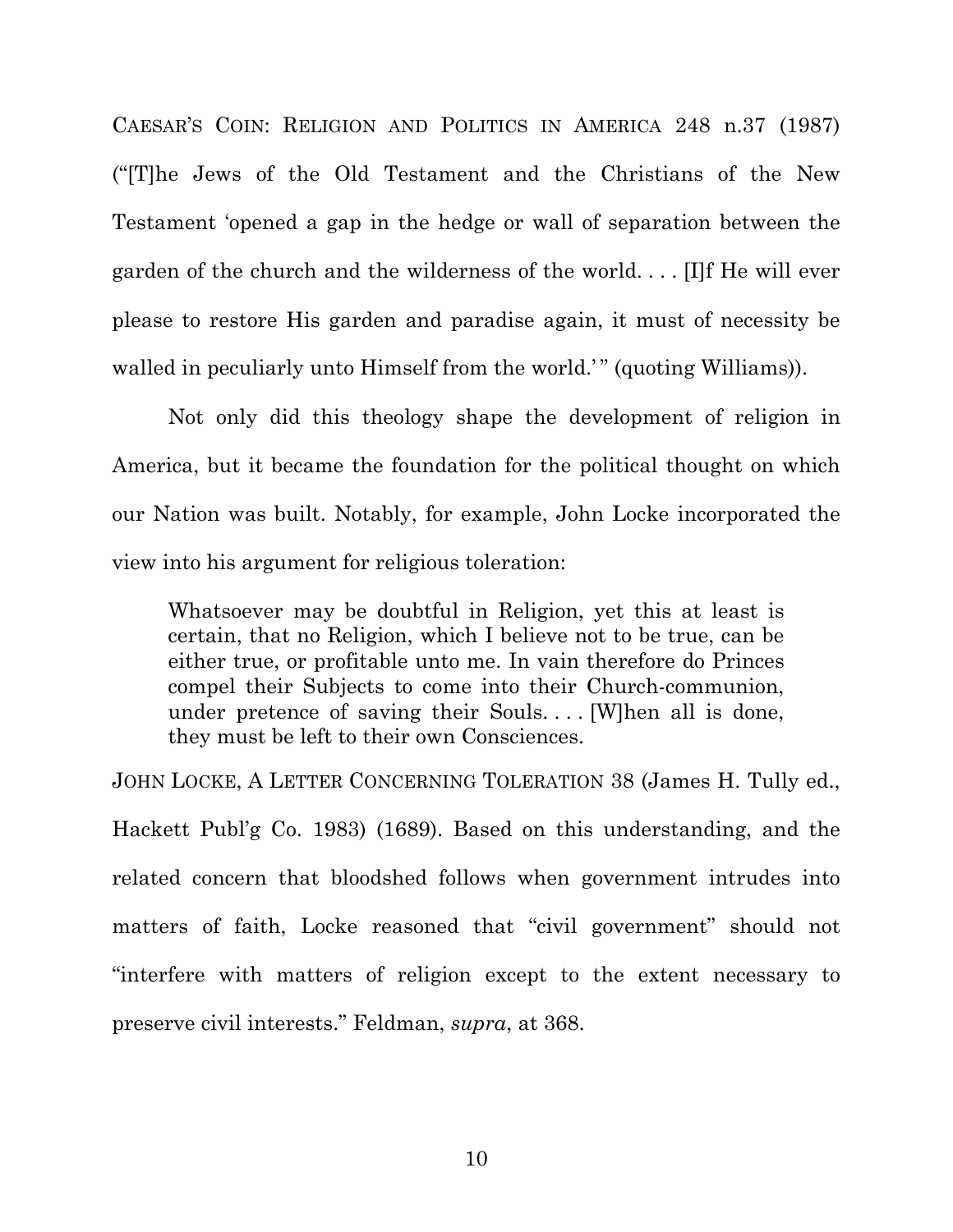Many of this Nation's founders took to heart Williams's and Locke's teachings. Benjamin Franklin, for example, stated:

When a Religion is good, I conceive that it will support itself; and when it cannot support itself, and God does not care to support [it], so that its Professors are oblig'd to call for the help of the Civil Power, 'tis a Sign, I apprehend, of its being a bad one.

Letter from Benjamin Franklin to Richard Price (October 9, 1780), http://bit.ly/2jMsrVO. And James Madison viewed governmental support for religion as "[r]eligious bondage [that] shackles and debilitates the mind and unfits it for every noble enterprize." Letter from James Madison to William Bradford (April 1, 1774), http://bit.ly/2h57Xm5.

## **2. The Religion Clauses were designed to prevent even seemingly benign governmental involvement with religion.**

*a.* Though the United States was more homogeneous in 1789 than today, our Nation was, from the beginning, home to unprecedented religious diversity. Congregationalists maintained a stronghold in New England; Anglicans dominated religious life in the South; and Quakers influenced society significantly in Pennsylvania. *See* AKHIL REED AMAR, THE BILL OF RIGHTS: CREATION AND RECONSTRUCTION 45 (2008); JOHN CORRIGAN & WINTHROP S. HUDSON, RELIGION IN AMERICA 46–51 (9th ed. 2018). And the founding generation well knew that "[t]he centuries immediately before and contemporaneous with the colonization of America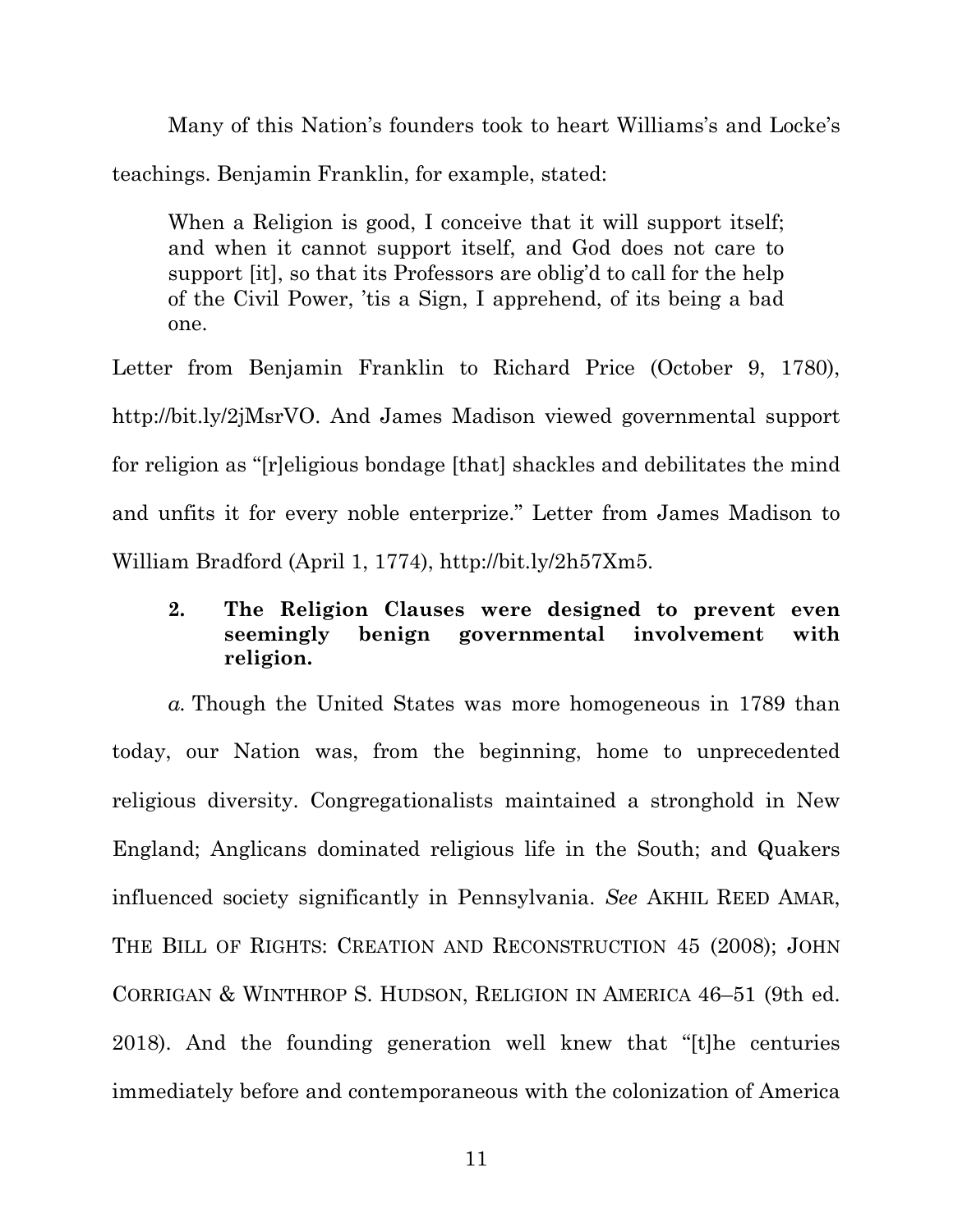had been filled with turmoil, civil strife, and persecutions, generated in large part by established sects determined to maintain their absolute political and religious supremacy." *Everson*, 330 U.S. at 8–9.

The founders thus understood that they were creating a government for a diverse group of people and faiths (*see* JON MEACHAM, AMERICAN GOSPEL: GOD, THE FOUNDING FATHERS, AND THE MAKING OF A NATION 101 (2006)), and that religious freedom for all would necessarily require acceptance of religious pluralism (*see* JOHN WITTE JR. & JOEL A. NICHOLS, RELIGION AND THE AMERICAN CONSTITUTIONAL EXPERIMENT 49 (4th ed. 2016) (citing THE FEDERALIST NOS. 10, 51 (James Madison))).

*b.* Experience with persecution of Baptists by Virginia's established Anglican Church further shaped the notion of freedom of conscience as a critical foundation for the new political order. *See* Andy G. Olree, *"Pride Ignorance and Knavery": James Madison's Formative Experiences with Religious Establishments*, 36 HARV. J.L. & PUB. POL'Y 211, 214–15, 226– 27, 266–67 (2013). Thus, in the Virginia legislature's debate in 1784 over Patrick Henry's "Bill Establishing a Provision for Teachers of the Christian Religion," these principles triumphed over a proposal to fund religious education with a property-tax levy. *See* Vincent Blasi, Essay, *School Vouchers and Religious Liberty: Seven Questions from Madison's Memorial and Remonstrance*, 87 CORNELL L. REV. 783, 783–84 & n.3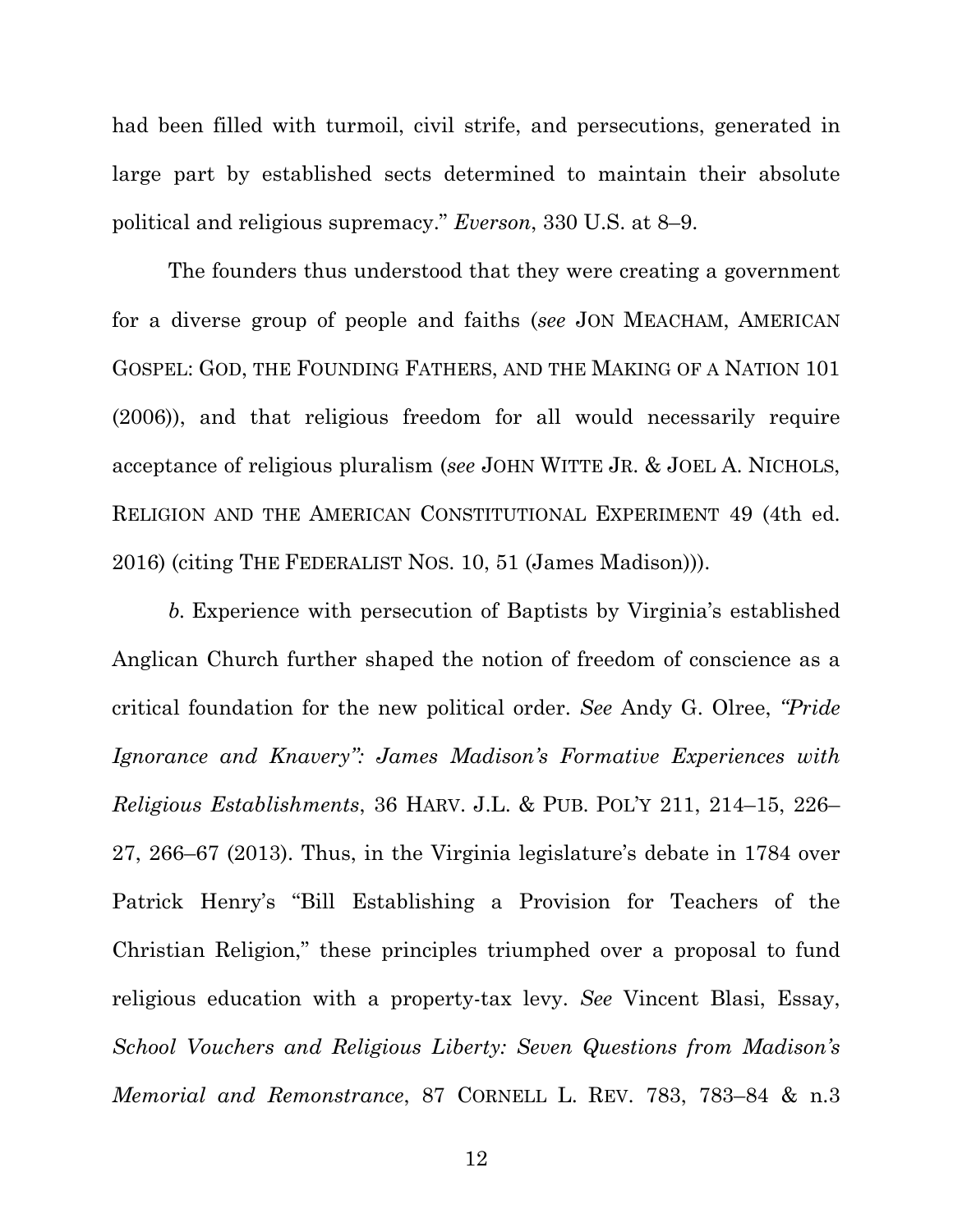(2002). Madison strenuously objected to Henry's bill as an offense against individual conscience, a threat to the health of civil government, and a gross intrusion into church governance and the free development of church doctrine. *See, e.g.*, James Madison, *Memorial and Remonstrance Against Religious Assessments* ¶¶ 12–13, 15, *reprinted in Everson*, 330 U.S. at 63– 72 (appendix to dissent of Rutledge, J.) (arguing that state support for religion would be "adverse to the diffusion of the light of Christianity," would "tend to enervate the laws in general, ... slacken [ing] the bands of Society," and would infringe " 'the equal right of every citizen to the free exercise of his Religion according to the dictates of conscience'").

Drawing on Locke's philosophy (*see* Blasi, *supra*, at 789–90 & n.28) and its theological and political underpinnings, Madison argued that religion "must be left to the conviction and conscience of every man" (Madison, *Memorial and Remonstrance* ¶ 1). Governmental support for religion would only "weaken in those who profess [the benefitted] Religion a pious confidence in its innate excellence," while "foster[ing] in those who still reject it, a suspicion that its friends are too conscious of its fallacies, to trust it to its own merits." *Id.* ¶ 6.

These same arguments also spurred passage of Thomas Jefferson's Bill for Establishing Religious Freedom. *See* Merrill D. Peterson, *Jefferson and Religious Freedom*, ATLANTIC MONTHLY (Dec. 1994), http://theatln.tc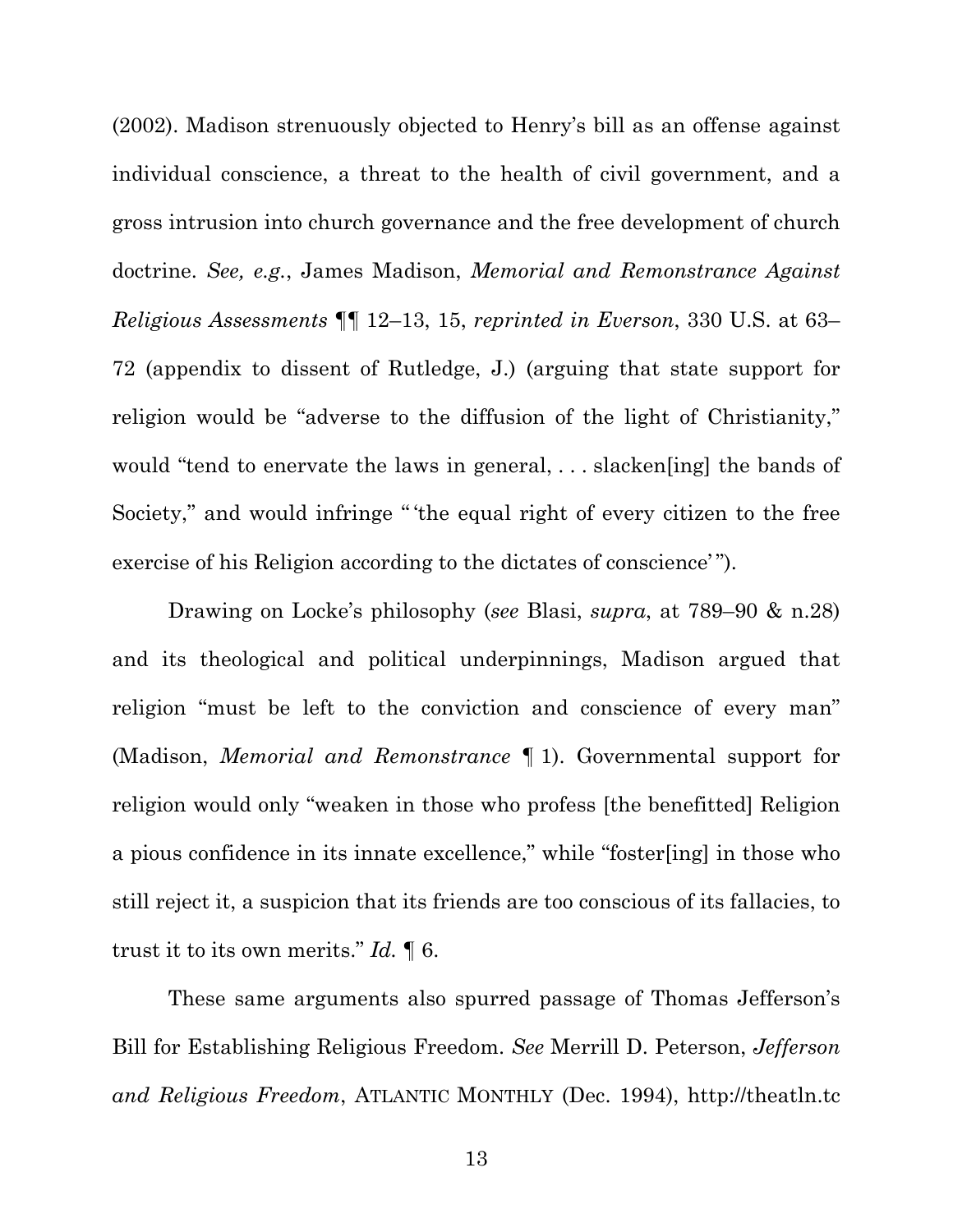/2idj7Xo. The Bill forthrightly declared it an "impious presumption of legislators and rulers, civil as well as ecclesiastical, ... [to] assume[] dominion over the faith of others, setting up their own opinions and modes of thinking as the only true and infallible, and as such endeavouring to impose them on others." Thomas Jefferson, *The Virginia Statute for Religious Freedom* (Jan. 16, 1786), *reprinted in* FOUNDING THE REPUBLIC: A DOCUMENTARY HISTORY 94–95 (John J. Patrick ed., 1995). The Bill recognized that governmental favoritism "tends only to corrupt the principles of that religion it is meant to encourage, by bribing with a monopoly of worldly honours and emoluments, those who will externally profess and conform to it." *Id.* at 95. In short, religion neither requires nor benefits from the support of the state: "truth is great and will prevail if left to herself." *Id.*

*c.* As the Supreme Court has explained: "the views of Madison and Jefferson, preceded by Roger Williams, came to be incorporated . . . in the Federal Constitution." *Sch. Dist. v. Schempp*, 374 U.S. 203, 214 (1963) (footnote omitted). Specifically, "the provisions of the First Amendment, in the drafting and adoption of which Madison and Jefferson played such leading roles, had the same objective and were intended to provide the same protection against governmental intrusion on religious liberty as the Virginia statute." *Everson*, 330 U.S. at 13 (citing *Reynolds v. United*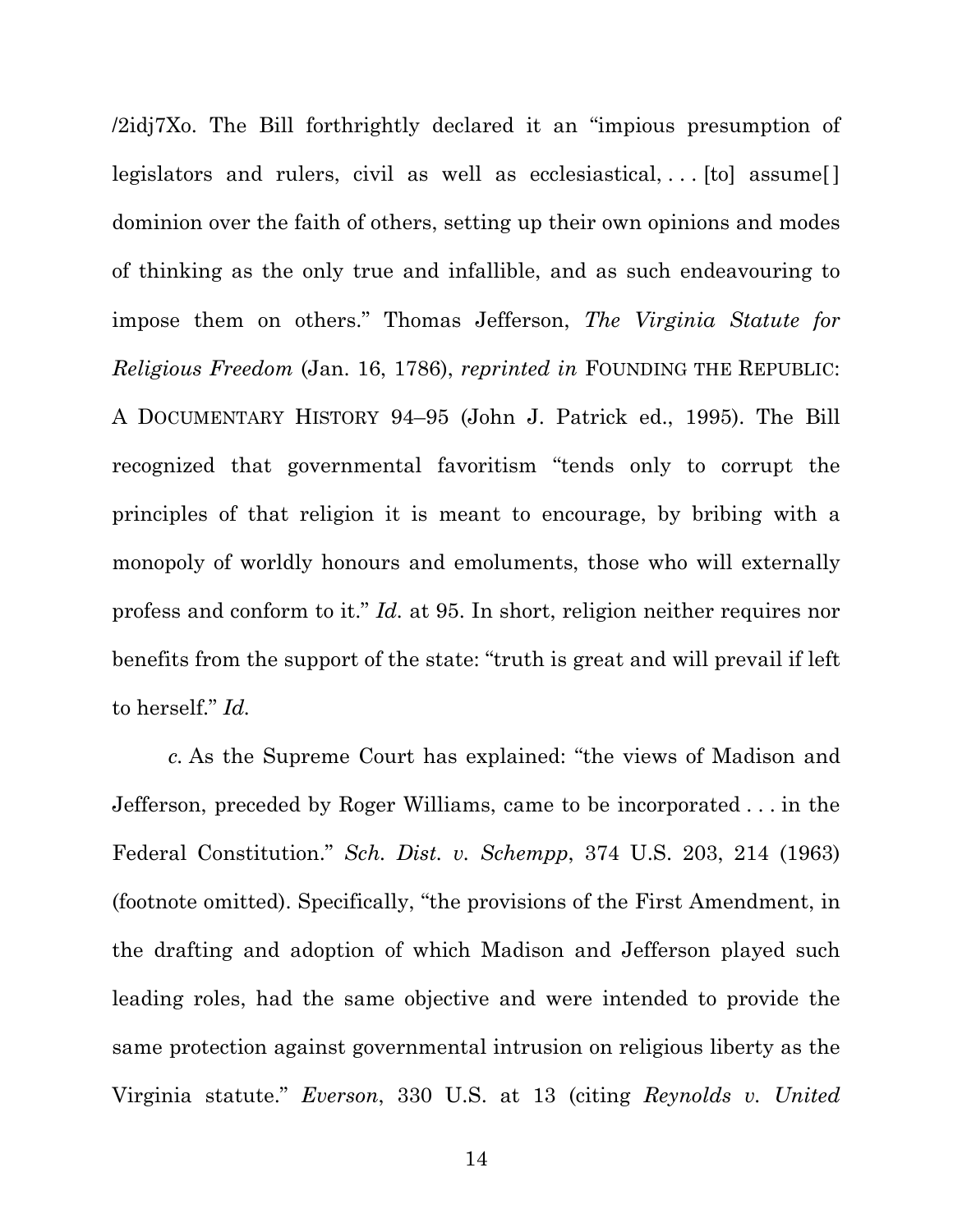*States*, 98 U.S. 145, 164 (1878); *Watson v. Jones*, 80 U.S. (13 Wall.) 679 (1871); *Davis v. Beason*, 133 U.S. 333, 342 (1890)). Jefferson and Madison's vision thus defined the original understanding of the Establishment Clause,2 which is that religious freedom would be frustrated by what Jefferson termed the "loathsome combination of church and state" (Letter from Thomas Jefferson to Charles Clay (January 29, 1815), http://bit.ly  $/2yq06H4$ ).

As Jefferson explained, historically "the clergy, by getting themselves established by law, & ingrafted into the machine of government, have been a very formidable engine against the civil & religious rights of man." Letter from Thomas Jefferson to Jeremiah Moore (August 14, 1800), http://bit.ly/2y9nvNn. Or as Madison put it: "[E]xperience witnesseth that ecclesiastical establishments, instead of maintaining the purity and efficacy of Religion, have had a contrary operation. . . . What have been [their] fruits? More or less in all places, pride and indolence in the Clergy; ignorance and servility in the laity; in

 $\overline{a}$ 

<sup>2</sup> *See, e.g.*, *Hosanna-Tabor Evangelical Lutheran Church & Sch. v. EEOC*, 565 U.S. 171, 184 (2012) (identifying Madison as "the leading architect of the religion clauses of the First Amendment"); *Ariz. Christian Sch. Tuition Org. v. Winn*, 563 U.S. 125, 141 (2011) (same); *Walz v. Tax Comm'n*, 397 U.S. 664, 705–06 (1970) (opinion of Harlan, J.) (same); *Flast v. Cohen*, 392 U.S. 83, 103 (1968) (same).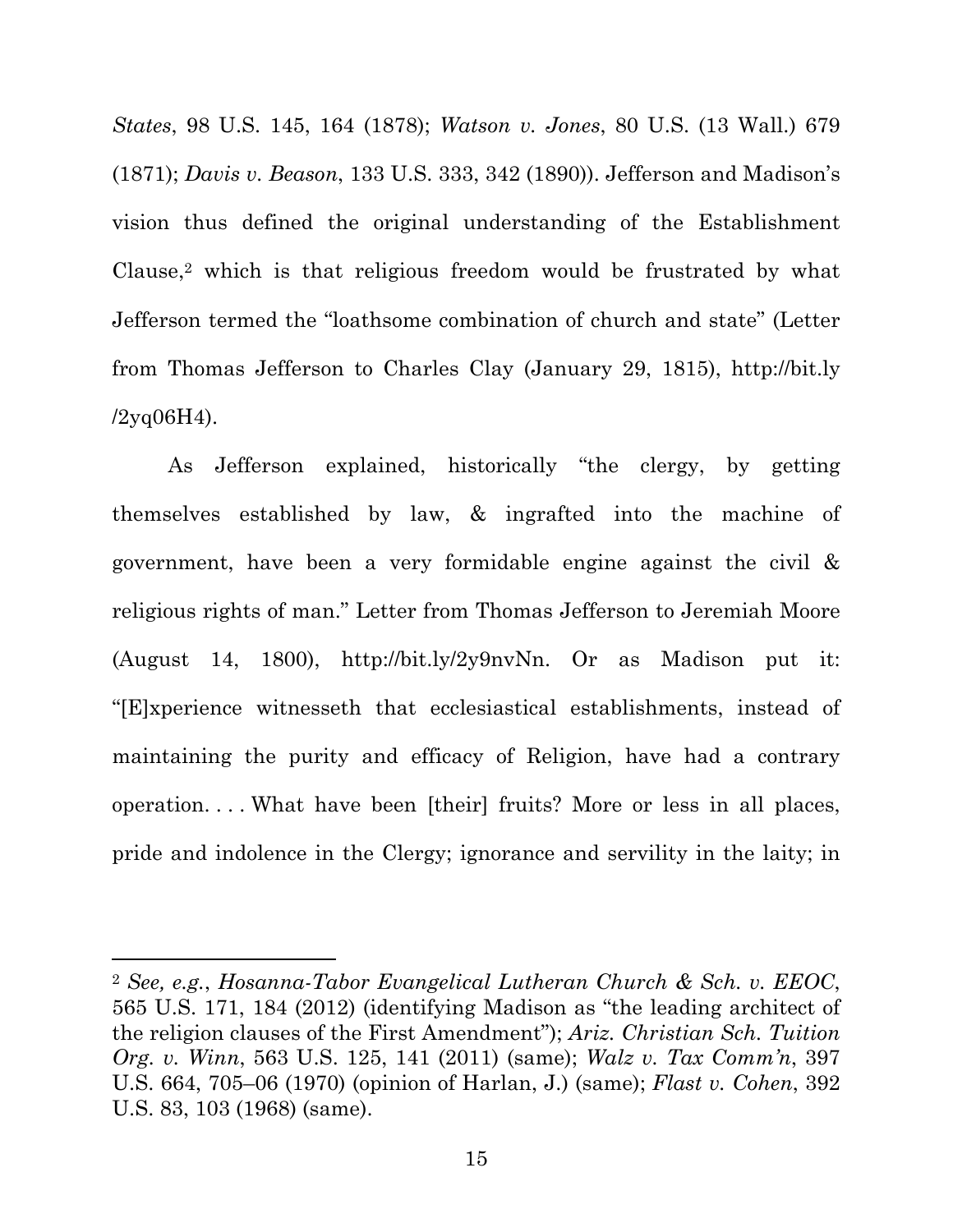both, superstition, bigotry and persecution." Madison, *Memorial and Remonstrance* ¶ 7.

"[T]he Virginia struggle for religious liberty thus became warp and woof of our constitutional tradition, not simply by the course of history, but by the common unifying force of Madison's life, thought and sponsorship." *Everson*, 330 U.S. at 39 (Rutledge, J., dissenting). *See generally* ALEXIS DE TOCQUEVILLE, DEMOCRACY IN AMERICA 284 (Harvey C. Mansfield & Delba Winthrop eds. & trans. 2000) (1835) (observing American understanding that religion "cannot share the material force of those who govern without being burdened with a part of the hatreds to which they give rise").

Hence, in recognition "that a union of government and religion tends to destroy government and to degrade religion" (*Engel v. Vitale*, 370 U.S. 421, 431 (1962)), "the First Amendment rests upon the premise that both religion and government can best work to achieve their lofty aims if each is left free from the other within its respective sphere" (*Illinois ex rel. McCollum v. Bd. of Educ.*, 333 U.S. 203, 212 (1948)). The Establishment Clause "stands as an expression of principle on the part of the Founders of our Constitution that religion is too personal, too sacred, too holy, to permit its 'unhallowed perversion' by a civil magistrate." *Engel*, 370 U.S. at 432 (quoting Madison, *Memorial and Remonstrance* ¶ 5). And it reflects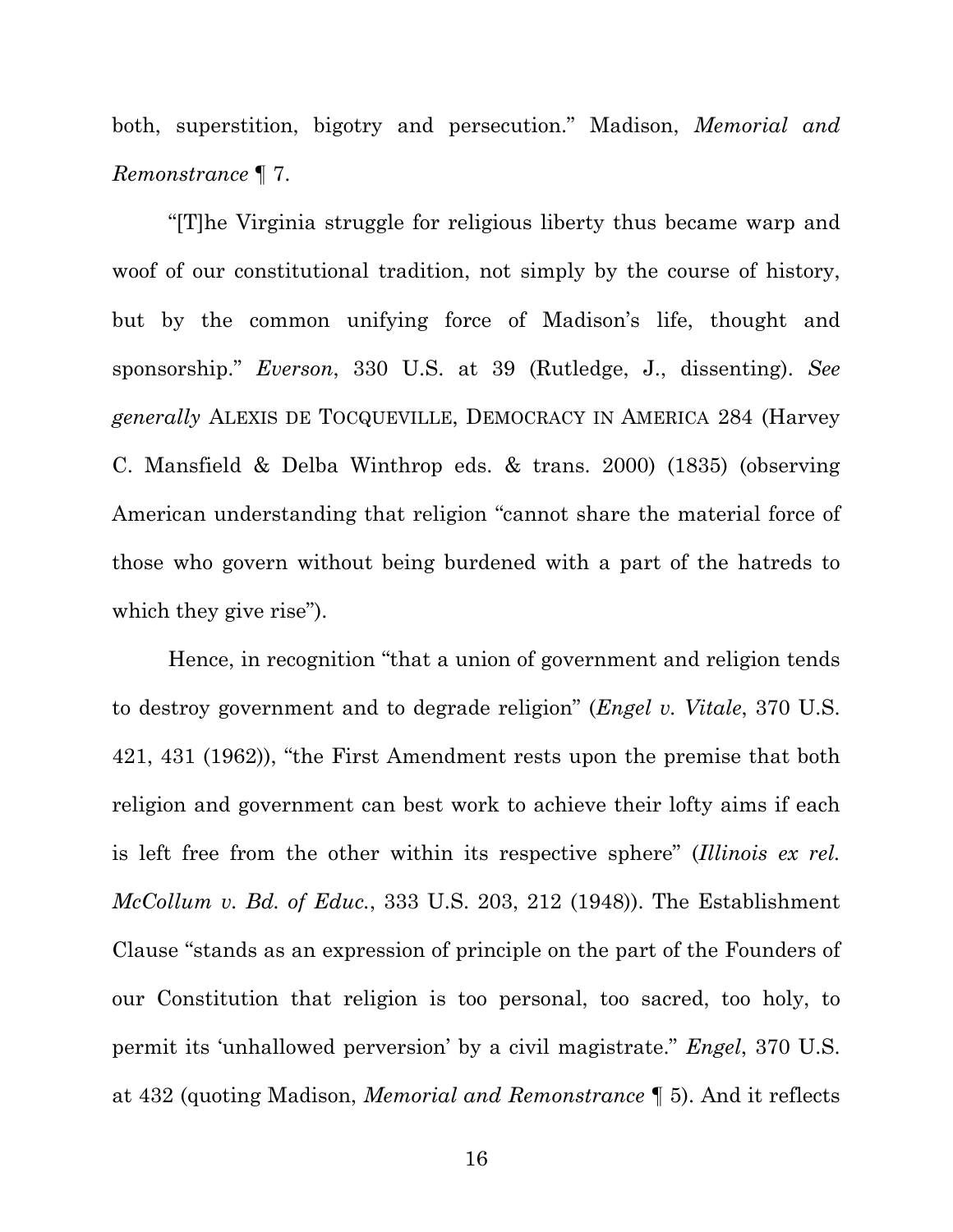Madison and Jefferson's "plan of preserving religious liberty to the fullest extent possible in a pluralistic society," allowing religion to flourish while quelling the civil strife that pluralism can so easily engender. *See McCreary*, 545 U.S. at 882 (O'Connor, J., concurring).

*d.* The court below voiced a different set of principles, from which it concluded that the only valid concerns of the Establishment Clause are formal compulsion of religious practice and formal designation of an official church of the United States. *See* App. 16–17, 21, 29.

In addition to being at odds with the Framers' conceptions of conscience, religious freedom, and the dangers of religiously based social strife, which together animate the Establishment Clause, the district court appears to misunderstand the First Amendment as conferring rights *on* government, when as a matter of law it confers rights *against* government. *Compare* App. 19 n.2 ("*Lemon*'s unpredictable application, coupled with the threat of having to pay plaintiffs' attorneys' fees pursuant to 42 U.S.C. § 1988, . . . chill religious expression [by government] that the First Amendment might protect"), *with Columbia Broad. Sys., Inc. v. Democratic Nat'l Comm.*, 412 U.S. 94, 139 (1973) (Stewart, J., concurring) ("The First Amendment protects . . . from governmental interference; it confers no analogous protection on the Government."), *NAACP v. Hunt*, 891 F.2d 1555, 1565 (11th Cir. 1990) ("[T]he First Amendment protects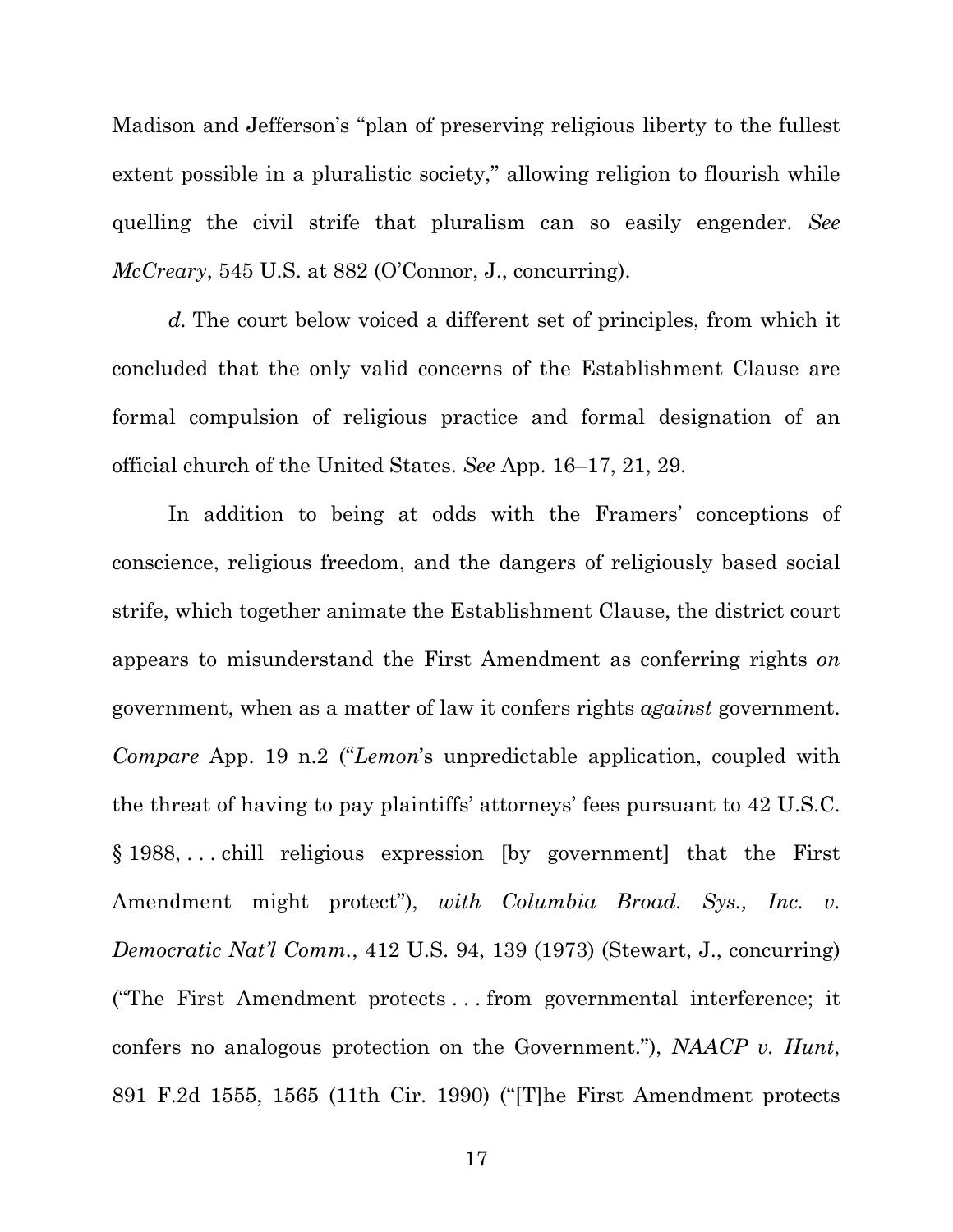citizens' speech only from government regulation; government speech itself is not protected by the First Amendment."), *Student Gov't Ass'n v. Bd. of Trs. of the Univ. of Mass.*, 868 F.2d 473, 481 (1st Cir. 1989) ("a state entity[ ] itself has no First Amendment rights"), *and Estiverne v. La. State Bar Ass'n*, 863 F.2d 371, 379 (5th Cir. 1989) ("the first amendment does not protect government speech").

*e.* As this Nation becomes ever more religiously diverse (*see* Public Religion Research Institute, *America's Changing Religious Identity* (Sept. 6, 2017), http://bit.ly/2wboSZW), the fundamental constitutional safeguards for the freedom to believe, or not, and to worship, or not, according to the dictates of conscience are more important today than ever before. To the extent, therefore, that there is a suggestion here that the constitutional jurisprudence of the past seventy years was ill-advised and should be rejected, *amici* can think of no better rejoinder than the following from Justice O'Connor:

At a time when we see around the world the violent consequences of the assumption of religious authority by government, Americans may count themselves fortunate: Our regard for constitutional boundaries has protected us from similar travails, while allowing private religious exercise to flourish. . . . Those who would renegotiate the boundaries between church and state must therefore answer a difficult question: Why would we trade a system that has served us so well for one that has served others so poorly?

*McCreary*, 545 U.S. at 882 (O'Connor, J., concurring).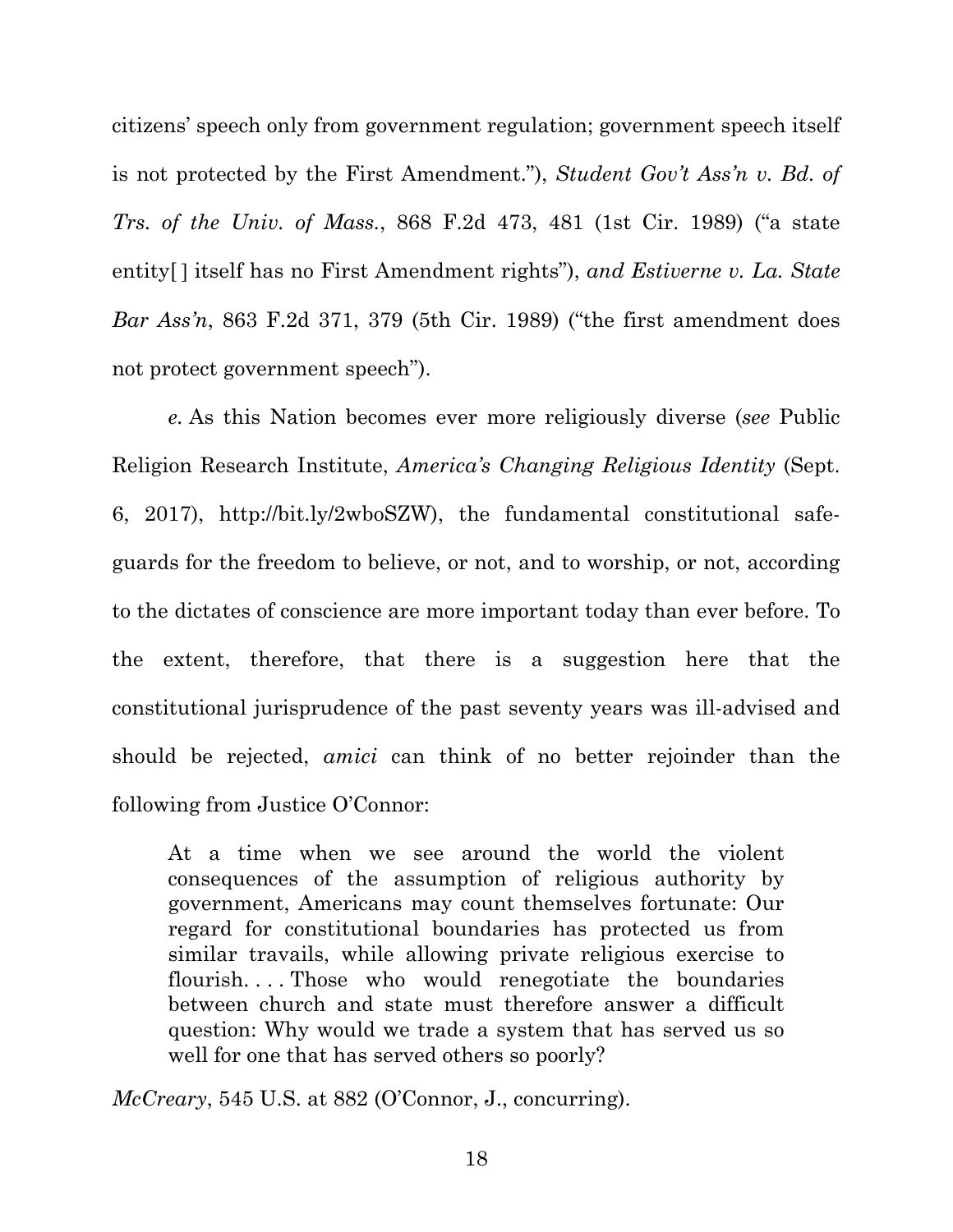## **C. Enjoining Lehigh County's Use Of The Latin Cross Advances Religious Freedom.**

Settled law and the principles undergirding it forbid Lehigh County's appropriation and use of the Latin cross for good reason: Official religious displays send impermissible and damaging messages both to those for whom the symbols are sacred and to those for whom they are not.

#### **1. Symbols have concrete, real-world effects.**

Symbols have power. They encapsulate many layers of meaning and often communicate complex ideas more effectively and more forcefully than mere words. "The use of an emblem or flag to symbolize some system, idea, institution, or personality, is a short cut from mind to mind." *W. Va. State Bd. of Educ. v. Barnette*, 319 U.S. 624, 632 (1943); *see also Regan v. Time, Inc.*, 468 U.S. 641, 678 (1984) (Brennan, J., concurring in part and dissenting in part) ("'one picture is worth a thousand words'"). Symbols "attract public notice, they are remembered for decades or even centuries afterwards. A symbol speaks directly to the heart . . . ." NICHOLAS JACKSON O'SHAUGHNESSY, POLITICS AND PROPAGANDA 102 (2004). Images of the Stars and Stripes rising from atop Mount Suribachi on Iwo Jima in 1945, and from the rubble of the World Trade Center in 2001, capture American resilience more eloquently than words ever could. "Pregnant with expressive content, the flag as readily signifies this Nation as does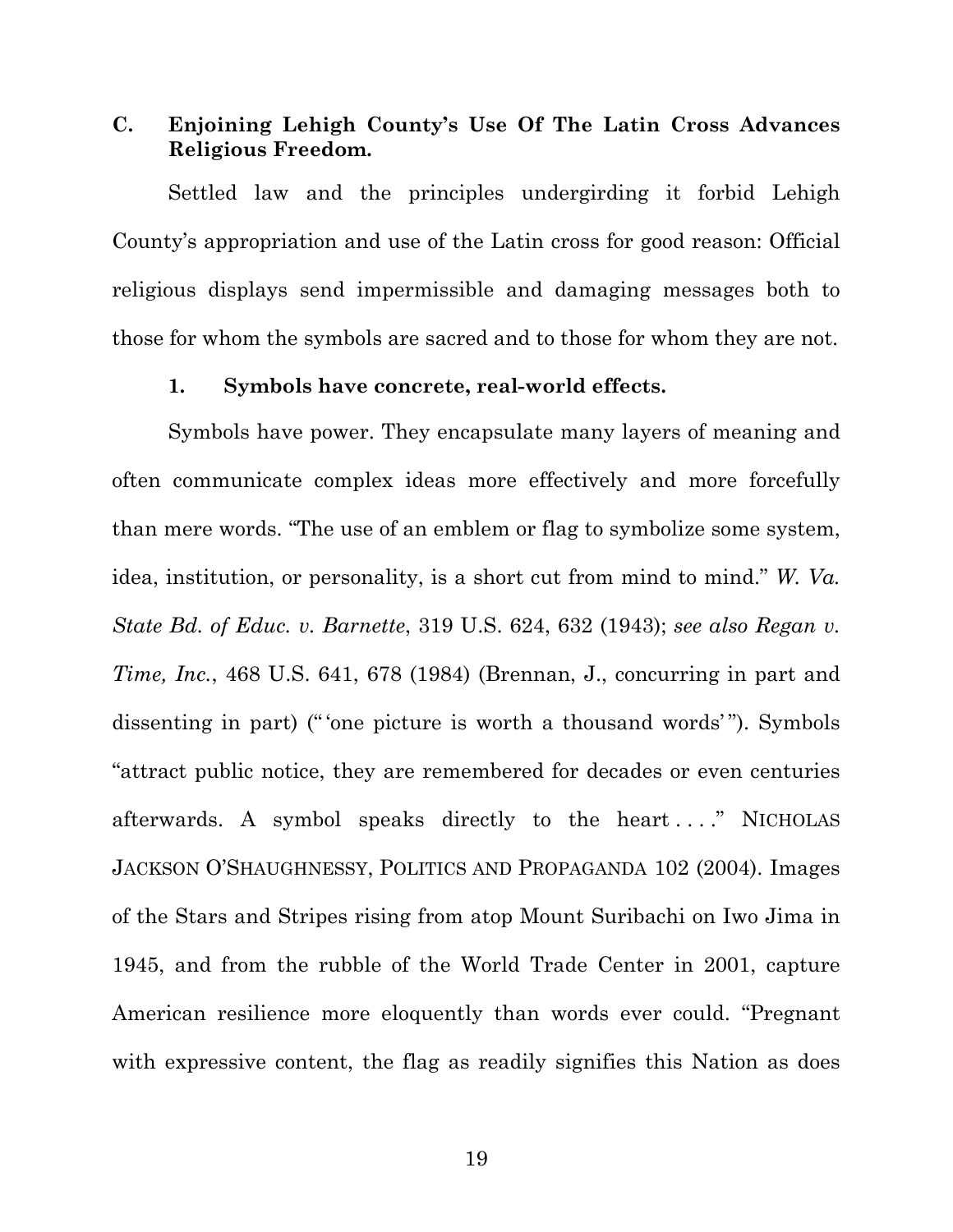the combination of letters found in 'America.' " *Texas v. Johnson*, 491 U.S. 397, 405 (1989). That is why "[c]auses and nations, political parties, lodges and ecclesiastical groups seek to knit the loyalty of their followings to a flag or banner, a color or design." *Barnette*, 319 U.S. at 632.

Symbols play equally influential roles in more mundane aspects of life. In commerce, for example, corporate branding is common because frequent viewing conditions consumers to respond favorably to a company's products. *See* JOHN O'SHAUGHNESSY & NICHOLAS JACKSON O'SHAUGHNESSY, PERSUASION IN ADVERTISING 63, 67 (2004); O'SHAUGHNESSY, *supra*, at 102. And the more often one views a symbol, the stronger its effect: "Making a brand familiar by repeated exposure through advertising encourages its adoption." O'SHAUGHNESSY & O'SHAUGHNESSY, *supra*, at 63. Repeated exposure "induces more familiarity and, as a consequence, greater liking" for what is symbolized, "independent of any conscious cognitive appraisal" of quality or value. *Id.* at 63, 67. In other words, simple, evocative symbols foster special affinity for what is being represented, in ways that empirical evidence and rational argument often cannot.

What is true for symbols generally is doubly so for religious ones, many of which are known the world over, conveying at a glance millennia

20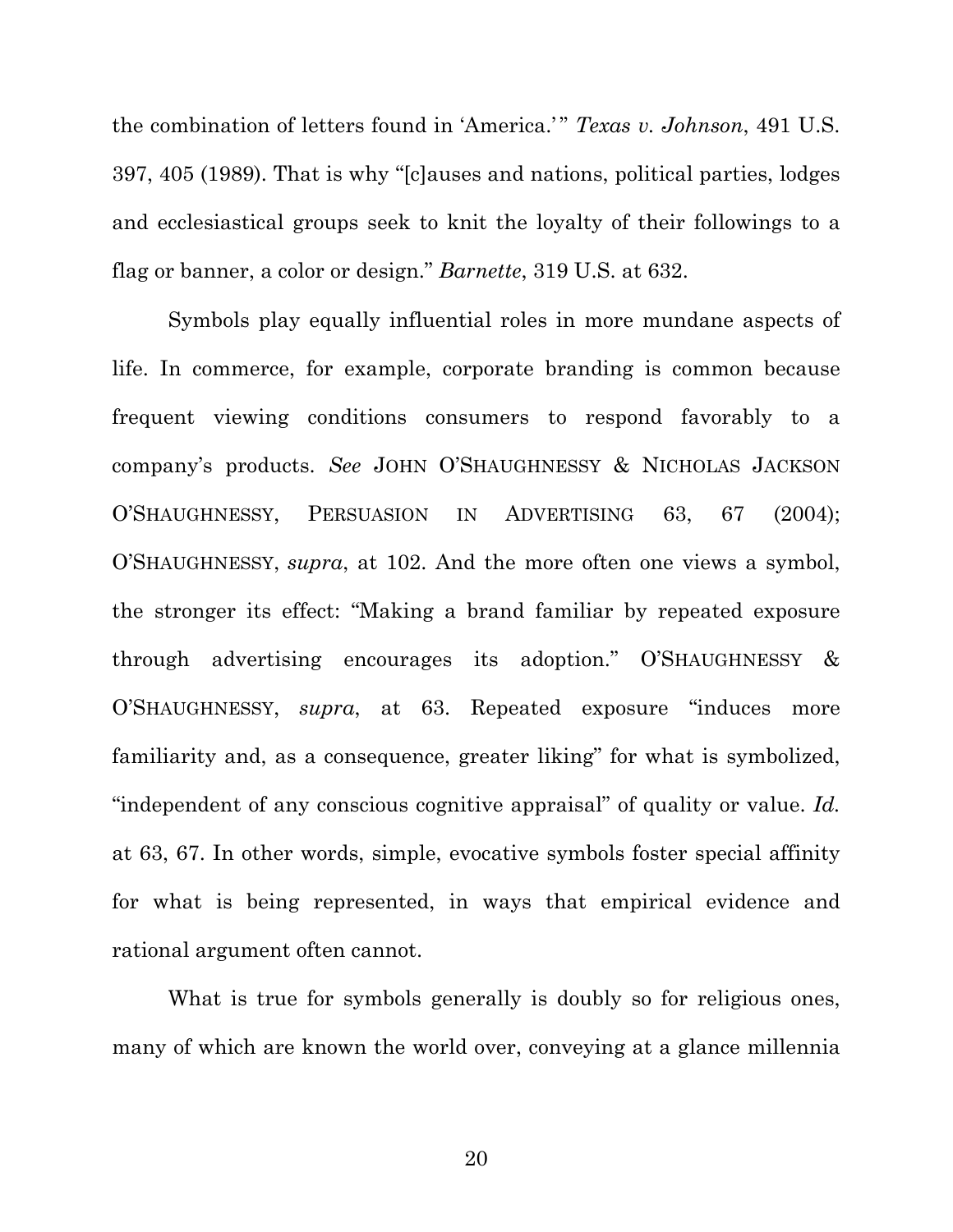of shared history and collective aspirations and triumphs to those who hold them dear—and at times the opposite messages to those who do not.

Empirical research confirms that religious symbols can affect behavior, even when they are displayed with no intent to proselytize, persuade, or coerce. Viewing religious symbols, for example, has statistically significant effects on students' academic performance: Researchers found in controlled experiments that Catholic-school students did systematically better on standardized tests when the examiner wore a cross and systematically worse when the examiner wore a Star of David. *See* Philip A. Saigh, *Religious Symbols and the WISC-R Performance of Roman Catholic Junior High School Students*, 147 J. GENETIC PSYCHOL. 417, 417–18 (1986); Philip A. Saigh et al., *Religious Symbols and the WISC-R Performance of Roman Catholic Parochial School Students*, 145 J. GENETIC PSYCHOL. 159, 159–62 (1984). And in religiously diverse Lebanon, both Christian and Muslim students scored better than expected when the examiner wore the symbol of the students' faith and worse than expected when the examiner wore the symbol of the other faith. Philip A. Saigh, *The Effect of Perceived Examiner Religion on the Digit Span Performance of Lebanese Elementary Schoolchildren*, 109 J. SOC. PSYCHOL. 167, 168–170 (1979). The researchers attributed these effects to students' anxiety over "confessional conflict" with an authority figure, on the one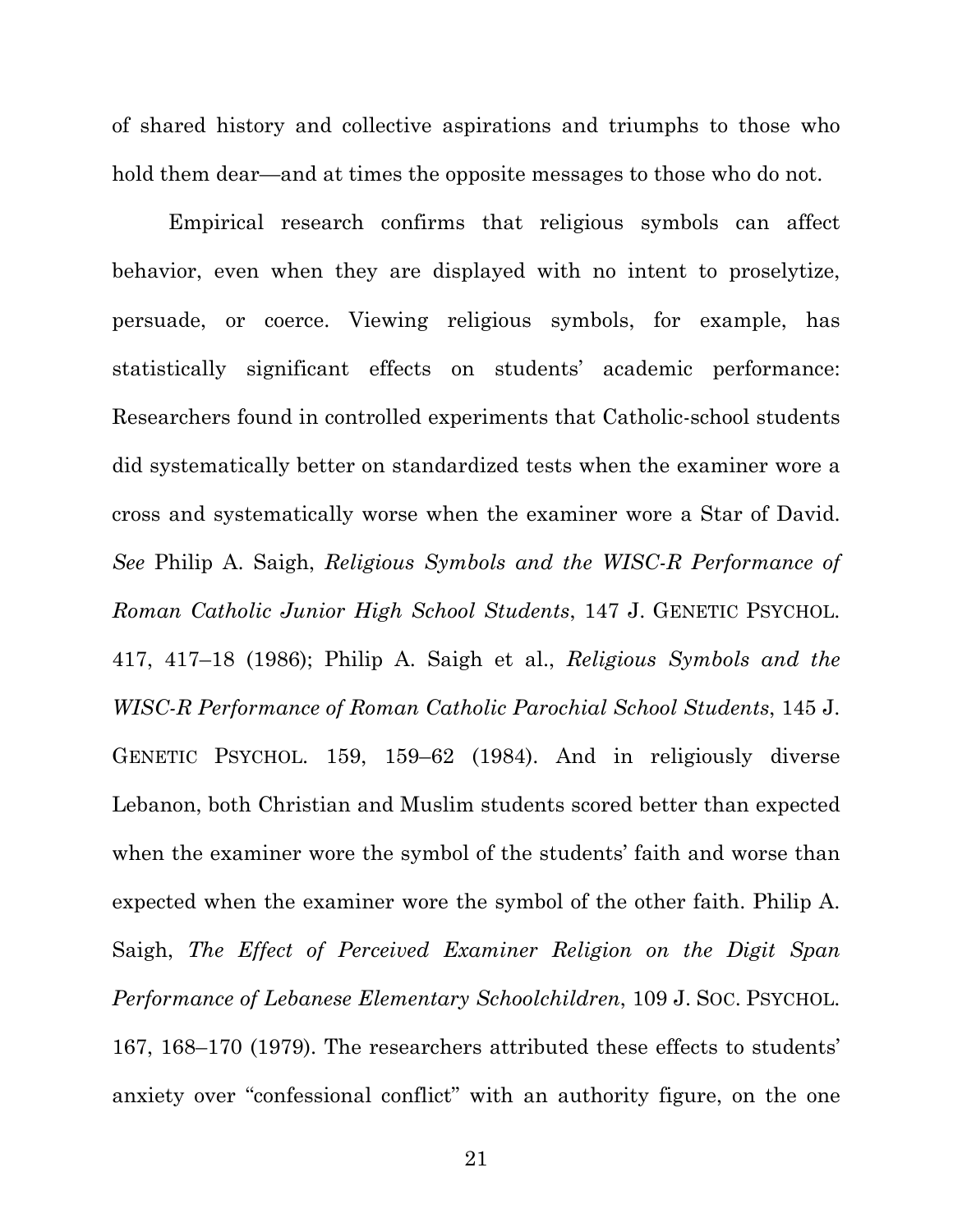hand, and comfort in the presence of a coreligionist, on the other. *See* Saigh, *Junior High*, *supra*, at 418; Saigh, *Parochial School Students*, *supra*, at 163; Saigh, *Lebanese Elementary Schoolchildren*, *supra*, at 170– 71. But regardless of the psychological mechanism at work, the studies revealed that even slight exposure to religious symbols displayed by authority figures affects students' performance.

These effects are not limited to children. Research has also revealed that exposure to religious symbols that adult test subjects viewed as negative (such as an inverted pentagram) suppressed brain activity, whereas exposure to religious symbols that the subjects regarded as positive (such as a dove) did not. *See* Kyle D. Johnson et al., *Pilot Study of the Effect of Religious Symbols on Brain Function: Association with Measures of Religiosity*, 1 SPIRITUALITY IN CLINICAL PRACTICE 82, 82, 84  $(2014)$ , http://bit.ly/2ifUo4M.

Religious symbols, in short, have real, measurable effects both on adherents and on nonadherents.

### **2. The Latin cross is an unmistakable and powerful religious symbol.**

Few things are more universally culturally familiar—to Christians and non-Christians alike—than the Latin cross. *See, e.g.*, ALISTER E. MCGRATH, CHRISTIANITY: AN INTRODUCTION 320 (2d ed. 2006). For nearly

22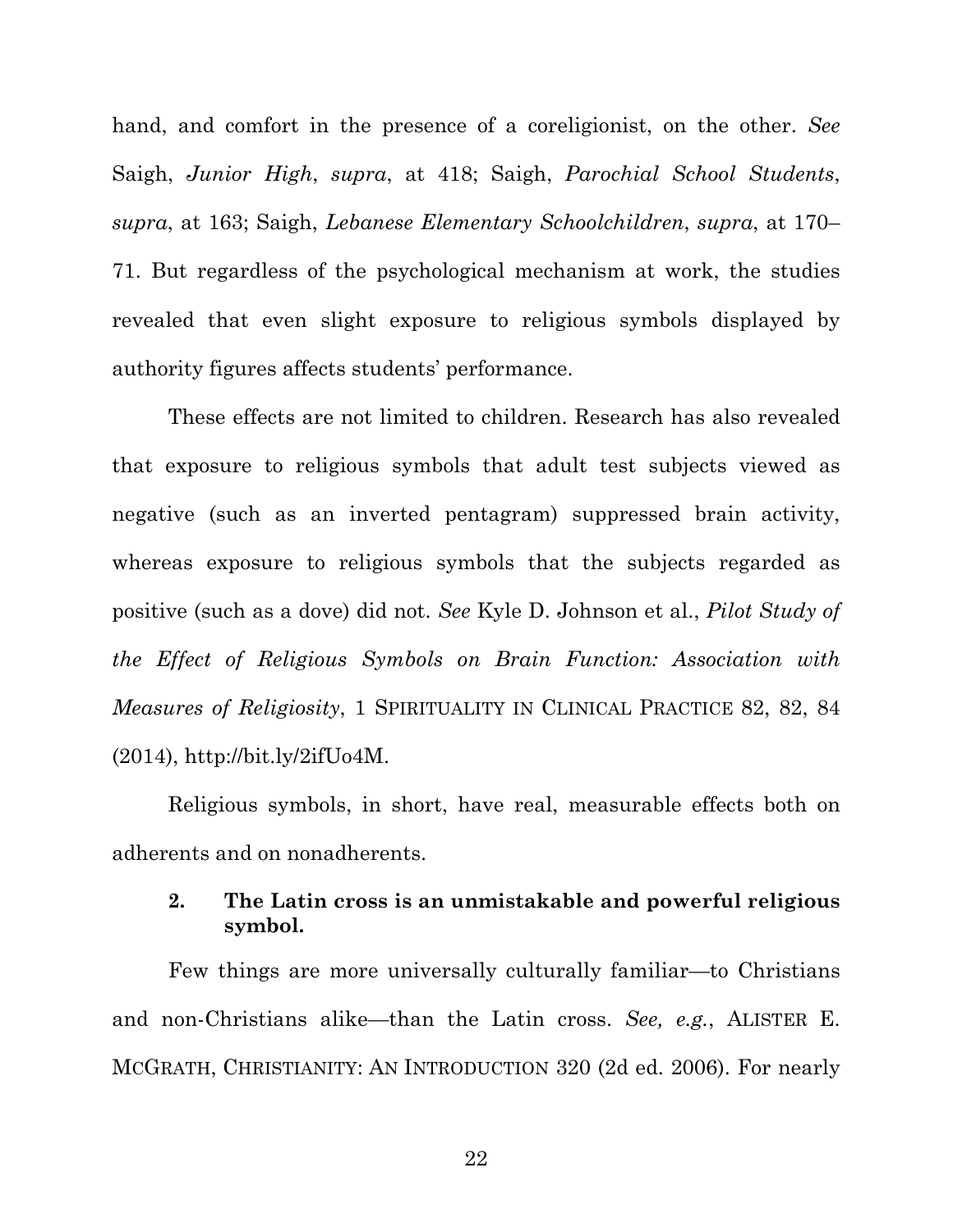two thousand years, the cross has been inextricably and inexorably linked with Christianity. *See id.* ("The cross has been the universally acknowledged symbol of the Christian faith from a very early period  $\ldots$ .").

It achieved prominence about three hundred years after Jesus' death, when the Roman Emperor Constantine adopted Christianity for the Empire. Constantine's embrace of Christianity related concretely to the symbolic power of the cross. *See* BRUCE W. LONGENECKER, THE CROSS BEFORE CONSTANTINE: THE EARLY LIFE OF A CHRISTIAN SYMBOL 3 (2015). According to the early Church historian Eusebius, Constantine, while praying, "saw with his own eyes the trophy of a cross of light in the heavens, above the sun, and bearing the inscription, 'Conquer by this.'" EUSEBIUS, LIFE OF CONSTANTINE 1:28 (Averil Cameron & Stuart G. Hall trans. 1999). That night, Eusebius reported, Jesus appeared to Constantine in a dream "with the same sign which he had seen in the heavens, and commanded him to make a likeness of that sign . . . and to use it as a safeguard in all engagements with his enemies." *Id.* at 1:29.

Since that time, the cross has been consistently identified with Christianity. *See* DOUGLAS KEISTER, STORIES IN STONE: A FIELD GUIDE TO CEMETERY SYMBOLISM AND ICONOGRAPHY 173–74 (2004). It was used during the Crusades to distinguish the crusaders from opposing forces. *See*

23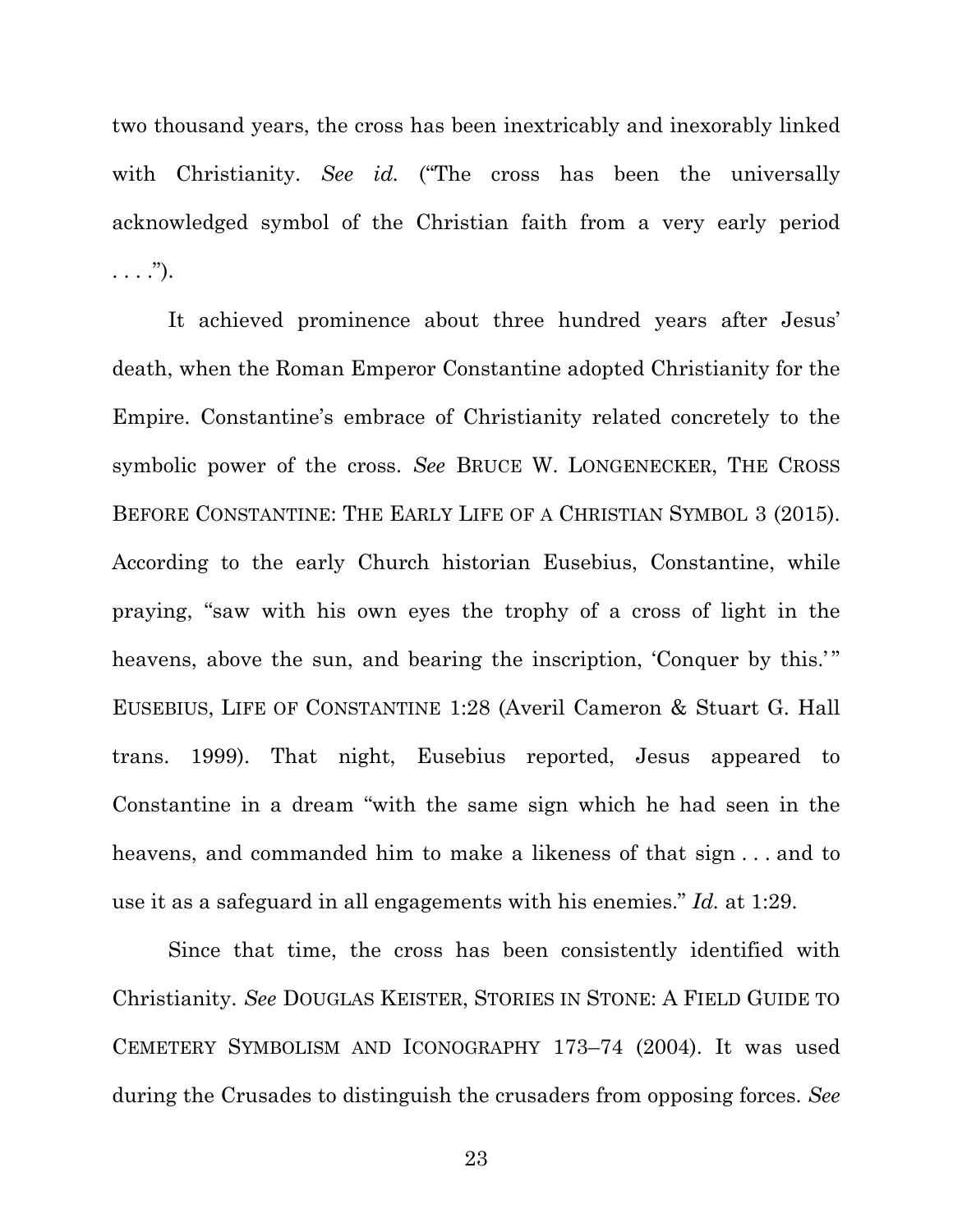JONATHAN RILEY-SMITH, THE CRUSADES: A HISTORY 15–16 (2d ed. 2005). And the cross was vitally important to Medieval and Renaissance art, when "the painted picture was invaluable as an interpreter and exponent of religious truths," because it communicated the Church's message of redemption. GEORGE WILLARD BENSON, THE CROSS: ITS HISTORY AND SYMBOLISM 121, 126 (1934). Thus, the countless portrayals of Jesus' death always included the cross, not just as representational art, but to disseminate Church doctrine. *See* MCGRATH, *supra*, at 321. For similar reasons, crosses have historically adorned and been design elements of churches, inside and out. *See id.*; RICHARD TAYLOR, HOW TO READ A CHURCH: A GUIDE TO SYMBOLS AND IMAGES IN CHURCHES AND CATHEDRALS 46–47 (2003).

What has been true since Constantine's time remains true today: The cross is not merely *a* symbol of Christianity; it is *the* symbol. *See* MCGRATH, *supra*, at 320; *Salazar v. Buono*, 559 U.S. 700, 725 (2010) (Alito, J., concurring in part and concurring in the judgment) ("The cross is of course the preeminent symbol of Christianity"). It is "hard to think of a symbol more closely associated with a religion than the cross is with Christianity." KEISTER, *supra*, at 172. It is a "pure religious object" (Frank S. Ravitch, *Religious Objects as Legal Subjects*, 40 WAKE FOREST L. REV. 1011, 1023–24 (2005))—the physical embodiment of Christian tenets of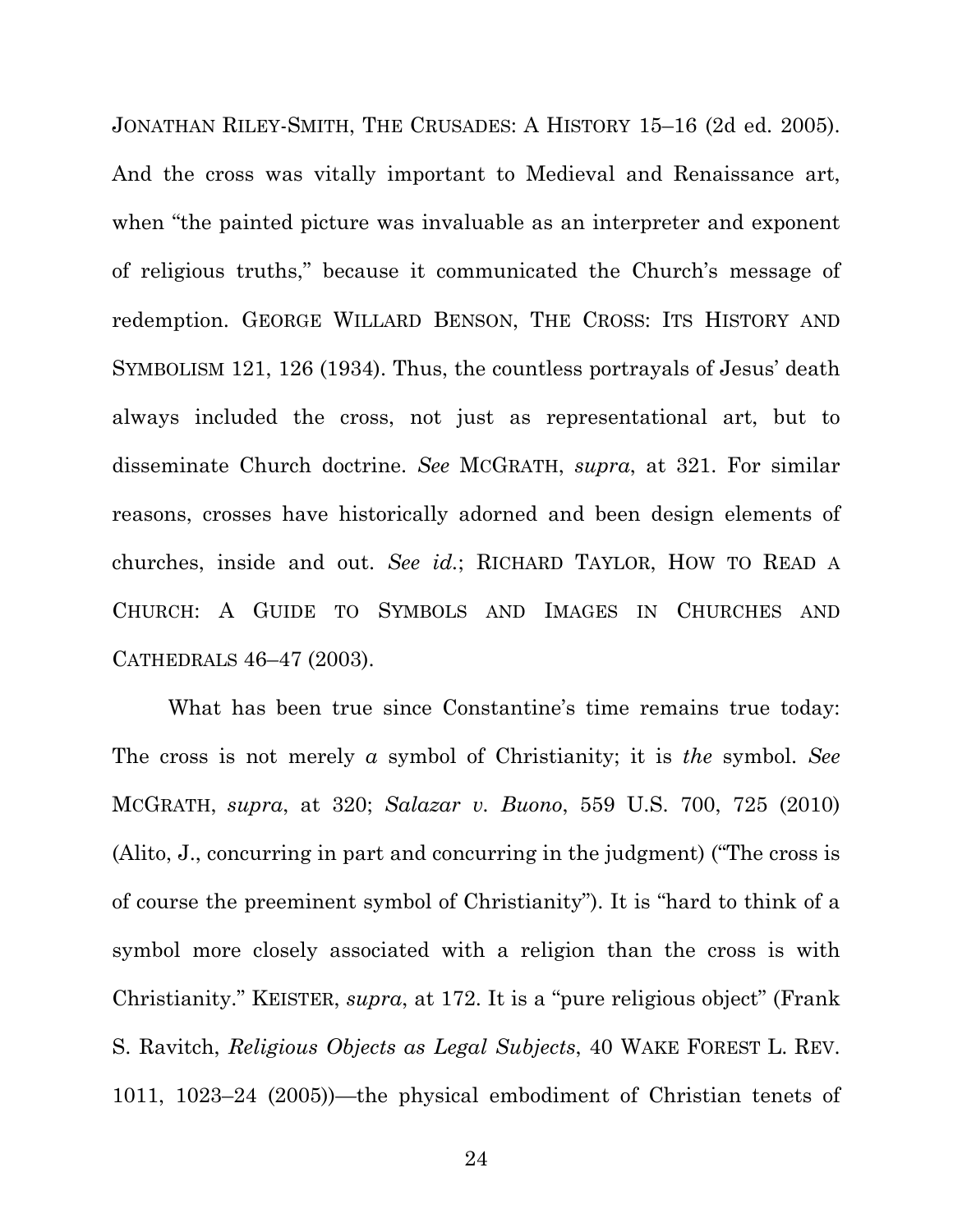resurrection and redemption (*see Ellis v. City of La Mesa*, 990 F.2d 1518, 1525 (9th Cir. 1993) ("[T]he Latin cross . . . 'represents with relative clarity and simplicity the Christian message of the crucifixion and resurrection of Jesus Christ, a doctrine at the heart of Christianity.'" (quoting *Okrand v. City of Los Angeles*, 254 Cal. Rptr. 913, 922 (Ct. App. 1989))). Pope Francis, for example, has said that "[t]he Christian Cross is not something to hang in the house 'to tie the room together' . . . or an ornament to wear, but a call to that love, with which Jesus sacrificed Himself to save humanity from sin and evil." *Pope Francis: The Cross Is the Gate of Salvation*, VATICAN RADIO (Mar. 12, 2017), http://bit.ly/2JL4dCW.

The potency of the cross for transmitting complex messages and encouraging Christian religious practice is why institutions and individuals choose to display it. Thus, in *Harris*, *supra*, a city council included a cross in the city seal because " '[t]he Cross represents everything to us in Redemption, Salvation, Healing, Cleaning and Keeping Power.'" 927 F.2d at 1404 (quoting council minutes). The Seventh Circuit, recognizing that the cross is among "the most dominant and recurring images of Christianity," thus held that the city's "seal, emblem, and logo inevitably create an unmistakable impression that the local government tacitly endorses Christianity." *Id.* at 1414.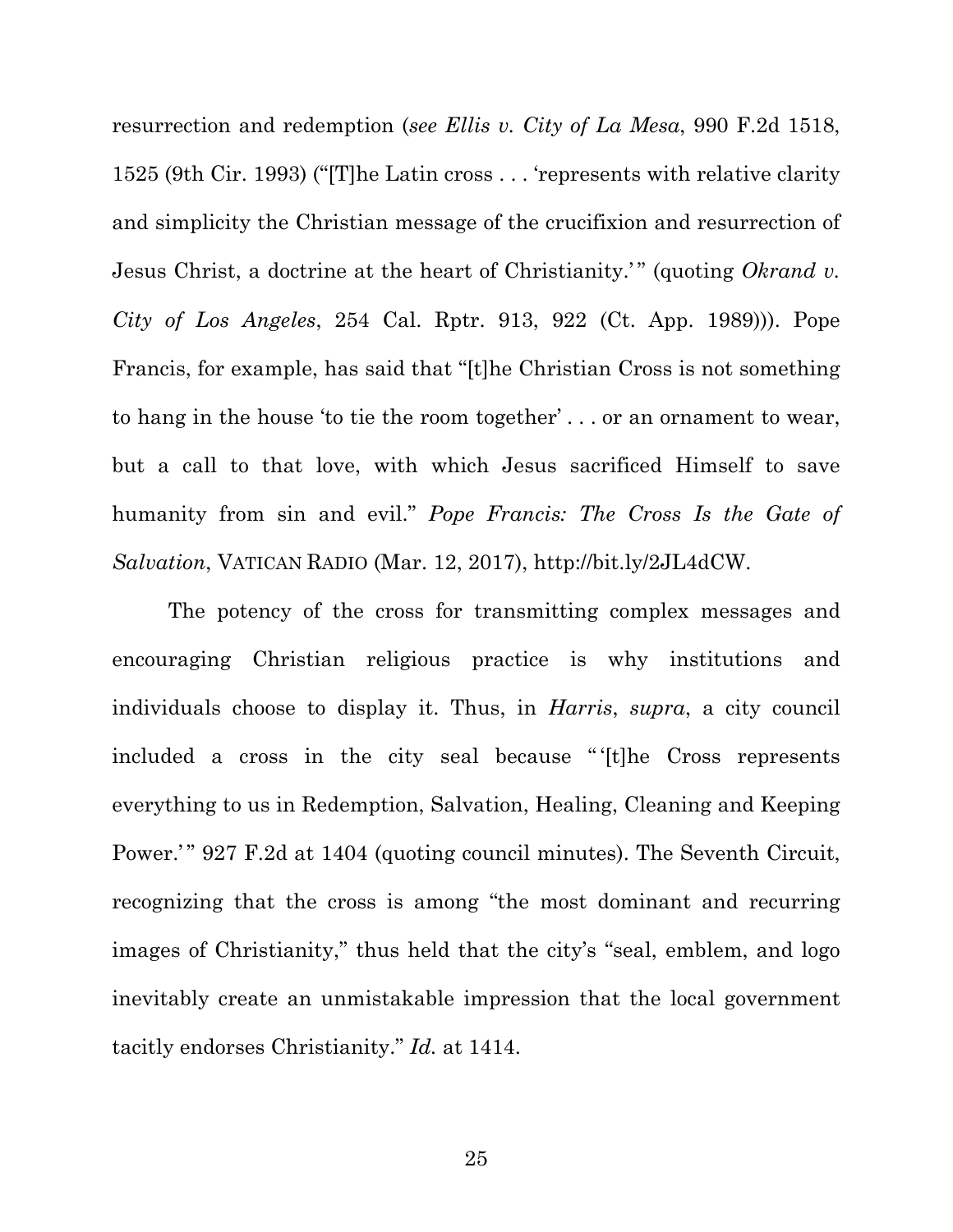#### **3. Removing the Latin cross from the seal and flag respects all Lehigh residents.**

*a.* The County's seal and flag, like the seals and symbols in *Harris* and the other cases cited above, employ the cross's clear, unequivocal message to communicate governmental favoritism for Christianity. *See, e.g.*, *id.* ("The . . . seal presents the quintessential violation of the 'longstanding constitutional principle that government may not engage in a practice that has the effect of promoting or endorsing religious beliefs." (quoting *County of Allegheny v. ACLU Greater Pittsburgh Chapter*, 492 U.S. 573, 621 (1989) (opinion of Blackmun, J.))). Not only is that message forbidden by the Establishment Clause, but it disrespects and infringes the religious freedom of Lehigh residents, Christian and non-Christian alike.

As its history makes clear, the cross communicates and reinforces the spiritual identity and sense of moral worth of believers. *See* Ravitch, *supra*, at 1023–24. At the same time, governmental "sponsorship of a religious message . . . sends the ancillary message to members of the audience who are nonadherents 'that they are outsiders, not full members of the political community, and an accompanying message to adherents that they are insiders, favored members of the political community."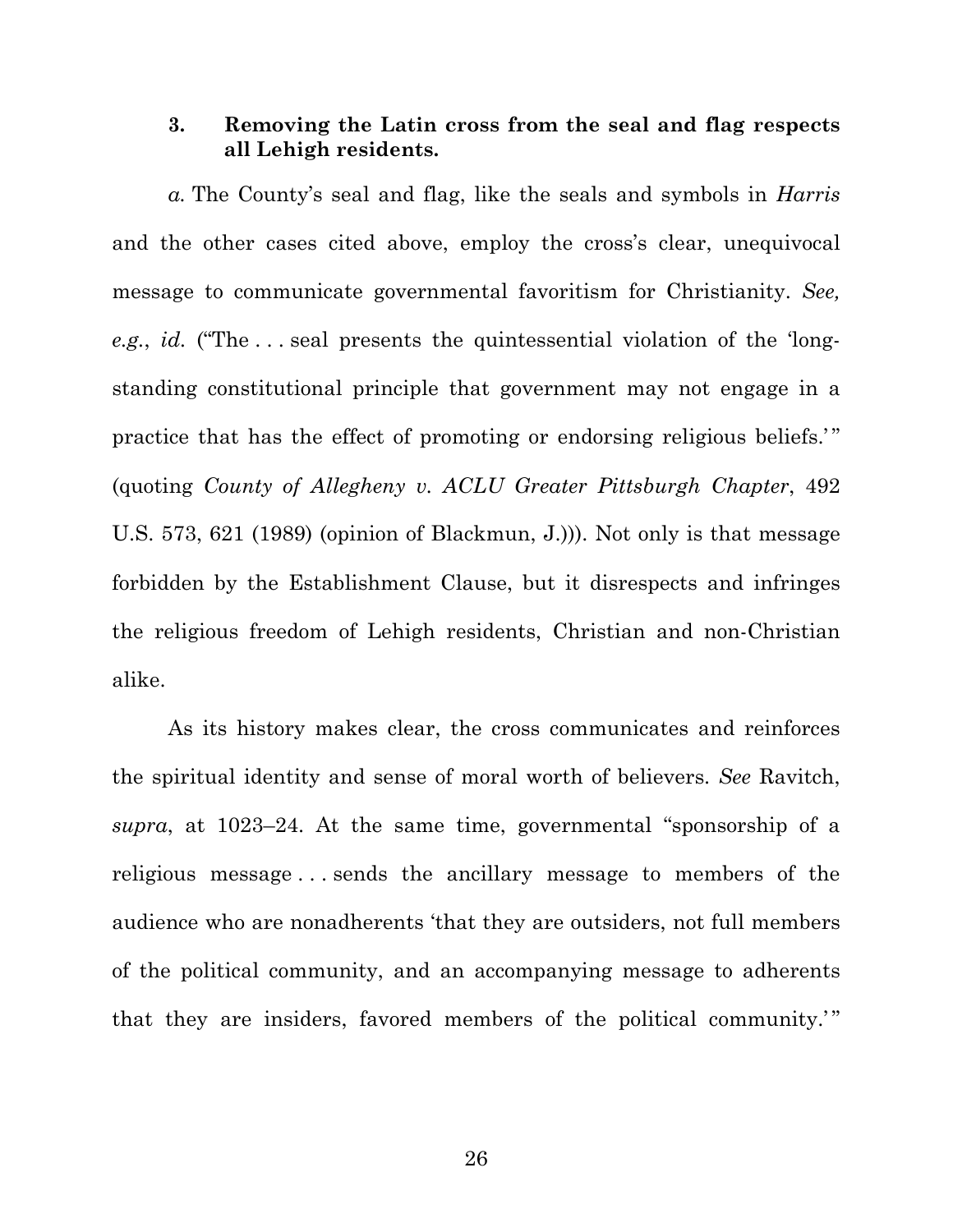*Santa Fe*, 530 U.S. at 309–10 (quoting *Lynch*, 465 U.S. at 688 (O'Connor, J., concurring)).

Lehigh County is home to considerable religious diversity. *See* Association of Religion Data Archives, *County Membership Report: Lehigh County, Pennsylvania* (2010), http://bit.ly/2sf1g9V (listing 63 different religious traditions represented). To many Jews, Muslims, Hindus, Sikhs, Buddhists, atheists, and others, the County's prominent display of the central symbol of Christianity is a strong message of exclusion: It officially communicates that 'Lehigh County is a Christian community; those who don't share our faith do not belong.' That message is not just wrong but dangerous. For "nothing does a better job of roiling society" than "when the government weighs in on one side of religious debate." *McCreary*, 545 U.S. at 876.

And it is not just religious minorities and nonbelievers who may be alienated and pressured by the Latin cross here. By appropriating the preeminent symbol of Christianity to define Lehigh County as a Christian polity, rather than allowing individuals and families to form their own faith communities, the County intrudes on and denigrates the cross's sacred status. *See* Ravitch, *supra*, at 1067. And it puts a thumb on the scale in favor of a preferred set of religious beliefs, thus interfering with theological commitments to the free exercise of conscience. After all,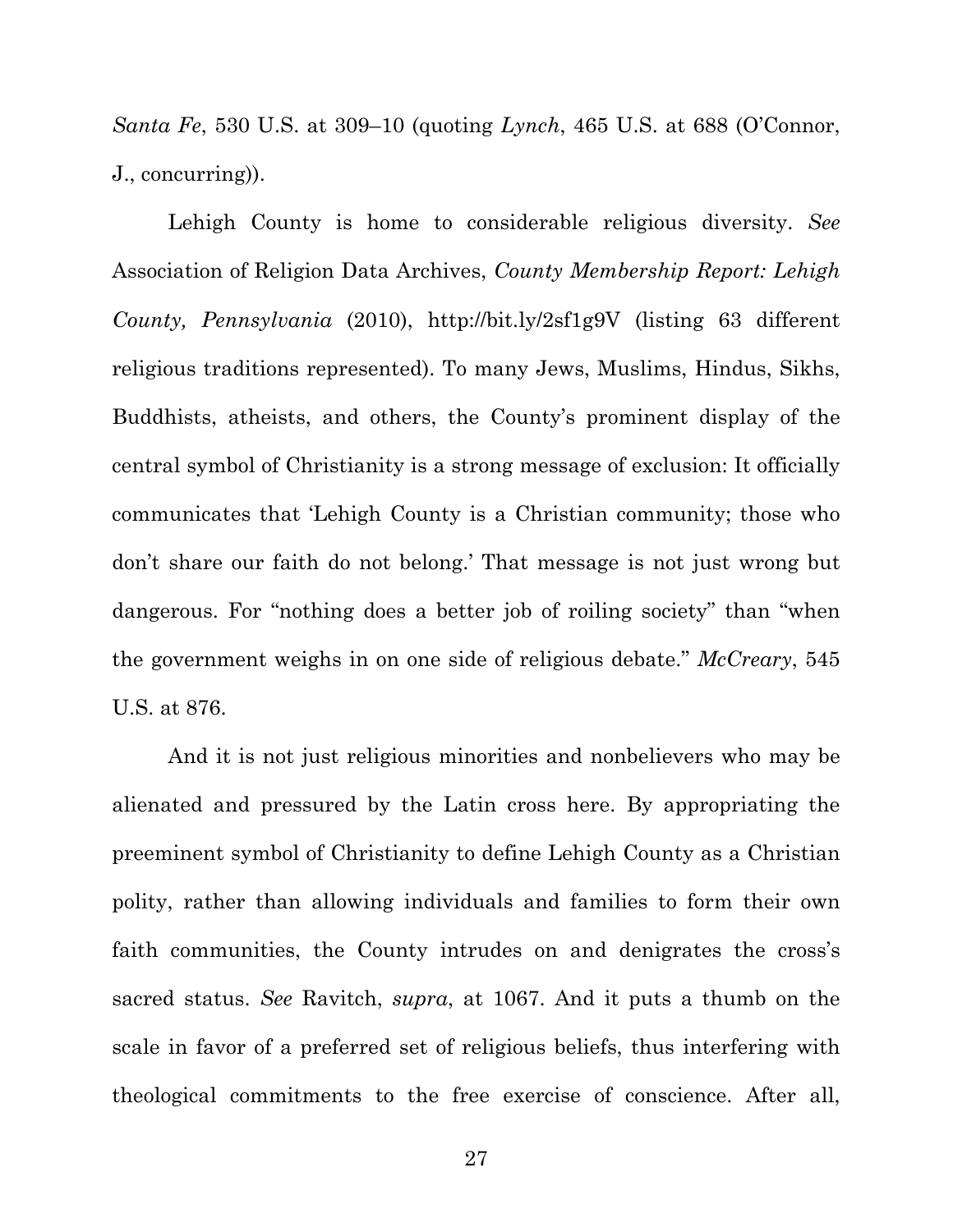"[v]oluntary religious belief and expression may be as threatened when government takes the mantle of religion upon itself as when government directly interferes with private religious practices." *McCreary*, 545 U.S. at 883 (O'Connor, J., concurring). The First Amendment makes individuals, not government, the final arbiters in religious matters. *See id.* 

*b.* The view of the court below, that the County's message of exclusion ought to be constitutional because the seal does not "coerc[e] [citizens] into adhering to or participating in religion" (App. 21), overlooks the real pressure to conform. For when a seal with a Latin cross is displayed pervasively on government buildings and official vehicles and documents (*see* App. 10), "[a] follower of any non-Christian religion might well question [County officials] ability to provide even-handed treatment"; and those "with no strong religious conviction might conclude that secular benefit could be obtained by becoming a Christian" (*Friedman*, 781 F.2d at 782 ("A person approached by officers leaving a patrol car emblazoned with this seal could reasonably assume that the officers were Christian police, and that the organization they represented identified itself with the Christian God."); *cf. ACLU Greater Pittsburgh*, 492 U.S. at 661 (recognizing coercive effect of "the permanent erection of a large Latin cross on the roof of city hall") (Kennedy, J., concurring in part and dissenting in part)). " 'When the power, prestige, and financial support of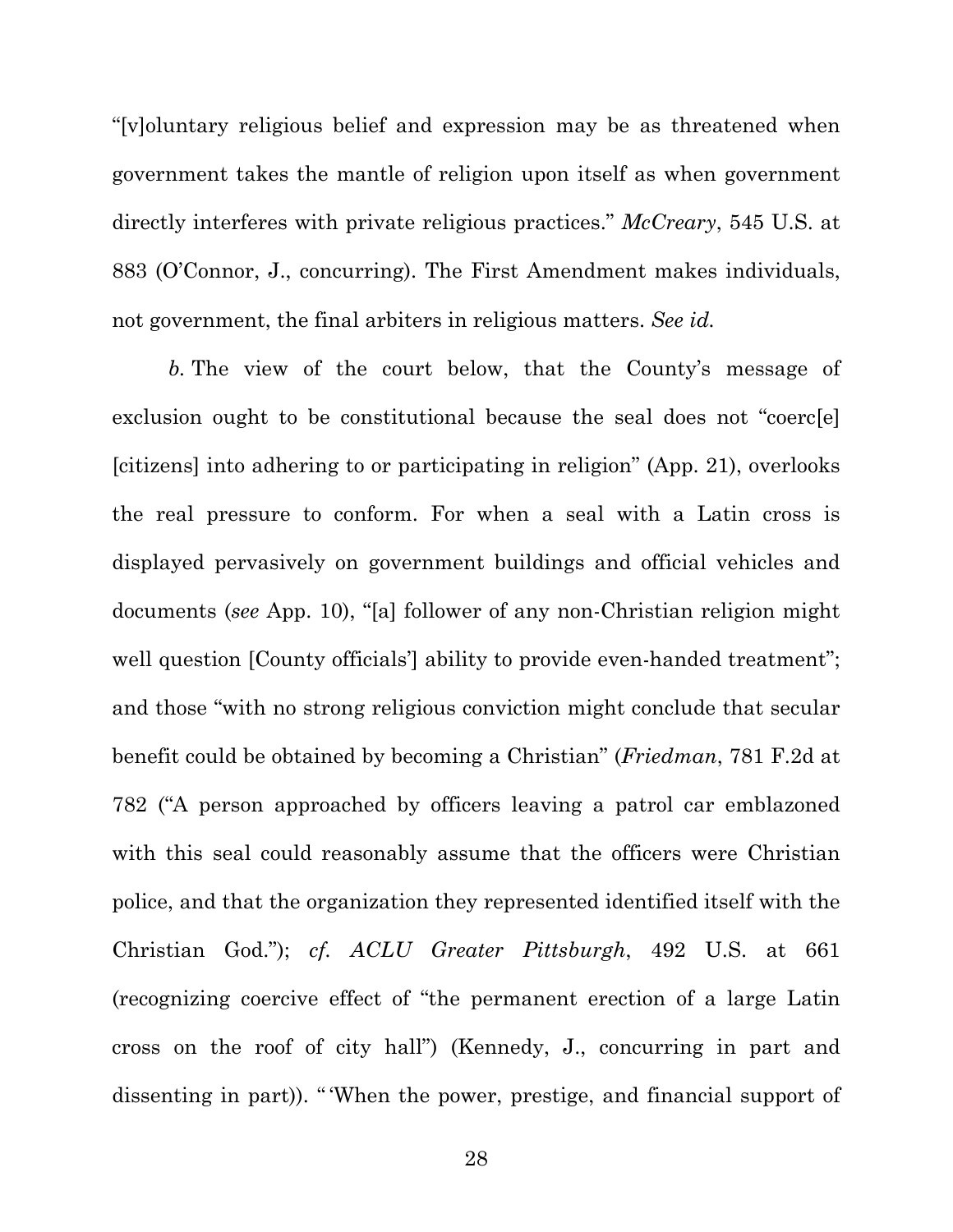government is placed behind a particular religious belief, the indirect coercive pressure upon religious minorities to conform to the prevailing officially approved religion is plain.'" *Friedman*, 781 F.2d at 782 (quoting *Schempp*, 374 U.S. at 221). To suggest otherwise is to ignore human nature.

"From the beginning, this nation's conception of religious liberty included, at a minimum, the equal treatment of all religious faiths without discrimination or preference." *Colo. Christian Univ. v. Weaver*, 534 F.3d 1245, 1257 (10th Cir. 2008); *see Larson v. Valente*, 456 U.S. 228, 244 (1982) ("The clearest command of the Establishment Clause is that one religious denomination cannot be officially preferred over another."). Departures from strict neutrality—even through supposedly benign support for one faith rather than official disfavor toward another—harm both the burdened and the nominally benefitted. And to downplay the spiritual significance of the cross is to misunderstand its essential nature and abiding power, both for those who revere it and for those who do not. Any suggestion that the Latin cross transcends denominational lines and "symbolizes anything other than Christianity may be deemed offensive to Christians" by denying the cross's deep spiritual meaning for them. *Am. Humanist Ass'n v. Md.–Nat'l Capital Park & Planning Comm'n*, 874 F.3d 195, 207 n.9 (4th Cir. 2017).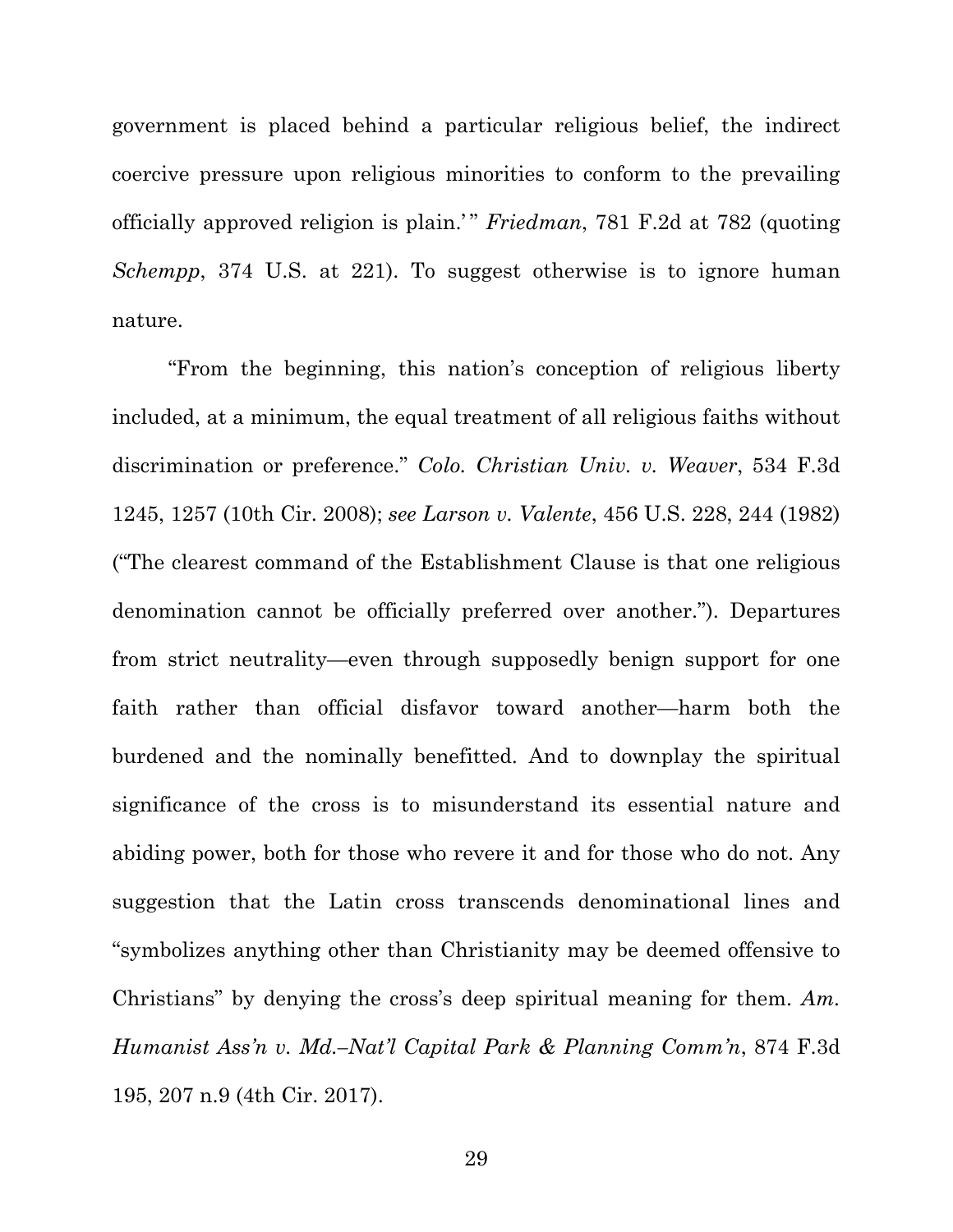The Establishment Clause "guarantees religious liberty and equality to people of all faiths." *Id.* at 204. Disallowing official religious displays implies no disrespect for religion, for it is not antireligious to say that matters of faith and belief are best left to individuals, families, and their houses of worship, free from the heavy hand of government. *See Engel*, 370 U.S. at 435. "If there is any fixed star in our constitutional constellation, it is that no official, high or petty, can prescribe what shall be orthodox in politics, nationalism, religion, or other matters of opinion." *Barnette*, 319 U.S. at 642. Lehigh County is bound to respect the beliefs of all its citizens; it may not and should not declare an orthodoxy for them.

 $\star$  \*  $\star$  \*  $\star$ 

#### **CONCLUSION**

The district court's judgment should be affirmed; the criticisms of settled precedent should not.

30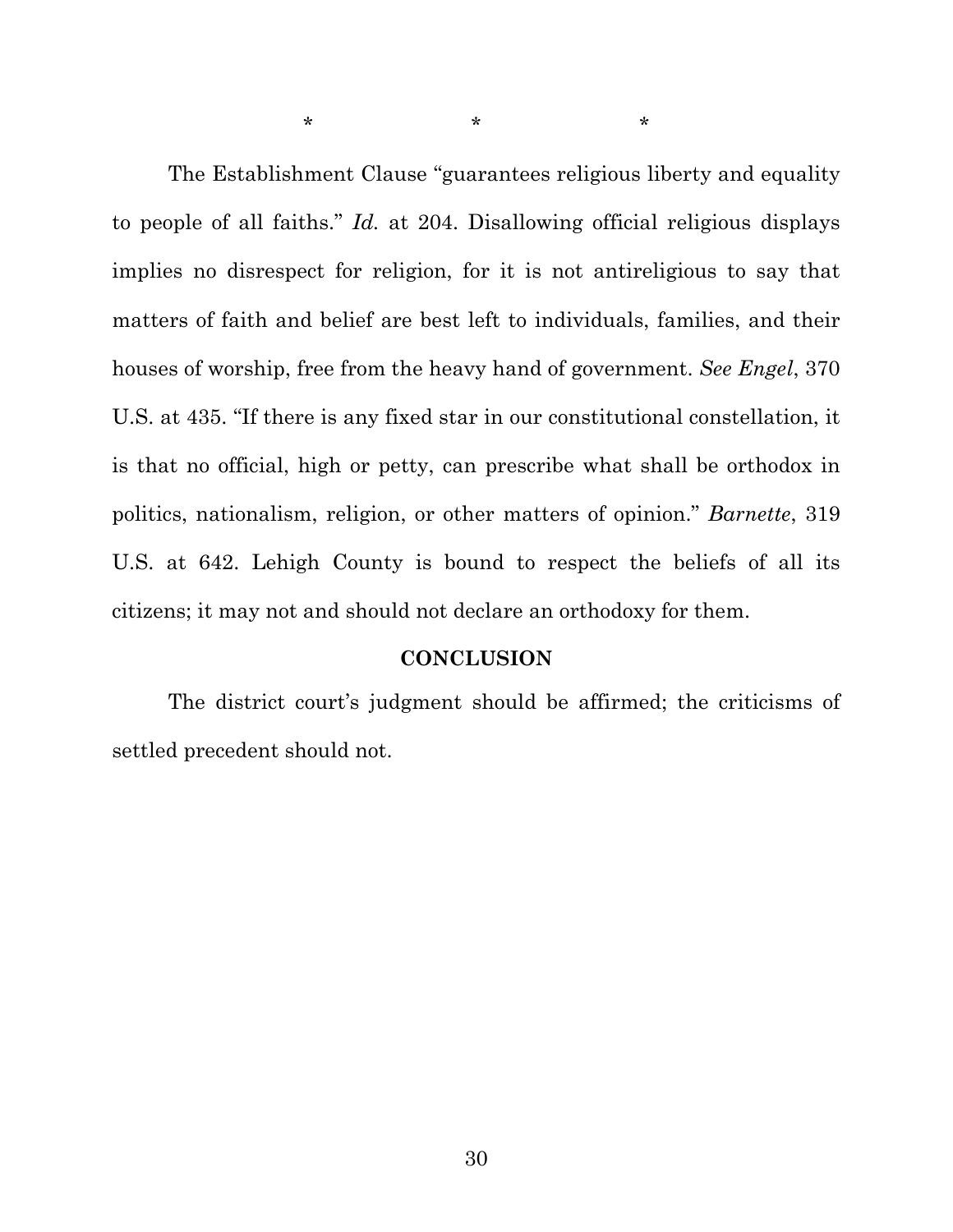Respectfully submitted,

STEVEN M. FREEMAN DAVID L. BARKEY MELISSA GARLICK *Anti-Defamation League 605 Third Avenue New York, NY 10158 (212) 885-7859* 

DANIEL MACH *American Civil Liberties Union Foundation 915 15th Street, NW Washington, DC 20005 (202) 675-2330* 

WITOLD J. WALCZAK *ACLU of Pennsylvania 247 Fort Pitt Boulevard, 2d Floor Pittsburgh, PA 15222 (412) 681-7864* 

AMRITH KAUR JULIAN DARWALL *Sikh Coalition 50 Broad Street, Suite 504 New York, NY 10004 (212) 655-3095* 

ALISON M. GILL *American Atheists, Inc. 718 7th Street, NW Washington, DC 20001 (908) 276-7300* 

### /s/ *Richard B. Katskee*

RICHARD B. KATSKEE ANDREW L. NELLIS *Americans United for Separation of Church and State 1310 L Street, NW, Suite 200 Washington, D.C. 20005 (202) 466-3234*

JOHNATHAN SMITH SIRINE SHEBAYA NIMRA AZMI *Muslim Advocates P.O. Box 66408 Washington, DC 20035 (202) 897-2622* 

NICHOLAS J. LITTLE *Center for Inquiry 1012 14th Street, NW, Suite 205 Washington, DC 20005 (202) 733-5279* 

MONICA L. MILLER DAVID A. NIOSE *American Humanist Association 1821 Jefferson Place, NW Washington, DC 20036 (202) 238-9088* 

*Counsel for* Amici Curiae

Date: May 2, 2018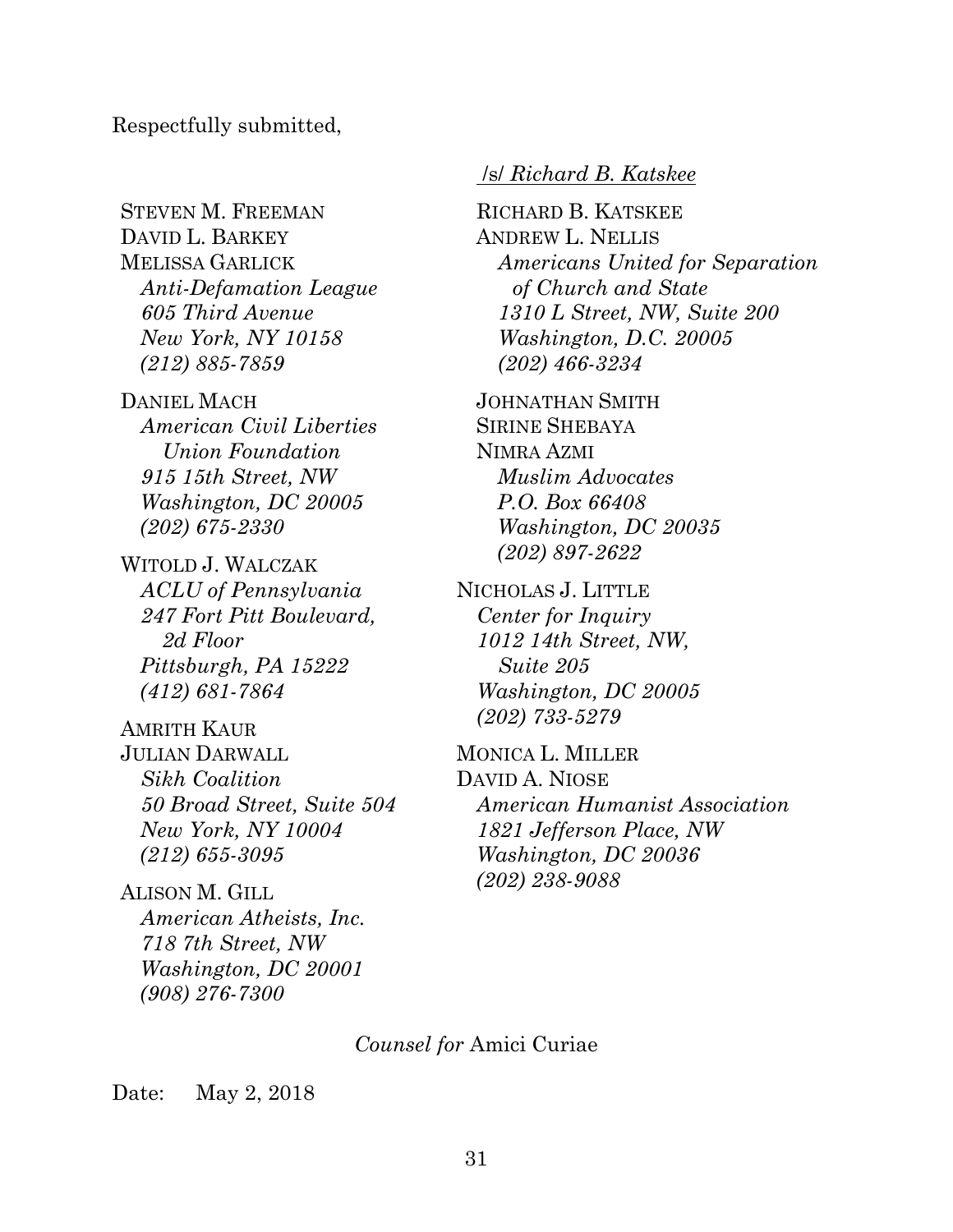#### **CERTIFICATE OF COMPLIANCE**

1. This brief complies with the type-volume limitations of Fed. R. App. P. 32 (a)(7)(B) and Fed. R. App. P. 29(a)(5) because it contains  $6474$ words, excluding the parts of the brief exempted by Fed. R. App. P. 32(f).

2. This brief complies with the typeface requirements of Fed. R. App. P.  $32(a)(5)$  and the type-style requirements of Fed. R. App. P.  $32(a)(6)$ because it has been prepared using Microsoft Word 2013 in Century Schoolbook, a proportionally spaced typeface, in a size measuring 14 points or larger.

3. The text of the electronic version of this brief is identical to the text in the paper copies of this brief.

4. A virus check was performed on this brief using Webroot SecureAnywhere 9.0.19.43. No virus was detected.

5. Lead Counsel Richard B. Katskee is a member of the Bar of this Court.

#### /s/ Richard B. Katskee

Dated May 2, 2018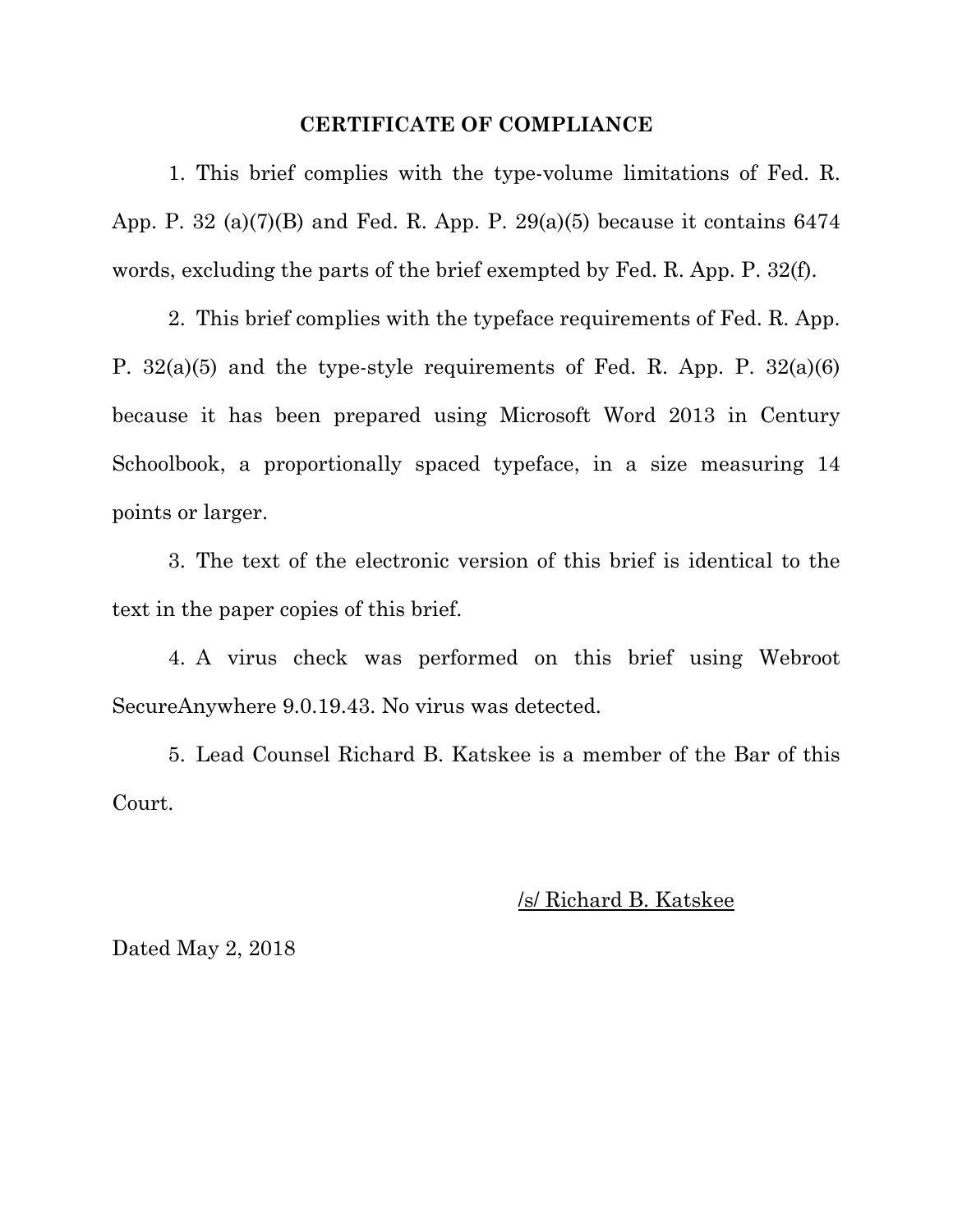## **CERTIFICATE OF SERVICE**

I certify that on May 2, 2018, this brief was filed using the Court's CM/ECF system. All participants in the case are registered CM/ECF users and will be served electronically via that system.

/s/ Richard B. Katskee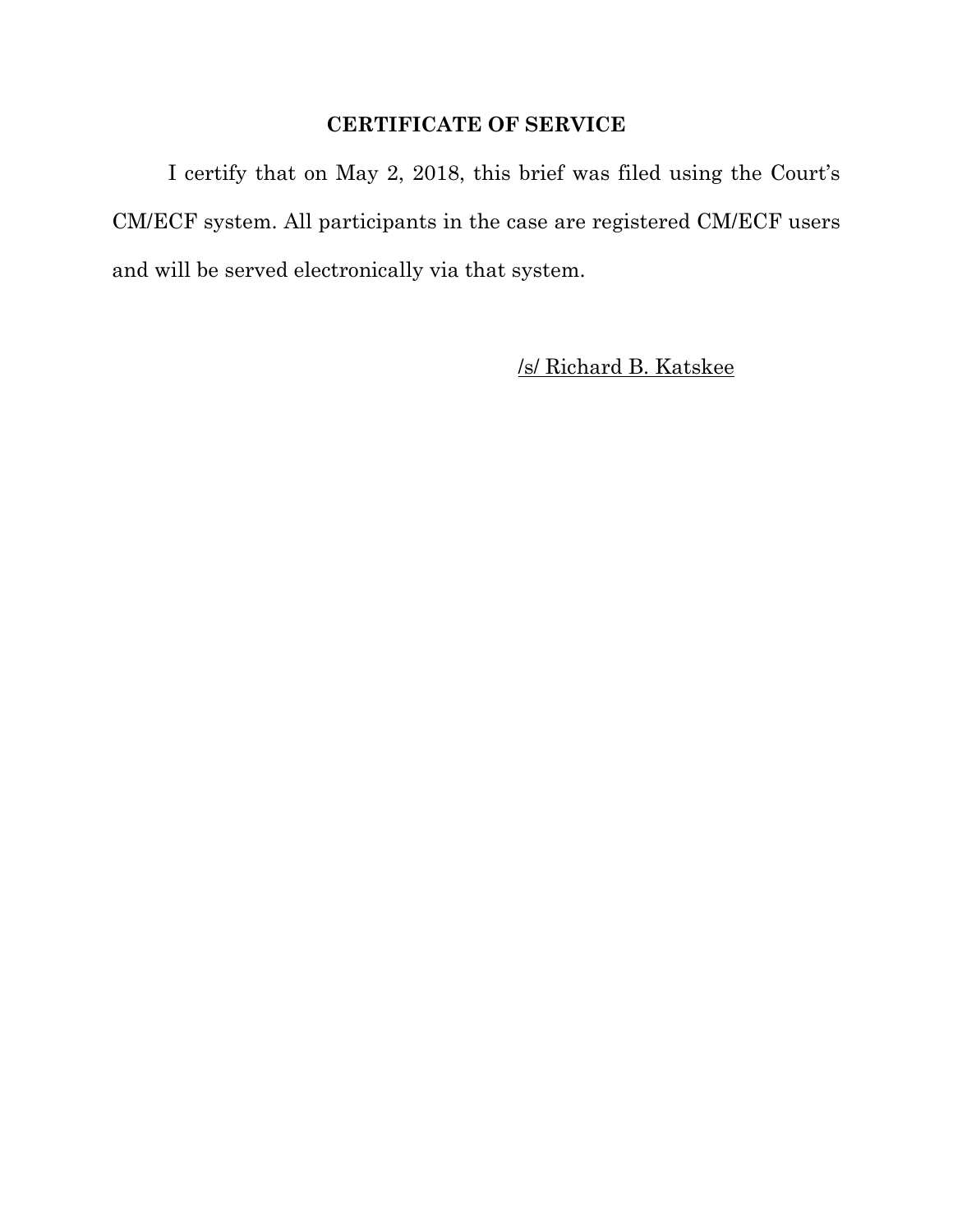#### **APPENDIX OF** *AMICI CURIAE*

#### **Americans United for Separation of Church and State**

Americans United for Separation of Church and State is a national, nonsectarian public-interest organization that represents more than 125,000 members and supporters across the country. Its mission is to advance the free-exercise rights of individuals and religious communities to worship, or not, as they see fit and to preserve the separation of religion and government as a vital component of democratic governance. Since its founding in 1947, Americans United has served as a party, as counsel, or as an *amicus curiae* in scores of church–state cases decided by the Supreme Court, this Court, and the federal and state courts nationwide.

#### **American Atheists**

American Atheists is a national civil-rights organization that works to achieve religious equality for all Americans by protecting what Thomas Jefferson called the "wall of separation" between government and religion created by the First Amendment. We strive to create an environment where atheism and atheists are accepted as members of our nation's communities and where casual bigotry against our community is seen as abhorrent and unacceptable. We promote understanding of atheists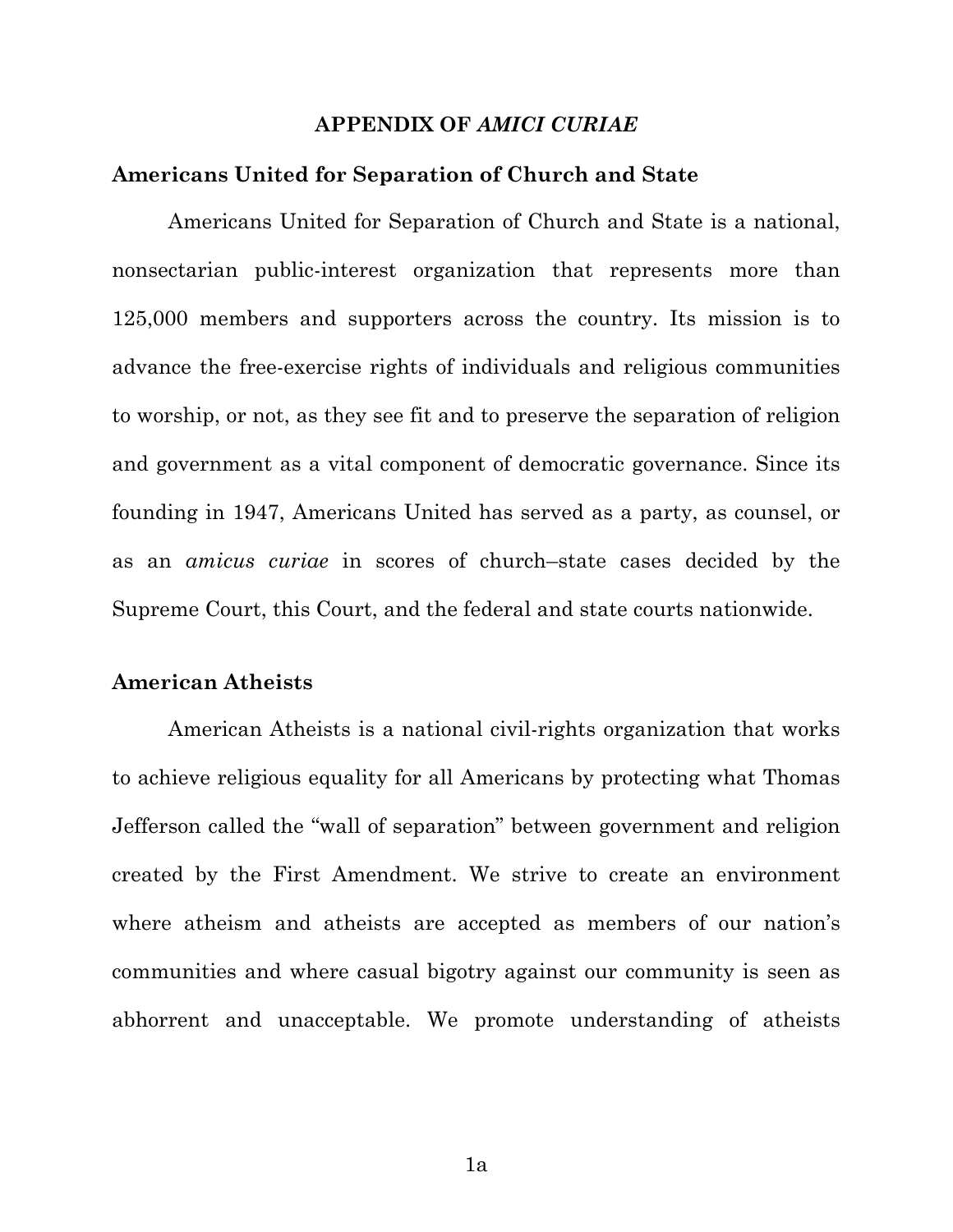through education, outreach, and community-building and work to end the stigma associated with being an atheist in America.

#### **American Civil Liberties Union and ACLU of Pennsylvania**

The American Civil Liberties Union is a nationwide, nonprofit, nonpartisan organization with more than 1.5 million members dedicated to defending the principles of liberty and equality embodied in the Constitution and the nation's civil-rights laws. The ACLU of Pennsylvania is a state affiliate of the national ACLU. For nearly a century, the ACLU has been at the forefront of efforts to safeguard the fundamental right to religious liberty, including the core constitutional protections against governmental religious favoritism.

### **American Humanist Association**

The American Humanist Association is a national nonprofit membership organization based in Washington, D.C., with over 236 local chapters and affiliates in 47 states and the District of Columbia, and over 650,000 members and supporters, including many in Pennsylvania. Founded in 1941, AHA is the nation's oldest and largest Humanist organization. The mission of AHA's legal center is to protect one of the most fundamental principles of our democracy: the constitutional mandate requiring a separation of church and state. AHA has successfully litigated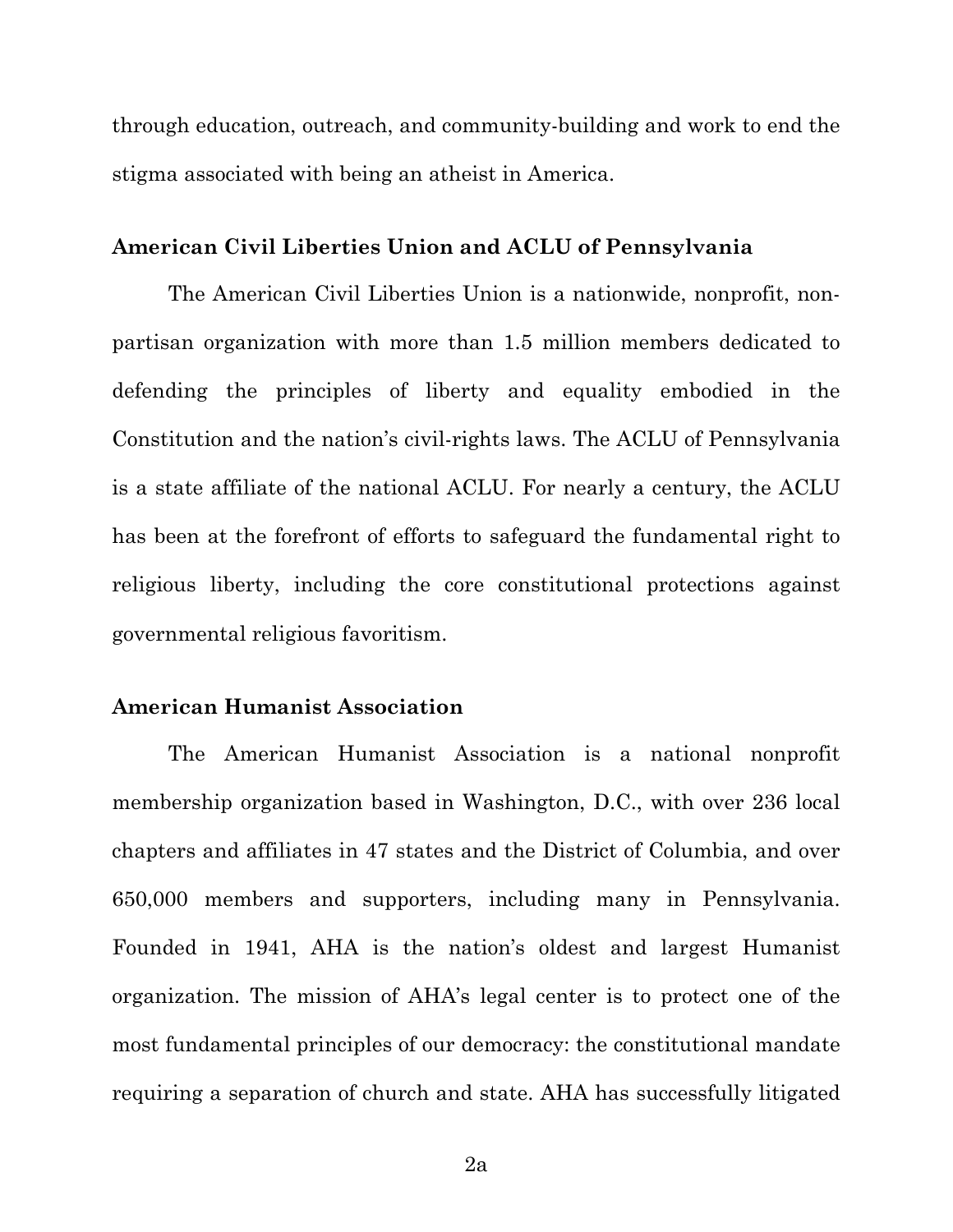Establishment Clause cases in federal courts from coast to coast, including several involving governmental religious displays, and crosses in particular. *E.g.*, *Am. Humanist Ass'n v. Md.–Nat'l Capital Park & Planning Comm'n*, 874 F.3d 195 (4th Cir. 2017); *Am. Humanist Ass'n v. Borough of Roselle Park*, No. 2:16-cv-06153-JMV-MF (D.N.J. dismissed July 25, 2017) (favorable settlement); *Kondrat'yev v. City of Pensacola*, No. 3:16cv195-RV/CJK, 2017 WL 4334248 (N.D. Fla. June 19, 2017), *appeal docketed*, No. 17-13025 (11th Cir. July 6, 2017); *Am. Humanist Ass'n v. Baxter County*, 143 F. Supp. 3d 816 (W.D. Ark. 2015); *Am. Humanist Ass'n v. City of Lake Elsinore*, No. 5:13-cv-00989-SVW-OPx, 2014 WL 791800 (C.D. Cal. Feb. 25, 2014).

#### **Anti-Defamation League**

The Anti-Defamation League was organized in 1913 to advance good will and mutual understanding among Americans of all creeds and races and to combat racial, ethnic, and religious prejudice in the United States. Today, ADL is one of the world's leading organizations fighting hatred, bigotry, discrimination, and anti-Semitism. Among ADL's core beliefs is strict adherence to the separation of church and state. ADL emphatically rejects the notion that the separation principle is inimical to religion, and holds, to the contrary, that a high wall of separation is essential to the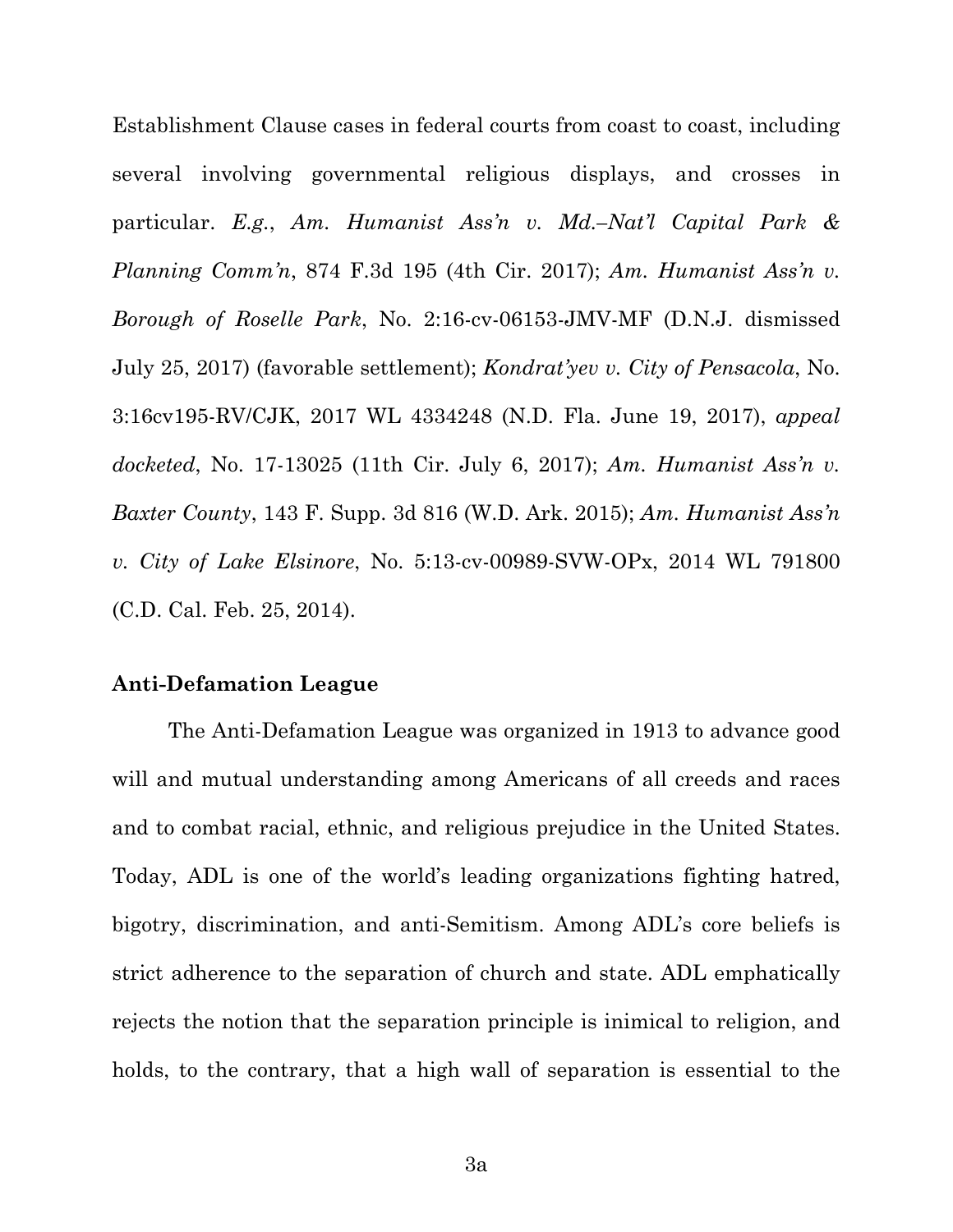continued flourishing of religious practice and belief in America, and to the protection of minority religions and their adherents.

#### **Center for Inquiry**

The Center for Inquiry is a nonprofit educational organization dedicated to promoting a secular society based on reason, science, freedom of inquiry, and humanist values. Through education, research, publishing, social services, and other activities, including litigation, CFI encourages evidence-based inquiry into science, pseudoscience, medicine and health, religion, and ethics. CFI believes that the separation of church and state is vital to the maintenance of a free society that allows for a reasoned exchange of ideas about public policy.

#### **Disciples Center for Public Witness**

The Disciples Center for Public Witness informs, connects, and empowers Disciples of Christ and other people of faith for ecumenical and interfaith justice advocacy. As a religious movement born on American soil, Disciples of Christ have from our beginnings had a strong commitment to religious liberty as guaranteed by the First Amendment to the Constitution of the United States. In our view, this Amendment not only guarantees freedom of conscience and religious practice to all people of faith and people with no faith, but also secures religious symbols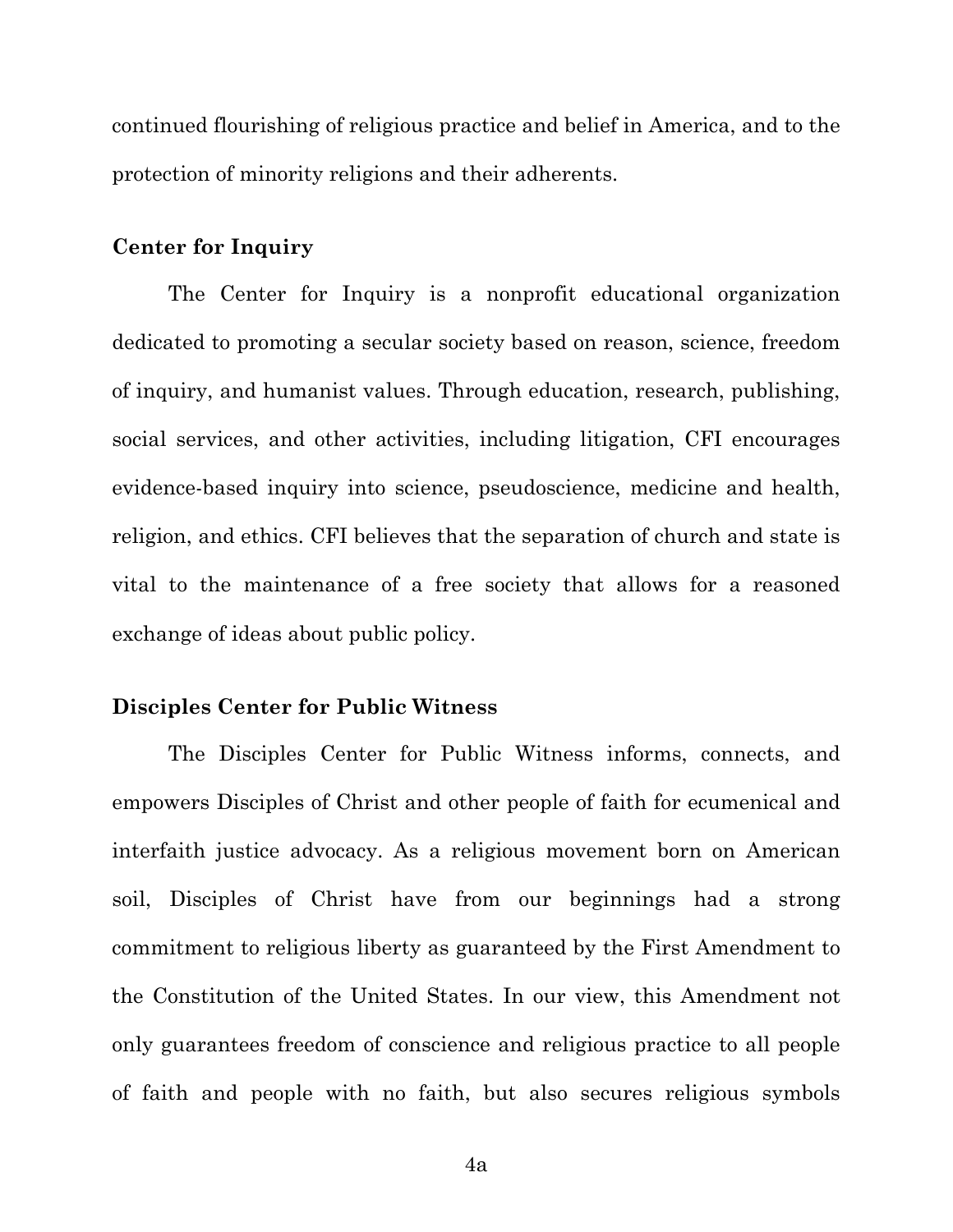against political co-option and distortion by federal, state, and local government.

#### **Disciples Justice Action Network**

Disciples Justice Action Network is a multiracial, multiethnic, multigenerational, and multi-issue network of congregations and individuals within the Christian Church (Disciples of Christ), all working together to promote greater justice, peace, and the celebration of diversity in our church, our society, and our world. DJAN strongly supports the separation of church and state as the best way to guarantee equal freedom to all our churches, as well as the houses of worship of other communities of faith. This strong support leads us to oppose government misappropriation of the central symbol of the Christian faith for any purposes whatsoever.

#### **Hadassah, the Women's Zionist Organization of America, Inc.**

Hadassah, the Women's Zionist Organization of America, Inc., founded in 1912, is the largest Jewish and women's membership organization in the United States, with over 330,000 Members, Associates, and supporters nationwide. While traditionally known for its role in developing and supporting health care and other initiatives in Israel, Hadassah has a proud history of protecting the rights of women and the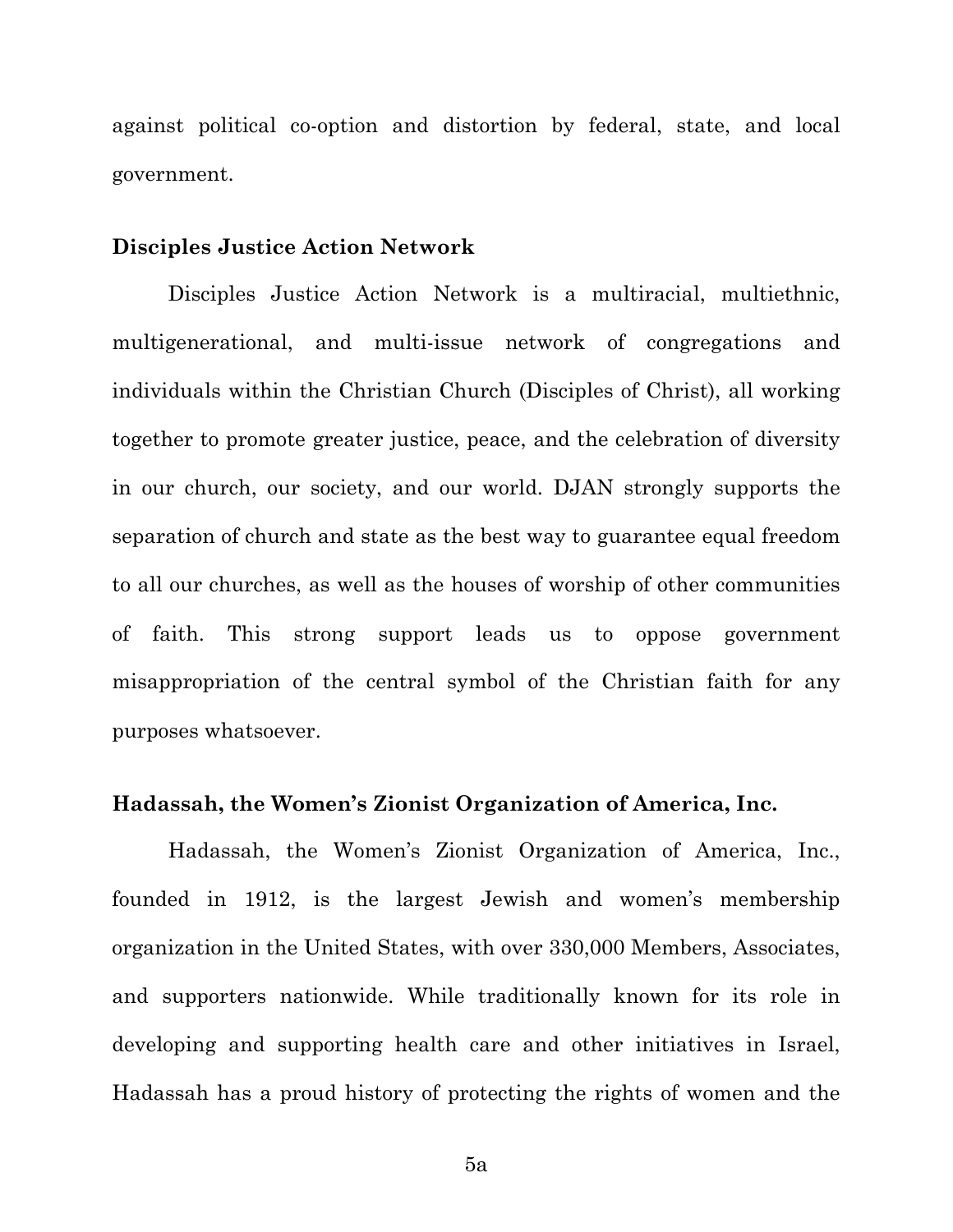Jewish community in the United States. Hadassah is a strong supporter of the strict separation of church and state as critical in preserving the religious liberty of all Americans, and especially of religious minorities.

#### **Hindu American Foundation**

The Hindu American Foundation is a nonprofit advocacy organization for the Hindu American community. Founded in 2003, HAF's work affects a range of issues, from the portrayal of Hinduism in K–12 textbooks to civil and human rights to addressing contemporary problems, such as environmental protection and interreligious conflict, by applying Hindu philosophy. HAF educates the public about Hinduism, speaks out about issues affecting Hindus worldwide, and builds bridges with institutions and individuals whose work aligns with HAF's objectives. HAF's three areas of focus are education, policy, and community. Since its inception, the Hindu American Foundation has made church–state advocacy one of its main areas of focus. From issues of religious accommodation and religious discrimination to defending the fundamental constitutional rights of free exercise and the separation of church and state, HAF has educated Americans at large and the courts about the impact of such issues on Hindu Americans as well as various aspects of Hindu belief and practice in the context of religious liberty.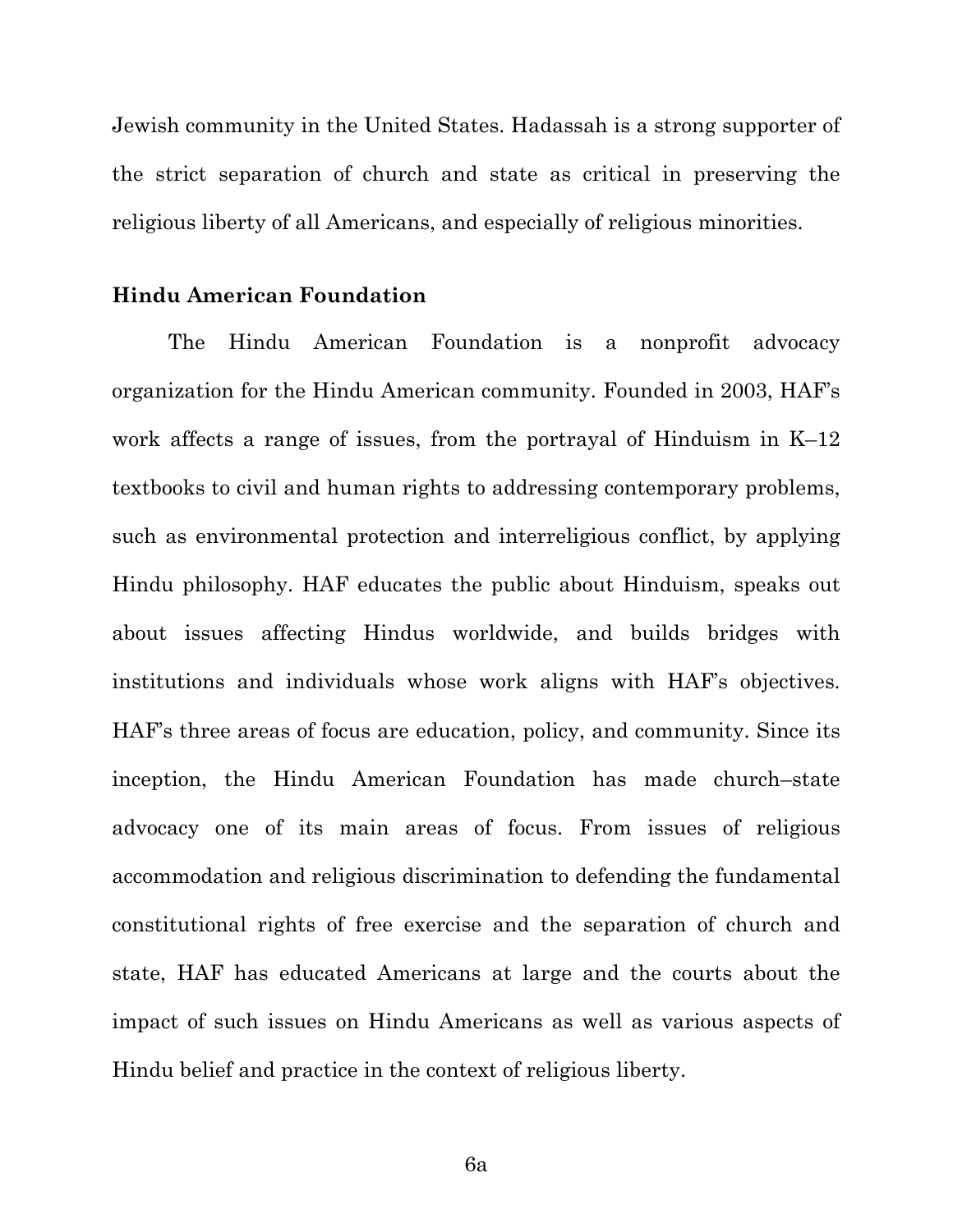### **Interfaith Alliance Foundation**

Interfaith Alliance Foundation is a 501(c)(3) nonprofit organization that celebrates religious freedom by championing individual rights, promoting policies to protect both religion and democracy, and uniting diverse voices to challenge extremism. Founded in 1994, Interfaith Alliance Foundation's members belong to 75 different faith traditions as well as to no faith tradition. Interfaith Alliance Foundation has a long history of working to ensure that religious freedom is a means of safeguarding the rights of all Americans and is not misused to favor the rights of some over others.

#### **Muslim Advocates**

Muslim Advocates is a national legal-advocacy and educational organization that works on the front lines of civil rights to guarantee freedom and justice for Americans of all faiths. Muslim Advocates advances these objectives through litigation and other legal advocacy, policy engagement, and civic education. Muslim Advocates also serves as a legal resource for the American Muslim community, promoting the full and meaningful participation of Muslims in American public life. The issues at stake in this case directly relate to Muslim Advocates' work fighting for civil-rights protections for American Muslim communities.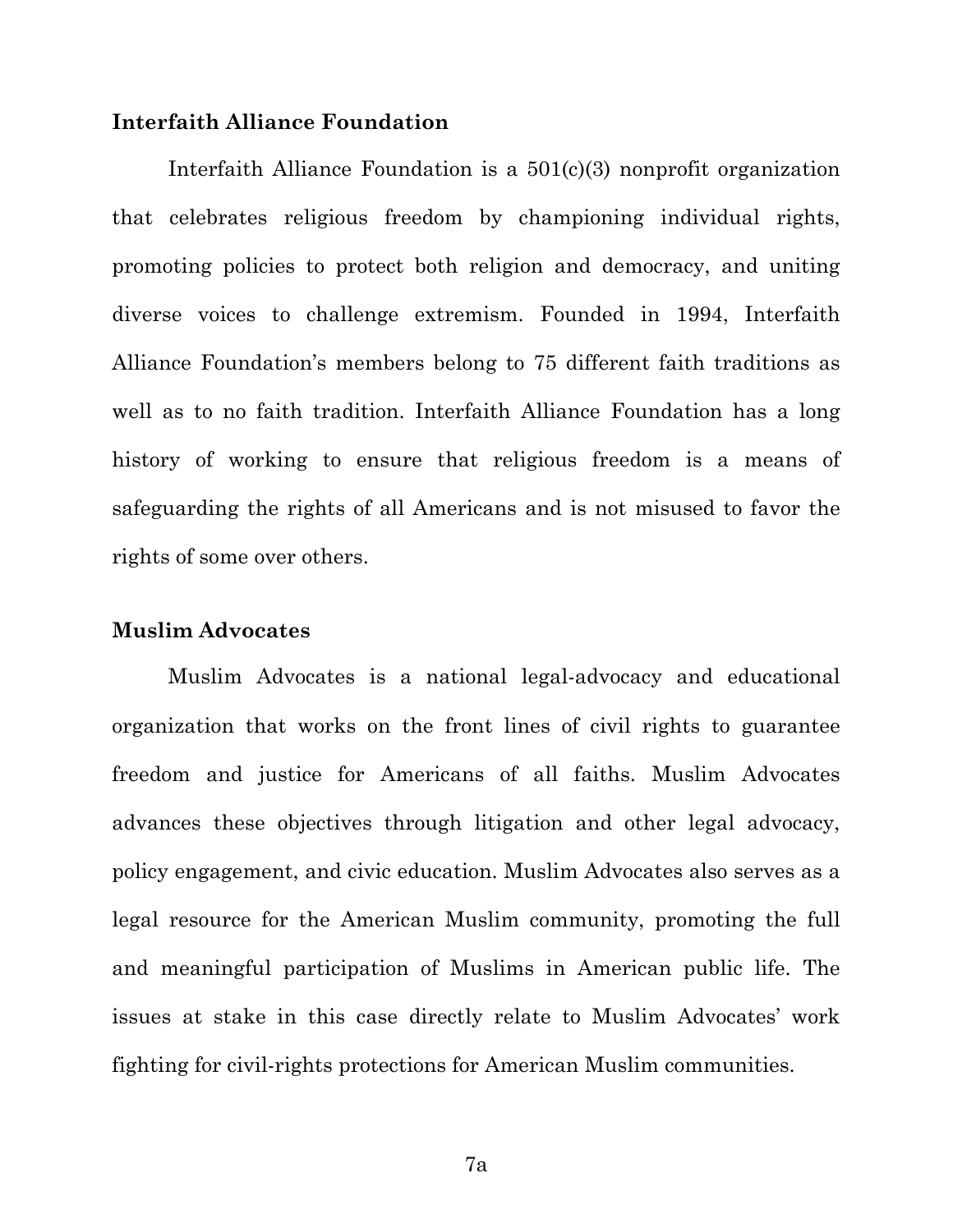### **National Council of Churches**

The National Council of Churches is a diverse covenant community of 38 Christian denominations comprising more than 30 million people in over 100,000 congregations, from Protestant, Anglican, Orthodox, Evangelical, historic African-American, and Living Peace traditions. Like Dr. Martin Luther King Jr., we believe that the church should not be the master of the state nor should it be the servant of the state. Recognizing that religious freedom is best served when government does not express a preference for any particular denomination and that the sacred symbols of faith should never be sullied by being put to political uses, the National Council of Churches has always advocated for a healthy separation of church and state.

#### **National Council of Jewish Women, Inc.**

The National Council of Jewish Women is a grassroots organization of 90,000 volunteers and advocates who turn progressive ideals into action. Inspired by Jewish values, NCJW strives for social justice by improving the quality of life for women, children, and families and by safeguarding individual rights and freedoms. NCJW's Principles and Resolutions state that "Religious liberty and the separation of religion and state are constitutional principles that must be protected and preserved in order to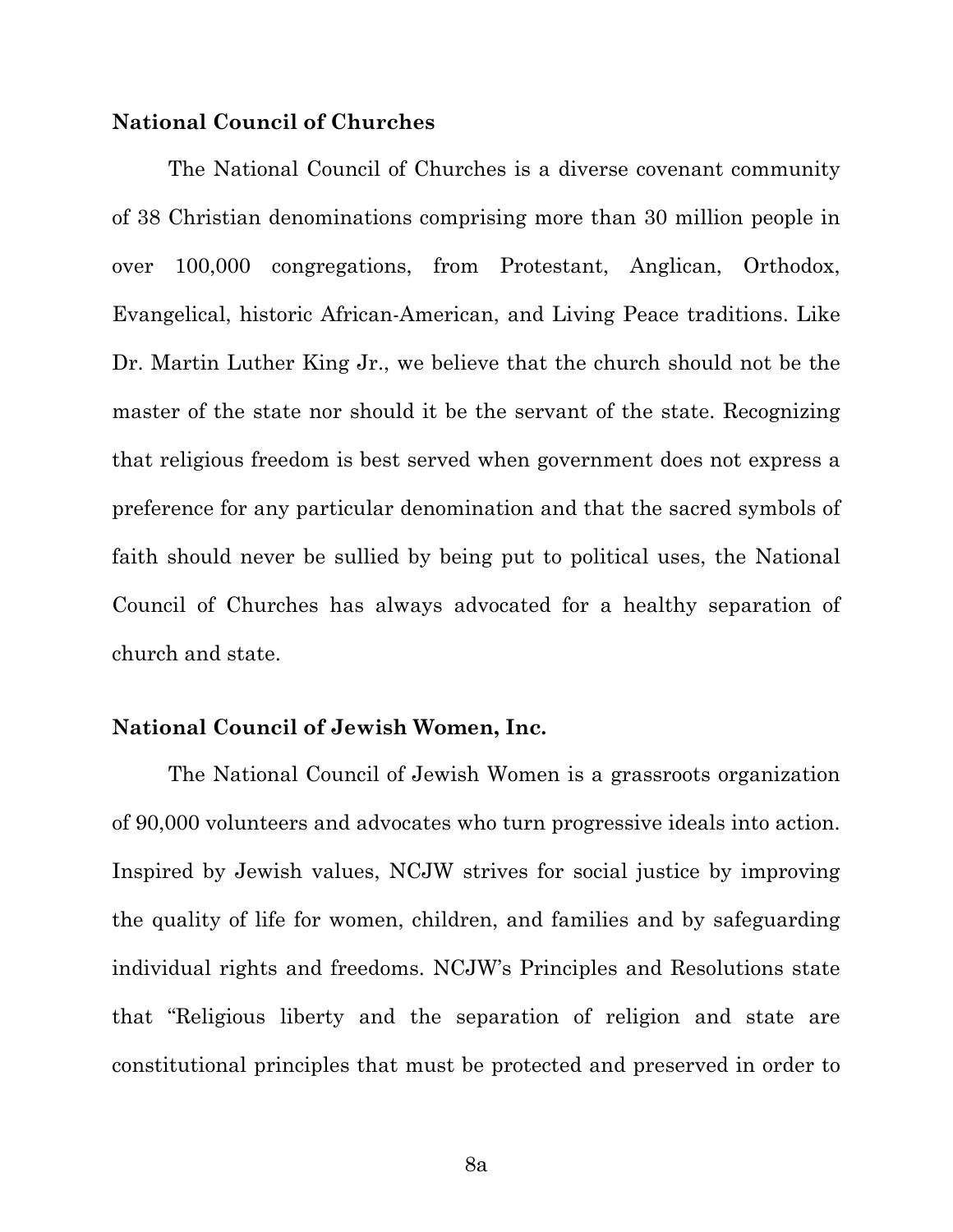maintain our democratic society." NCJW resolves to work for the enactment, enforcement, and preservation of laws and regulations that protect civil rights and individual liberties for all. Consistent with our Principles and Resolutions, NCJW joins this brief.

#### **Sikh Coalition**

The Sikh Coalition is a community-based civil-rights organization that defends civil liberties, including religious freedom, for all Americans. Our mission is to promote educational awareness and advocacy, and to provide legal representation in moving toward a world in which Sikhs and other religious minorities may freely practice their faith without bias or discrimination. The Sikh Coalition is the largest community-based Sikh civil-rights organization in the United States. Since its inception on September 11, 2001, the Sikh Coalition has worked to defend civil rights and liberties for all people, to empower the Sikh community, to create an environment where Sikhs can lead a dignified life unhindered by bias or discrimination, and to educate the broader community about Sikhism in order to promote cultural understanding and diversity. The Sikh Coalition has vindicated the rights of numerous Sikh Americans subjected to bias and discrimination because of their faith. Ensuring the rights of religious and other minorities is a cornerstone of the Sikh Coalition's work. The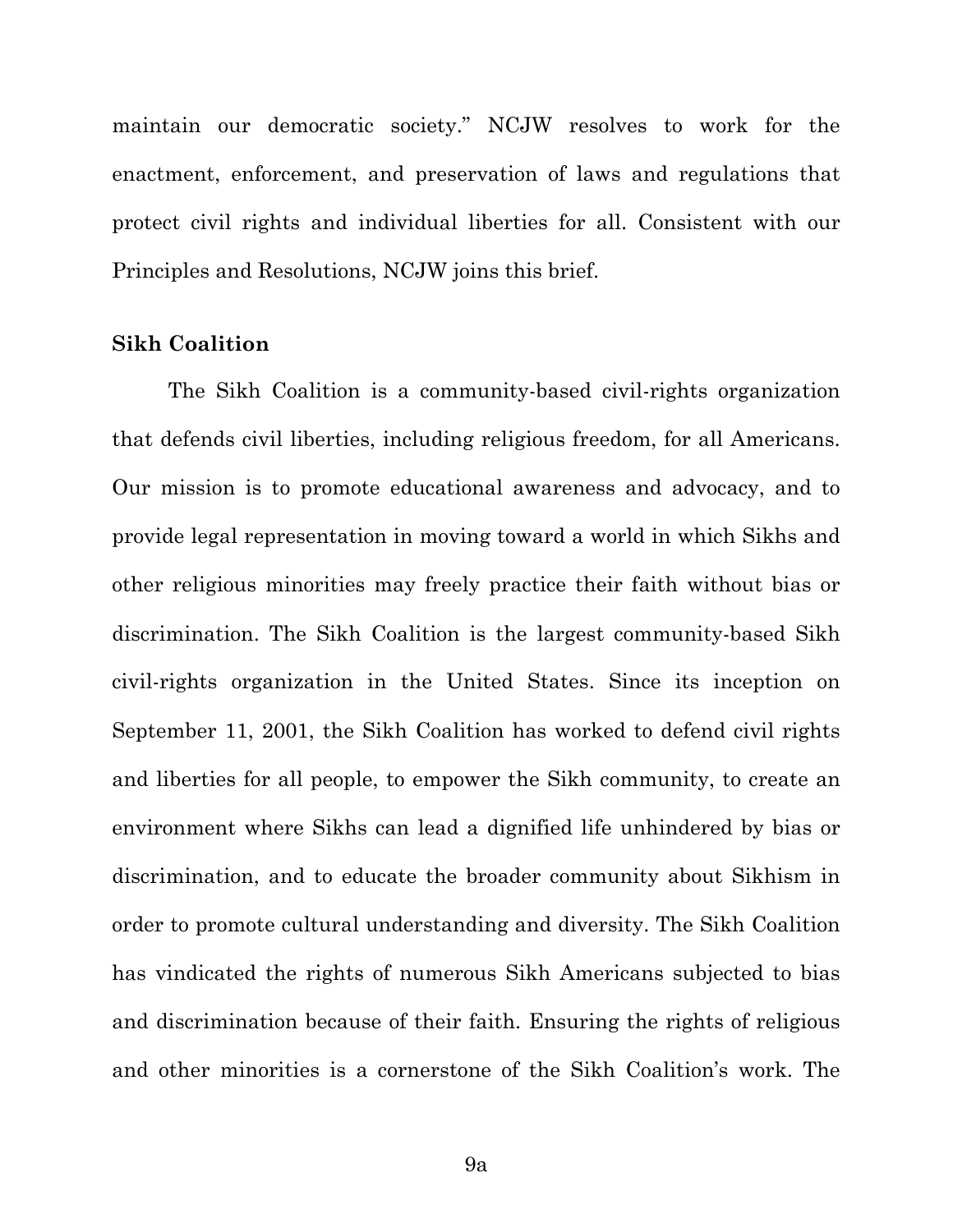Sikh Coalition joins this *amicus* brief in the belief that the Establishment Clause is an indispensable safeguard for religious-minority communities. We believe strongly that Sikh Americans across the country have a vital interest in the separation of church and state.

### **Union for Reform Judaism, Central Conference of American Rabbis, Women of Reform Judaism, and Men of Reform Judaism**

The Union for Reform Judaism, whose 900 congregations across North America includes 1.5 million Reform Jews, the Central Conference of American Rabbis, whose membership includes more than 2000 Reform rabbis, the Women of Reform Judaism, which represents more than 65,000 women in nearly 500 women's groups in North America and around the world, and the Men of Reform Judaism come to this issue out of our longstanding commitment to the principle of separation of church and state, believing that the First Amendment to the Constitution is the bulwark of religious freedom and interfaith amity. The concept of separation of church and state has lifted up American Jewry, as well as other religious minorities, providing more protections, rights, and opportunities than have been known anywhere else throughout history. The prominent display of religious symbols by government threatens the principle of separation of church and state, which is indispensable for the preservation